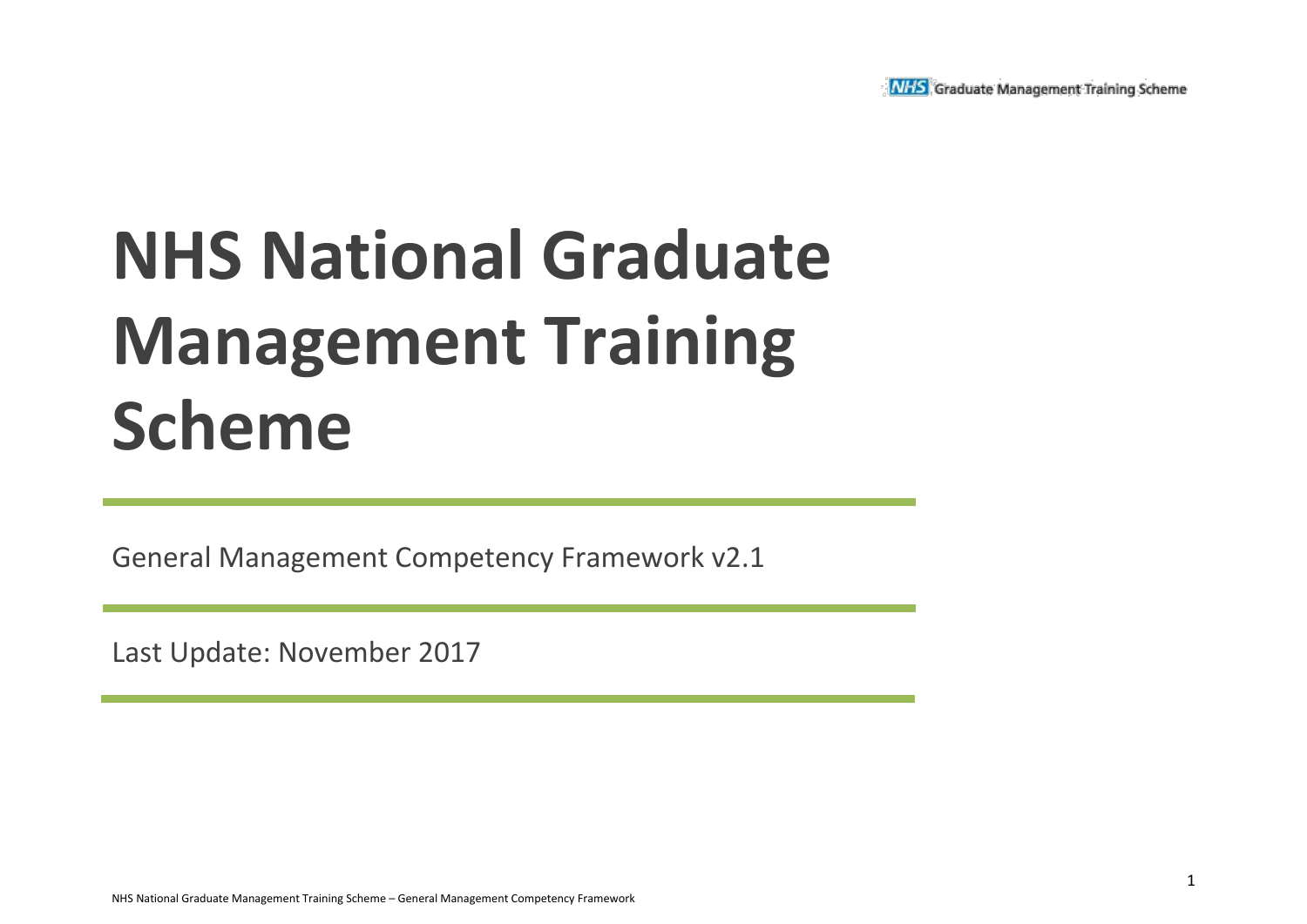| Table of Amendments - General Management Competency Framework |                                                                                                         |                   |  |  |  |  |  |
|---------------------------------------------------------------|---------------------------------------------------------------------------------------------------------|-------------------|--|--|--|--|--|
| Date of Change                                                | <b>Detail</b>                                                                                           | <b>Version No</b> |  |  |  |  |  |
| 15.10.12                                                      | Core Competencies Section 4.1. Ensuring Patient Safety reordered to show competencies in correct order  | 1.1               |  |  |  |  |  |
| 15.10.12                                                      | Specialist Competencies Section 4.1: 4.1.4 renumbered to 4.1.8 to maintain unique numbering system, and | 1.1               |  |  |  |  |  |
|                                                               | reordered within section.                                                                               |                   |  |  |  |  |  |
| 27.09.17                                                      | Competencies updated by IBM                                                                             |                   |  |  |  |  |  |
| November 2017                                                 | Formatting changed                                                                                      | 2.1               |  |  |  |  |  |

#### **Introduction**

The Graduate Management Training Scheme (referred to from this point forward as the Scheme) aims to develop talent into emerging leaders in the NHS. It provides the opportunities for trainees to develop and practise their leadership skills and behaviour. This framework has been developed to ensure that trainees develop the leadership competencies, behaviours and technical skills to both attain roles in the NHS at the end of the Scheme and begin their leadership journey in the NHS.

#### **Purpose**

A competency can be defined as a behaviour or technical attribute that an individual should have in order to perform effectively at work. It is widely acknowledged that job performance is based on a number of factors including technical competences, behaviours, attitude, skills and experience. A competency framework is a tool that sets out a number of competencies required by an individual to work in a certain position or within a certain organisation. The Scheme competency frameworks have been developed to ensure that:

- Trainees have a structured approach to their placements throughout their time on the Scheme;
- Trainee performance and achievement can be assessed, evidenced and recorded;
- Trainees are equipped with the skills and experience to start their leadership journey in the NHS and obtain a job at the appropriate level once they complete the Scheme;
- Trainees have clarity around what is expected of them with regards to skills, behaviours and competency they are anticipated to develop and demonstrate.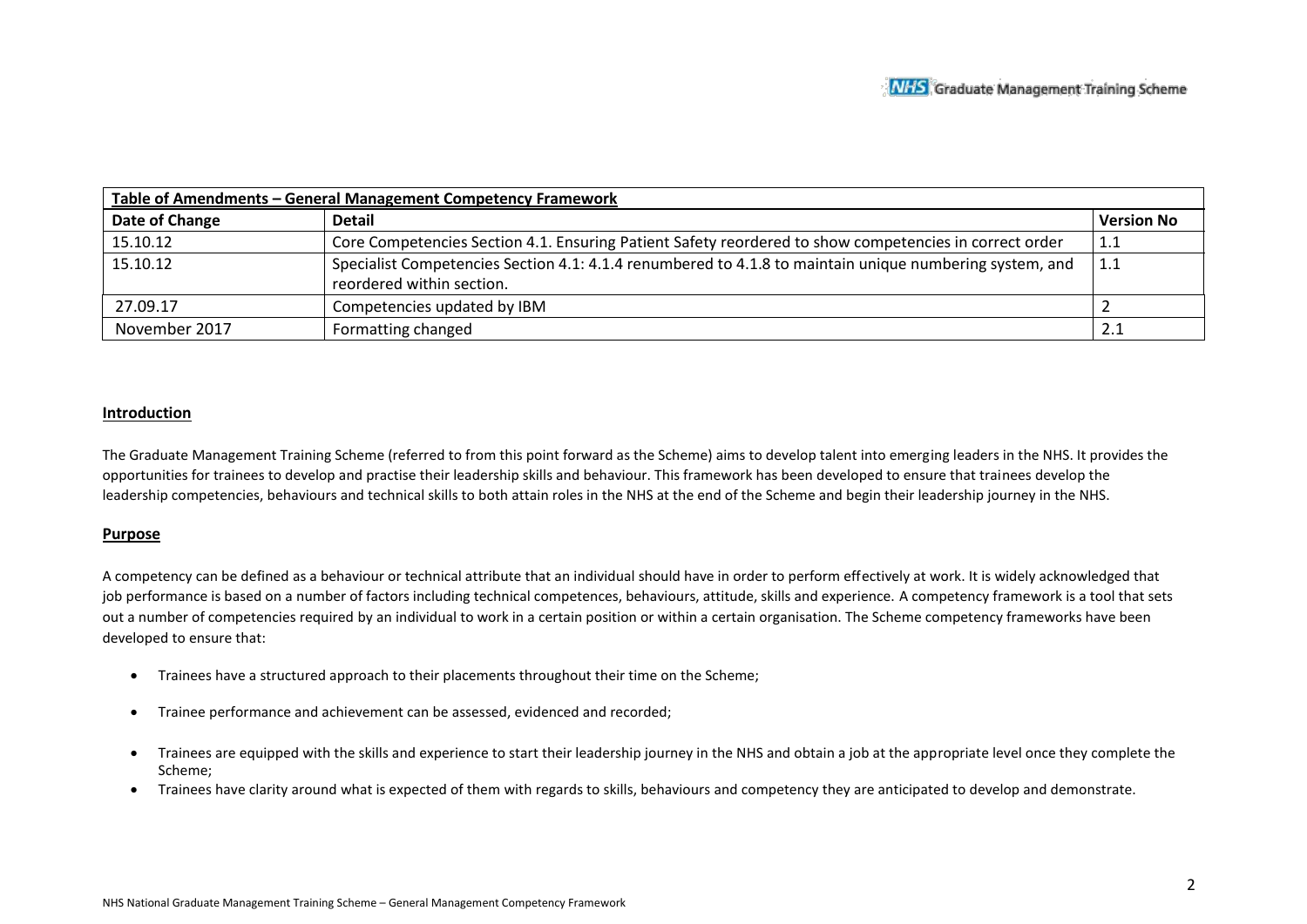#### **Approach and Ethos**

Each of the five Scheme competency frameworks were created based on the **NHS Leadership Framework, updated to link to the** [Healthcare Leadership Model](https://www.leadershipacademy.nhs.uk/resources/healthcare-leadership-model/) and are structured around the seven domains below:

- *Demonstrating Personal Qualities* trainees should draw upon their values, strengths and abilities to deliver high standards of service. This requires them to demonstrate effectiveness in developing self-awareness, managing themselves, continuing personal development and acting with integrity;
- *Working with Others* trainees should work with others in teams and networks to deliver and improve services. This requires them to demonstrate effectiveness in developing networks, building and maintaining relationships, encouraging contribution, and working within teams to have a positive impact on others and creating a culture of collaboration across teams;
- *Managing Services*  trainees should focus on the success of the organisation(s) in which they work. Trainees should develop competence in planning, managing resources, managing people and managing performance;
- *Improving Services*  trainees should strive to make a real difference to people's health by delivering high quality services as well as display curiosity and other behaviours that encourage continuous service improvement across the organisation. This requires them to demonstrate effectiveness in ensuring patient safety, critically evaluating, encouraging improvement and innovation and facilitating transformation;
- *Setting Direction*  trainees should support the aspirations of the organisation and act in a manner consistent with its values. This requires them to demonstrate effectiveness in identifying the contexts for change, applying knowledge and evidence, making decisions, and evaluating impacts;
- *Creating the Vision*  trainees should begin to develop a leadership style and be able to support a compelling vision for the future, and communicate this within and across organisations; and
- *Delivering the Strategy*  trainees should begin to demonstrate leadership qualities to support the delivery of the strategic vision through agreeing strategic plans and translating these into achievable operational action plans.

For each domain, the competencies have been split between those which are **core** (**shown in green**) and those which are specific to the **specialism** (**shown in blue**).

**Core competencies** are shared by each of the five Scheme specialisms (Policy and Strategy Management, Finance Management, General Management, Human Resources Management and Informatics Management). Although trainees are divided up to work in specialised areas the Scheme is a leadership programme first and foremost. For example, competency 4.1.3:

"*Demonstrates involvement in developing risk mitigation strategies and measures to improve and/or maintain patient safety*", is a core competency that all trainees are expected to achieve and highlights the expected leadership behaviours associated with the specific core competency.

**Specialism competencies** are competencies specifically related to the trainee's specialism. For example, a Finance trainee would need to achieve competency 3.4.10:

"Understands the role of the external auditor and the relationship between the internal audit function and the external auditors". This competency is unique to finance trainees and is not present in any of the other frameworks.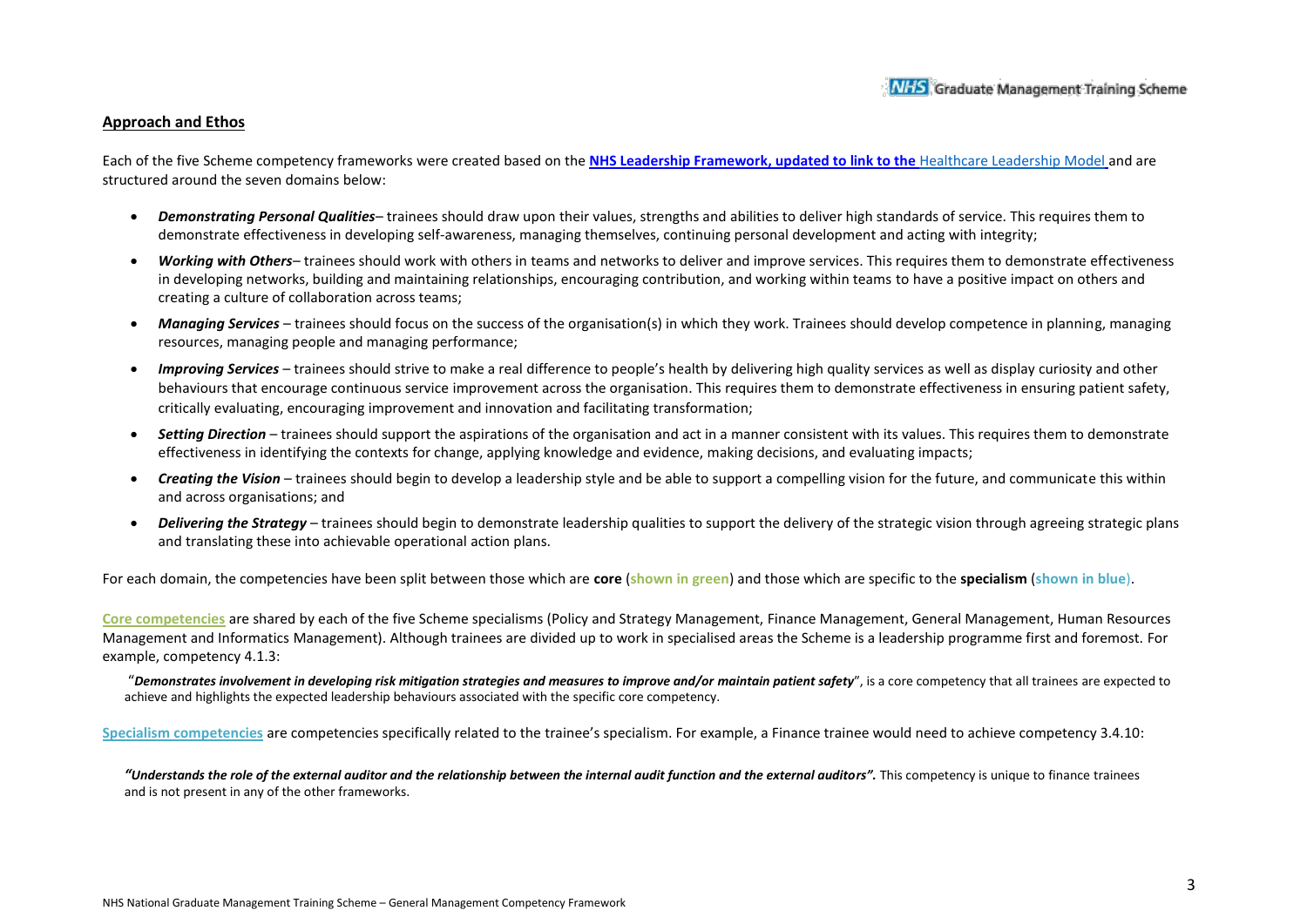The shared approach to core competencies is designed to ensure that all trainees leave the Scheme with a shared technical, behavioural and knowledge base firmly rooted in leadership for service improvement and patient outcomes. At the same time, equipping trainees with the technical elements related to their chosen field of work, measured by the specialism competencies.

Where applicable, **examples of activities, and associated behaviours, to demonstrate experience** have been provided, together with the **required level of assessment** expected to be achieved during participation in the Scheme. The assessment is based on a rating for each competency of 1 to 5:

| <b>Level</b>                    | <b>Description</b>                                                                                       |
|---------------------------------|----------------------------------------------------------------------------------------------------------|
| Awareness/knowledge             | Demonstrates insight but has no practical experience                                                     |
| Support                         | Demonstrates competence through assisting others in undertaking a process/task                           |
| <b>Practical application</b>    | Demonstrates competence through having a defined responsibility for undertaking a process/task           |
| <b>Experienced practitioner</b> | Demonstrates competence through having a defined responsibility for regularly undertaking a process/task |
| Leadership                      | Demonstrates competence through leadership of a process/task                                             |

This scale of rating will allow trainees and their managers to record the trainees' ongoing progress against the competencies and stay focused on further development required.

For each competency, the required target level of achievement is shown in orange. Each competency will have the minimum target level set at different level: some will be as low as 1, others will be as high as 5.

There are four possible achievement levels for competencies.

**Not Achieved:** level 0, meaning no work has been done on this particular competency.

**Partially Achieved:** competency is being worked towards but not yet at the required minimum level (in the case of the example above, levels 1 and 2)

**Achieved:** competency has been signed off at the required target level (in the case of the example above, level 3)

**Achieved +:** competency has been signed off at a level above the minimum target level (in the case of the example above, levels 4 and 5)

Trainees are expected to achieve around 40% of their competencies by the end of placement 1 and 90% of their competencies at the end of their final placement in order to successfully complete the Scheme.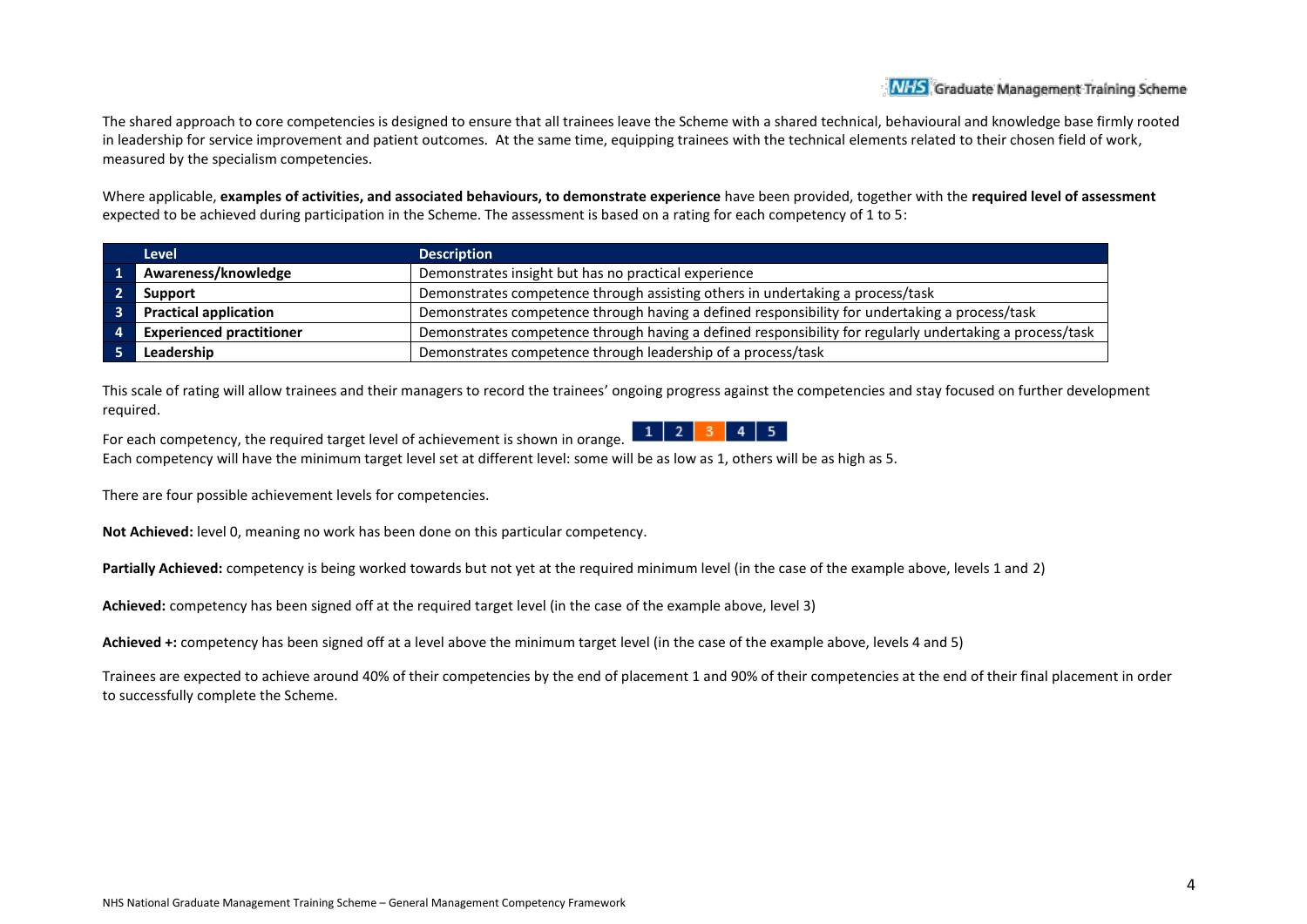#### **Section 1 – Personal Qualities**

There is an exception to the rating scale approach for the competencies required in the 'Developing Personal Qualities' section. These eleven competencies will be signed off after the production of a 2,000 word (+/- 10%) reflective piece of work completed by trainees during their last twelve months on the Scheme. This reflective piece should focus on all eleven competencies and the trainee is expected to provide evidence, either through referencing work they have produced or through reflecting on their qualities and how they have developed during their time on the Scheme. Trainees must reflect on their experiences during their time on the Scheme and provide examples of where they believe they have demonstrated and developed certain behaviours and personal qualities such as these. When providing evidence, trainees are advised to consider the following criteria in addition to any information they wish to provide:

| Knowledge and Understanding                                                                                                                                                                                                                                                                      | Cognitive Skills - Behaviours, Emotional Intelligence<br>and Values                                                                                                                                                                                                                                                                                                                                              | <b>Practical Skills</b>                                                                                                                                                  |  |
|--------------------------------------------------------------------------------------------------------------------------------------------------------------------------------------------------------------------------------------------------------------------------------------------------|------------------------------------------------------------------------------------------------------------------------------------------------------------------------------------------------------------------------------------------------------------------------------------------------------------------------------------------------------------------------------------------------------------------|--------------------------------------------------------------------------------------------------------------------------------------------------------------------------|--|
| Sources of knowledge are identified;<br>Awareness of your approach and what informs<br>said approach;<br>Evidence of awareness of your strengths and<br>weaknesses;<br>Evidence of a constant interest throughout the<br>Scheme of keeping up to date with NHS issues,<br>news and developments. | Evidence of planning around personal qualities;<br>Evidence of how self-awareness has been<br>increased;<br>Evidence of reflection on personal beliefs, values<br>and motivation in relation to working in the<br>NHS:<br>Evidence that there is a knowledge of NHS code<br>of ethics and values;<br>Evidence of understanding when mistakes have<br>been made;<br>Awareness of how you are perceived by others. | Sources of wider reading evidenced;<br>Evidence of flexibility, curiosity and an adaptive<br>nature;<br>Evidence of effective delegation;<br>Evidence of prioritisation. |  |

Once completed, trainees must upload their personal qualities reflective piece on to the Scheme's talent management system and arrange to review the piece with their Placement Manager, either during an ad hoc meeting or during one of their formal reviews. The Placement Manager (or Programme Manager in their absence) is responsible for signing off the competencies in the Personal Qualities section once both the trainee and Placement Manager have had an opportunity to discuss the reflective piece.

The competencies within the 'Developing Personal Qualities' section are either at a status of achieved or not achieved, there is no rating scale.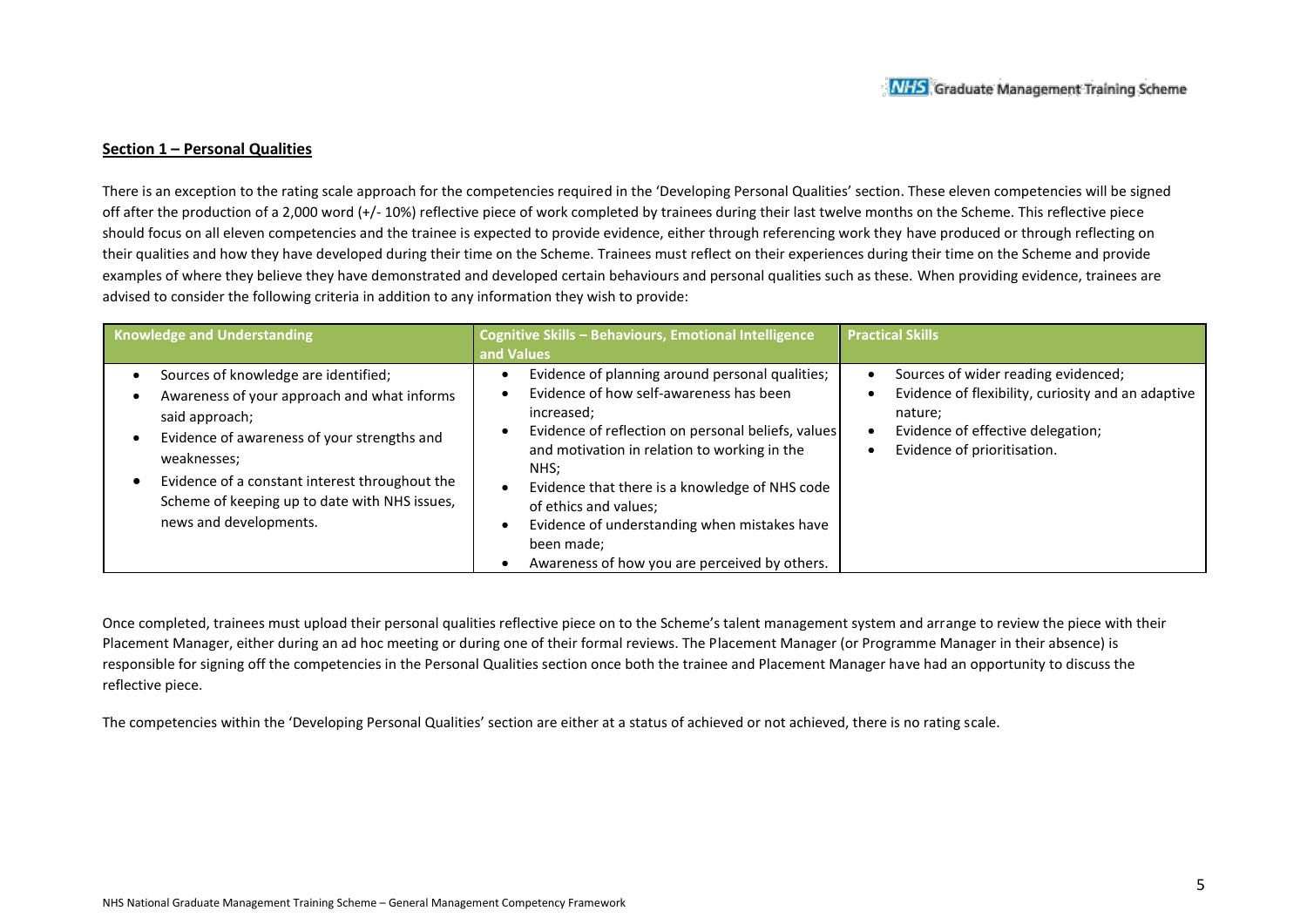#### **Trainee approach to the framework**

Trainees should consider the following points when approaching the competency framework:

- The framework must be owned by the trainee and it is their responsibility to ensure that they are achieved the required competencies and have displayed the required behaviours throughout. The trainee is therefore responsible for ensuring that they have a plan as to how these competencies will be achieved during their time on the Scheme.
- It is the trainees' Programme and Placement Manager's responsibility to ensure that all trainees are placed in an environment where opportunities are available for trainees to achieve competencies and to work with trainees to help them identify those opportunities and shape their work plan. It is not the responsibility of Managers to formulate a work plan based around each and every competency or to provide a piece of work for a trainee to complete in order to fulfil a competency requirement. This is an important distinction that all trainees need to understand.
- Trainees should aim to complete 40% of their competencies at the required level by the end of year one and 90% of their competencies by the end of the Scheme. The 90% achievement rate is a key graduation standard and trainees may not be able to graduate if they have not achieved this level.
- Trainees are required to evidence their competencies using the Scheme's talent management system. Evidence will generally be in the form of narrative prose which references what has been achieved to complete the competency. In addition to this trainees are encouraged to upload any documents that may support their narrative assessment and supports how they have gone about displaying the required leadership behaviours across the programme.
- Placement Managers are responsible for signing off competencies after providing a detailed constructive feedback to the trainee. Programme Managers are also authorised to sign off competencies, but the Placement Manager will be working more closely with the trainee and will probably have a clearer understanding of what has been achieved. It is the responsibility of the trainee to ensure that they are booking regular meetings with their Placement Manager to gather constructive feedback discuss competency achievement and ensure they are being signed off. Competency achievement also makes up an important part of the review process.
- Trainees need to gain an understanding of how best to utilise a competency framework. Successful trainees understand that the competency framework is a hugely important part of their placements on the Scheme and is something they always need to have in mind, but at the same time they know that it isn't something that should be used to drive their placements. Trainees are there first and foremost to work in a real job in a NHS organisation, and whilst those roles will allow trainees to complete their competency framework, there will be tasks, projects and pieces of work that sometimes don't necessarily directly relate to a specific competency.
- Trainees need to be realistic when using the framework. For example, 40% is a realistic amount of competencies to have achieved by the end of year one. If your work plan shows that you will only achieve 10% by the end of year one then you need to reassess. If you present 80% of your competencies as achieved at the end of year one your Placement Manager is likely to question whether you have actually achieved that many competencies to the required level.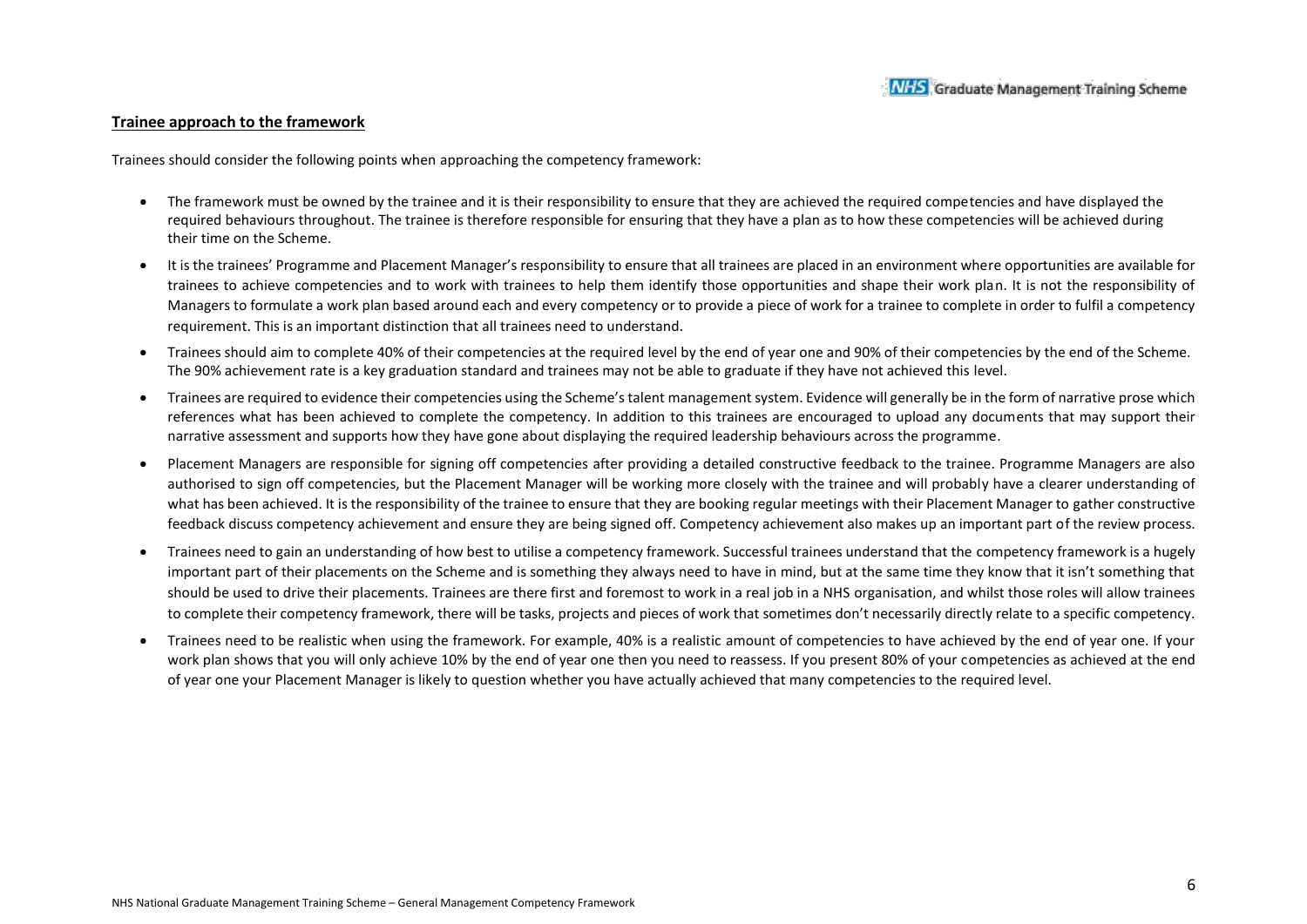#### **Placement Manager approach to the framework**

- One of the objectives of the Placement Manager is to ensure that trainees are in a placement which provides opportunities for them to achieve their competencies. Placement Managers are therefore encouraged to work with trainees at the beginning of the placement (or ideally before the placement) to identify which competencies are achievable throughout the duration of the placement.
- It is *not* the responsibility of the Placement Manager to provide a step by step plan for the trainee which maps pieces of work to specific competencies. It is the Trainee's responsibility to take the main elements of their placement and produce a plan as to how this translates to their competencies.
- Placement Managers are responsible for signing off competencies. Programme Managers are also authorised to sign off competencies, but the Placement Manager will be working more closely with the trainee and will probably have a clearer understanding of what has been achieved. It is the responsibility of the trainee to ensure that they are booking regular meetings with their Placement Manager to discuss competency achievement and ensure they are being signed off. Competency achievement also makes up an important part of the review process.
- Competencies are held electronically on the Scheme's talent management system. Your trainee will be able to guide you through accessing the system or you can contact your Leadership Development Manager if you are having any problems.
- It is the responsibility of the Trainee to evidence achievement of competencies on the Scheme's talent management system and to work with the Placement Manager during regular meetings to sign these off.
- As a general guide, Trainees are asked to complete 40% of competencies by the end of year one and 90% of competencies by the end of the Scheme.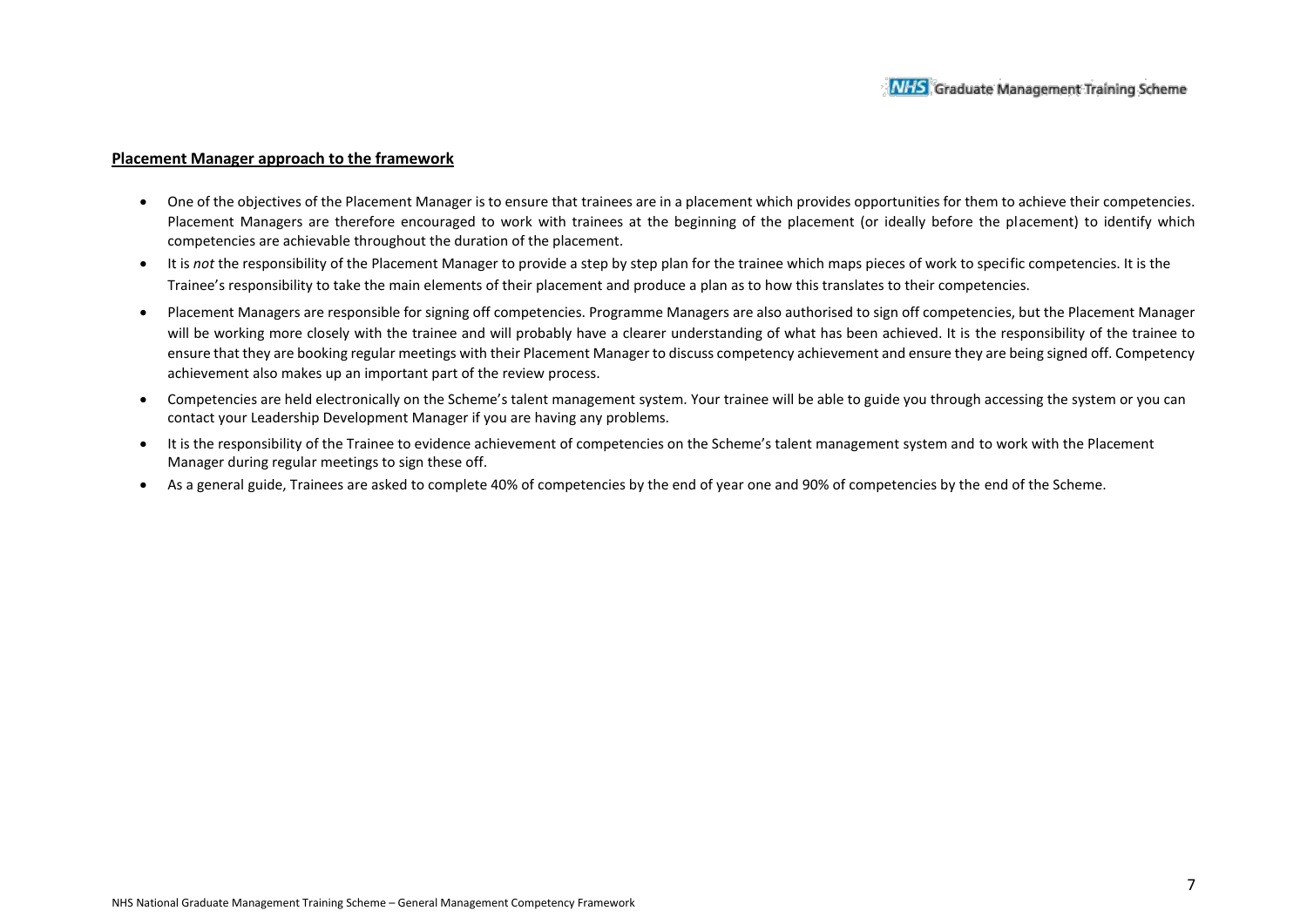#### **Methodology and Acknowledgements**

The NHS Graduate Scheme competency frameworks were developed following a comprehensive consultation process in 2007. After deciding to shape the competencies around the NHS Leadership Framework the Scheme contacted hundreds of individuals and organisations, both internal and external to the NHS, to seek their views as to how the competency frameworks should be shaped, both in terms of structure and presentation and content. Without their help we would have not been able to produce the frameworks.

In the summer of 2017, IBM consultants worked with NHS graduate alumni to review and update the NHS Graduate Scheme competency frameworks. This process evaluated the five current scheme frameworks and their fit for purpose based on changing demands within the NHS and the larger graduate workforce. In addition, the competencies were refreshed around the current Healthcare Leadership Model so the graduate scheme linked to the wider organisation's Leadership model. The frameworks review included stakeholder interviews and multiple iterations with a NHS project team to amend and confirm the NHS Graduate Scheme competency frameworks for the current market.

**The NHS Graduate Scheme would like to thank the following who had an input in to the development of these frameworks:** current trainees, recent alumni of the Scheme, Placement Managers, Programme Managers, NHS staff at various NHS Organisations and Emerging Leaders Steering Group members. A number of professional bodies and organisations including ACCA, CIPD, CIPFA, CIMA, Department of Health, IHM, NHS Information Centre and UKCHIP also gave up their time and expertise to assist with the process. Finally, a special thank you goes to Sarah Reeves and Brian Niven at Mott MacDonald for their hard work and continuing support in the creation of these frameworks.

For more detailed information about the development and consultation process for these frameworks please contact the NHS Graduate Scheme.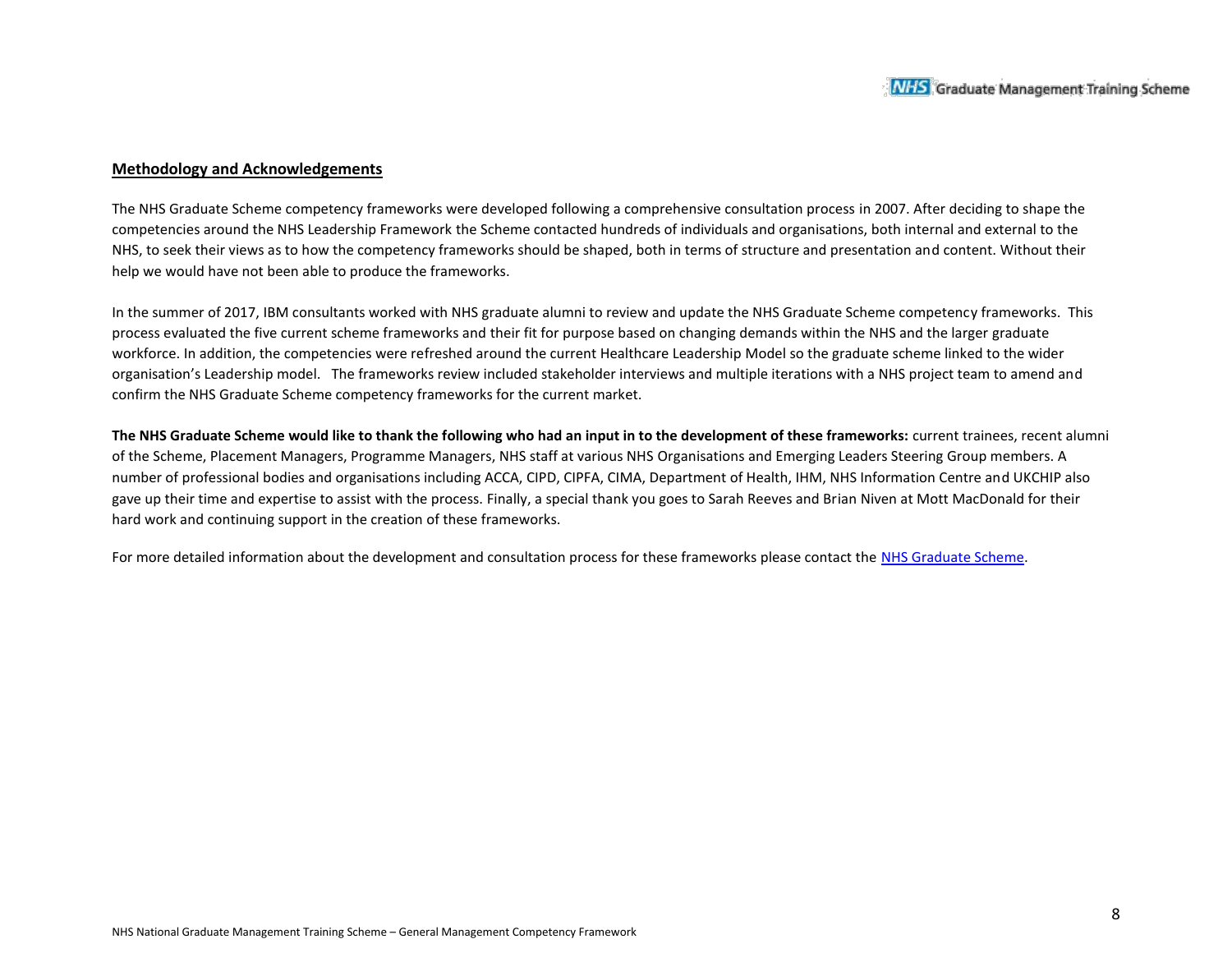## **Section 1. Personal Qualities**

| <b>Core Leadership</b><br><b>Domain</b>          | <b>Healthcare</b><br>Leadership<br><b>Model</b> |       | <b>Competency</b>                                                                                                                                                                                                            | <b>Examples of activities to demonstrate experience</b>                                                                                                                                                                                                                                                                                       |
|--------------------------------------------------|-------------------------------------------------|-------|------------------------------------------------------------------------------------------------------------------------------------------------------------------------------------------------------------------------------|-----------------------------------------------------------------------------------------------------------------------------------------------------------------------------------------------------------------------------------------------------------------------------------------------------------------------------------------------|
| 1.1 Developing Self-<br>awareness                | Leading<br>with care                            | 1.1.1 | Understands the impact they have<br>on others and the impact other<br>have on them. Can review and<br>reassess own beliefs, values,<br>behaviours, strengths and<br>weaknesses, and leadership style                         | Developing a Personal Development Plan, demonstrating<br>personal self-awareness and addressing development<br>areas. Using suitable instruments (e.g. MBTI) and<br>reaching out to others to obtain feedback.                                                                                                                                |
|                                                  | Leading<br>with care                            | 1.1.2 | Caring for others and providing<br>mutual support where needed.                                                                                                                                                              | Creates an open and honest environment where others<br>are comfortable interacting and constantly evaluates<br>one's own emotional well-being and its impact on others.                                                                                                                                                                       |
|                                                  | Leading<br>with care                            | 1.1.3 | Understand the impact of one's<br>own physical and mental wellbeing<br>at work.                                                                                                                                              | Creates a positive atmosphere for others through self-<br>regulation of their own behaviours and mood while at<br>work.                                                                                                                                                                                                                       |
| 1.2 Managing Self &<br><b>Others</b>             | Holding to<br>account                           | 1.2.1 | Plans and manages own time and<br>that of others effectively and is able<br>to evaluate personal performance                                                                                                                 | Managing the diary, prioritising tasks and<br>delegating/supporting others to prioritise tasks.                                                                                                                                                                                                                                               |
|                                                  | Holding to<br>account                           | 1.2.2 | Makes decisions without reference<br>to others in line with own authority<br>levels and departmental and<br>corporate objectives.Is prepared to<br>be held to account for own<br>contribution and the quality of own<br>work | Writing Board papers, or sections of papers or plans,<br>representing the team, department, or organisation at<br>meetings and handling issues and actions arising.                                                                                                                                                                           |
|                                                  | Connecting<br>our service                       | 1.2.3 | Is flexible and adaptable to changing<br>circumstances                                                                                                                                                                       | Handling last minute changes to task priorities and<br>dealing with the consequences of those changes.                                                                                                                                                                                                                                        |
| 1.3 Continuing<br>Personal<br><b>Development</b> | Developing<br>capability                        | 1.3.1 | Takes responsibility for own<br>personal development and seeks<br>opportunities for learning                                                                                                                                 | Utilising primary and secondary sources of information<br>for research purposes and introducing new ways of<br>working, for example business best practice associated<br>with project planning, change management, benefits<br>realisation and using these approaches in their own<br>work. Joining and attending the professional bodies and |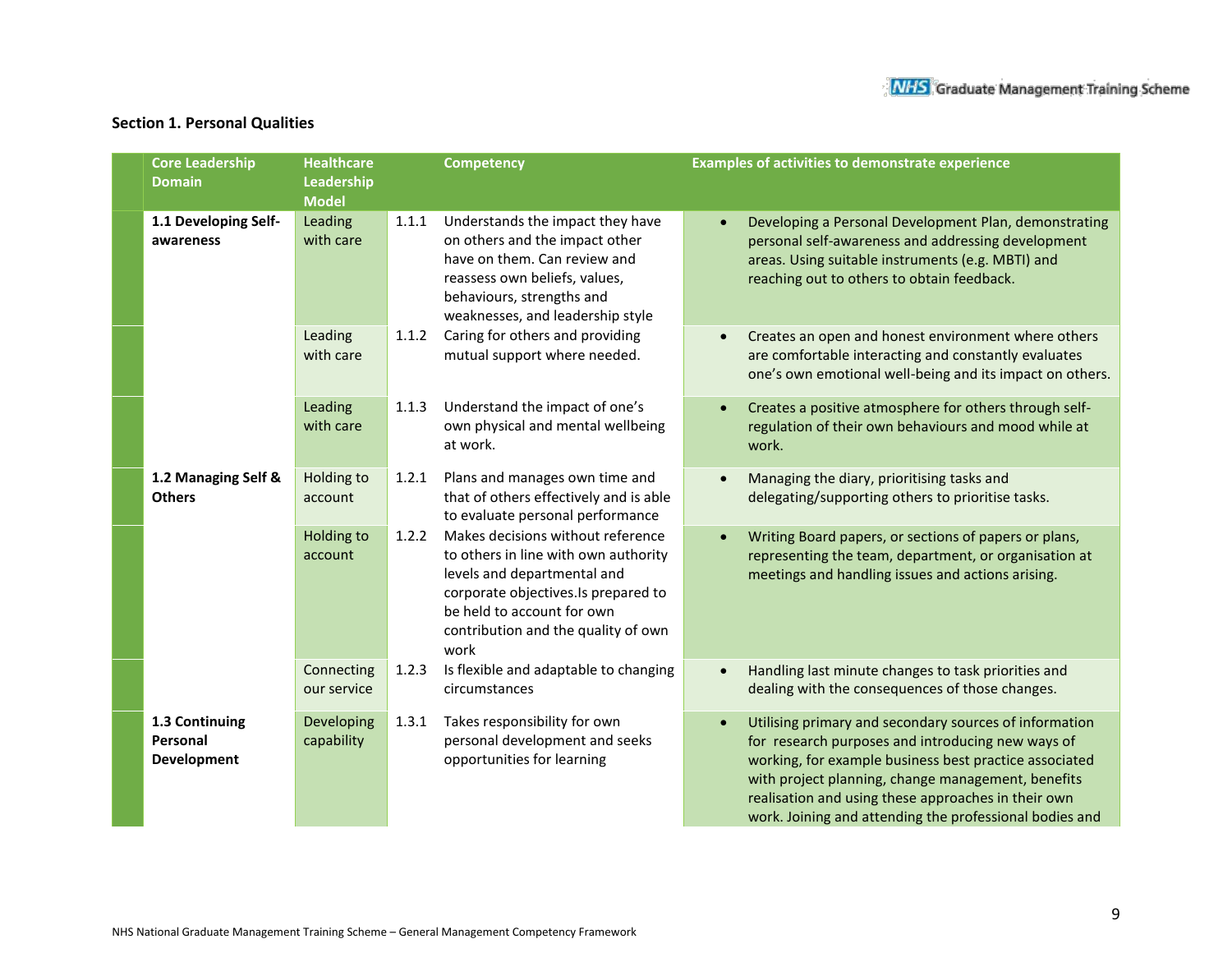|                              |                                                        |       |                                                                                                                                                                                                                                                     |  | conferences/working sessions, or working with external<br>consultancies and partner organisations to adopt new<br>approaches to work.                                                                                                                                                |
|------------------------------|--------------------------------------------------------|-------|-----------------------------------------------------------------------------------------------------------------------------------------------------------------------------------------------------------------------------------------------------|--|--------------------------------------------------------------------------------------------------------------------------------------------------------------------------------------------------------------------------------------------------------------------------------------|
|                              | <b>Holding to</b><br>account                           | 1.3.2 | Sets work-based targets and<br>personal targets which exceed the<br>minimum requirements and<br>expectations                                                                                                                                        |  | Coming from the PDR process, developing a series of<br>personal development goals with SMART objectives,<br>which the individual can exceed where possible.                                                                                                                          |
|                              | Connecting<br>to our<br>service                        | 1.3.3 | Keeps abreast of developments in<br>healthcare, in own professional field<br>and in own organisation as well as<br>other external bodies and<br>organisations                                                                                       |  | Demonstrating commitment to wider reading, e.g. HSJ,<br>NICE publications, BMJ, Twitter etc.<br>Attending events and conferences, e.g. Kings Fund, NHS<br>Confederation, Royal College events, professional bodies.<br>Reading internal communications, newsletters and<br>intranet. |
| 1.4 Acting with<br>Integrity | Inspiring<br>shared<br>purpose                         | 1.4.1 | Understands and acts in accordance<br>with the values for the NHS as set<br>out in the NHS constitution                                                                                                                                             |  | Promoting the NHS values.                                                                                                                                                                                                                                                            |
|                              | Inspiring<br>shared<br>purpose<br>Leading<br>with care | 1.4.2 | Acts with openness, honesty and<br>integrity                                                                                                                                                                                                        |  | Taking accountability when mistakes have been made or<br>understanding is limited, in order to learn and improve<br>services.<br>Demonstrates the ability to listen and incorporate<br>feedback to enable continuous improvement and<br>learning when things that didn't go to plan. |
|                              | Inspiring<br>shared<br>purpose                         | 1.4.3 | Demonstrates knowledge of<br>professional code of ethics and the<br>public interest role of NHS staff<br>Understands and manages conflicts<br>of interest, ensuring that decisions<br>are based on objective data<br>$\bullet$<br>wherever possible |  |                                                                                                                                                                                                                                                                                      |
|                              | Evaluating<br>information                              | 1.4.4 |                                                                                                                                                                                                                                                     |  | Providing advice to business partners regarding potential<br>conflicts.<br>Providing alternative solutions where applicable.<br>Declaring any relevant conflicts.                                                                                                                    |
|                              | Leading<br>with care                                   | 1.4.5 | Spreading a caring environment<br>beyond one's own area                                                                                                                                                                                             |  | Taking responsibility for others wellbeing, by continuous<br>evaluation of your emotions and their effect on other<br>people.                                                                                                                                                        |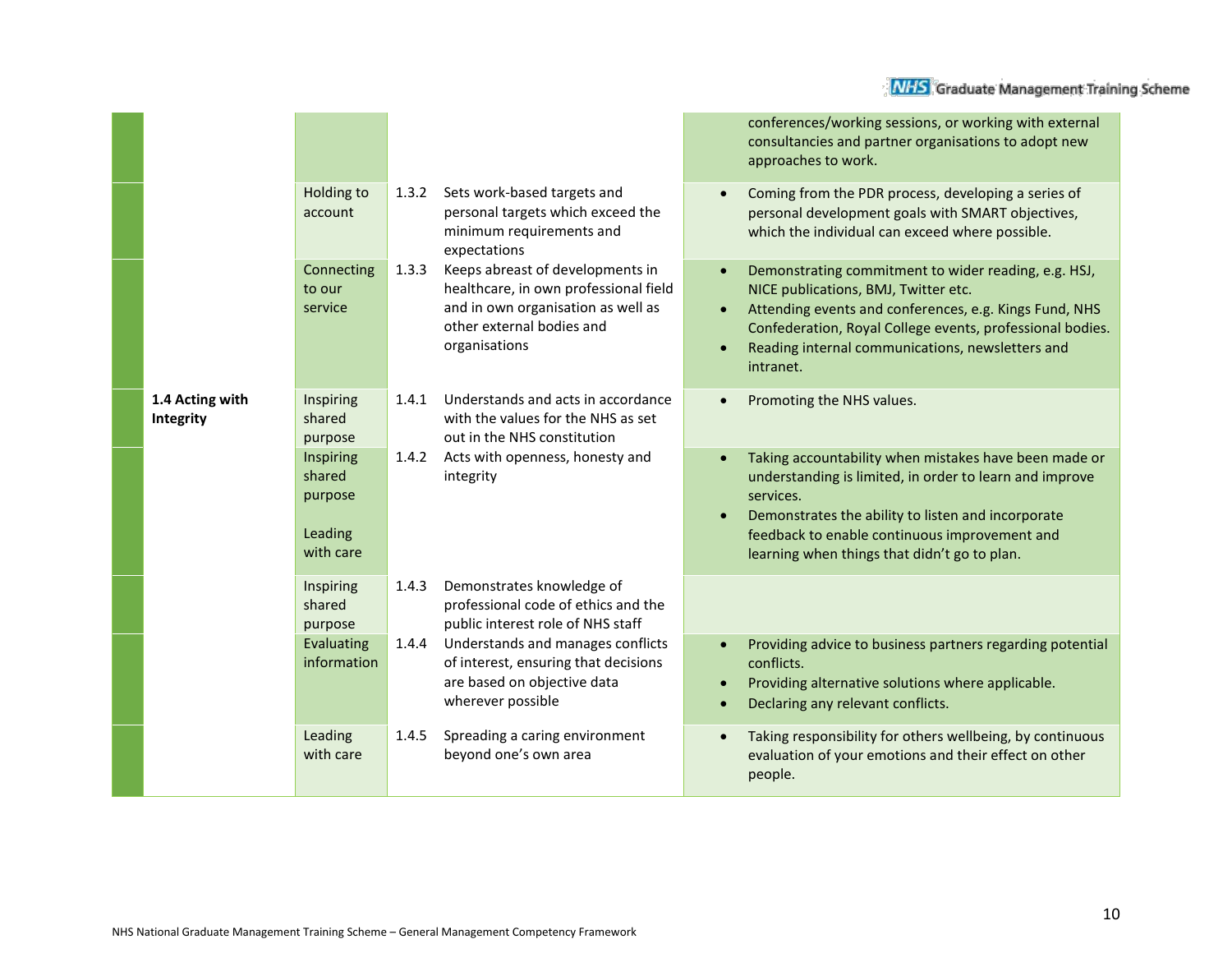## **Section 2. Working with others**

| <b>Core Leadership</b><br><b>Domain</b>                 | <b>Healthcare</b><br>Leadership<br><b>Model</b> |       | <b>Competency</b>                                                                                                                                                                           | <b>Examples of activities to demonstrate</b><br>experience                                                                                                                    | <b>Assessment Level</b>                           |
|---------------------------------------------------------|-------------------------------------------------|-------|---------------------------------------------------------------------------------------------------------------------------------------------------------------------------------------------|-------------------------------------------------------------------------------------------------------------------------------------------------------------------------------|---------------------------------------------------|
| 2.1 Developing<br><b>Networks</b>                       | Connecting<br>our service                       | 2.1.1 | Understands the culture and<br>structure of the organisation and<br>the wider NHS and identifies and<br>develops effective collaborations<br>with others outside of their<br>immediate team | Getting involved in health<br>community-wide working groups or<br>project, for example relating to<br>contract management, care<br>pathway redesign, or clinical<br>networks. | $\vert 1 \vert$<br>$\overline{2}$<br>5.<br>4<br>з |
|                                                         | Engaging<br>the team                            | 2.1.2 | Is an effective and trusted team<br>member within the department;<br>demonstrates respect to colleagues<br>and gains their respect and support                                              | Working closely with the team and<br>acting like a regular team member.<br>Creating connections between<br>health and social care services.                                   | $\overline{2}$<br>$\vert$ 1                       |
| 2.2 Building and<br>maintaining<br><b>Relationships</b> | Holding to<br>account                           | 2.2.1 | Is involved in working with<br>organisations who are external to<br>the NHS, such as professional<br>bodies, social care, voluntary<br>services, etc.                                       | Building/maintaining relationships<br>(e.g., Local Authority, Private<br>Sector, and Social Enterprises).                                                                     | $\vert 1 \vert$<br>$\overline{2}$                 |

| <b>Specialist</b>                                          |       |                                                                                                        |                                                                                                                                                                                                                                                                                                                                                                 |    |  |     |
|------------------------------------------------------------|-------|--------------------------------------------------------------------------------------------------------|-----------------------------------------------------------------------------------------------------------------------------------------------------------------------------------------------------------------------------------------------------------------------------------------------------------------------------------------------------------------|----|--|-----|
| 2.2 Building<br><b>Maintaining</b><br><b>Relationships</b> | 2.2.2 | Communicates effectively with<br>patients, their families and carers,<br>including complaints handling | Communicating regularly with patients and<br>their families.<br>Managing complaints in line with the<br>organisations policy; listening to concerns,<br>investigation of the complaint;<br>communication to the complainant; liaising<br>with the organisations complaints<br>department/ officer; and providing<br>information for the organisations response. | -2 |  | - 5 |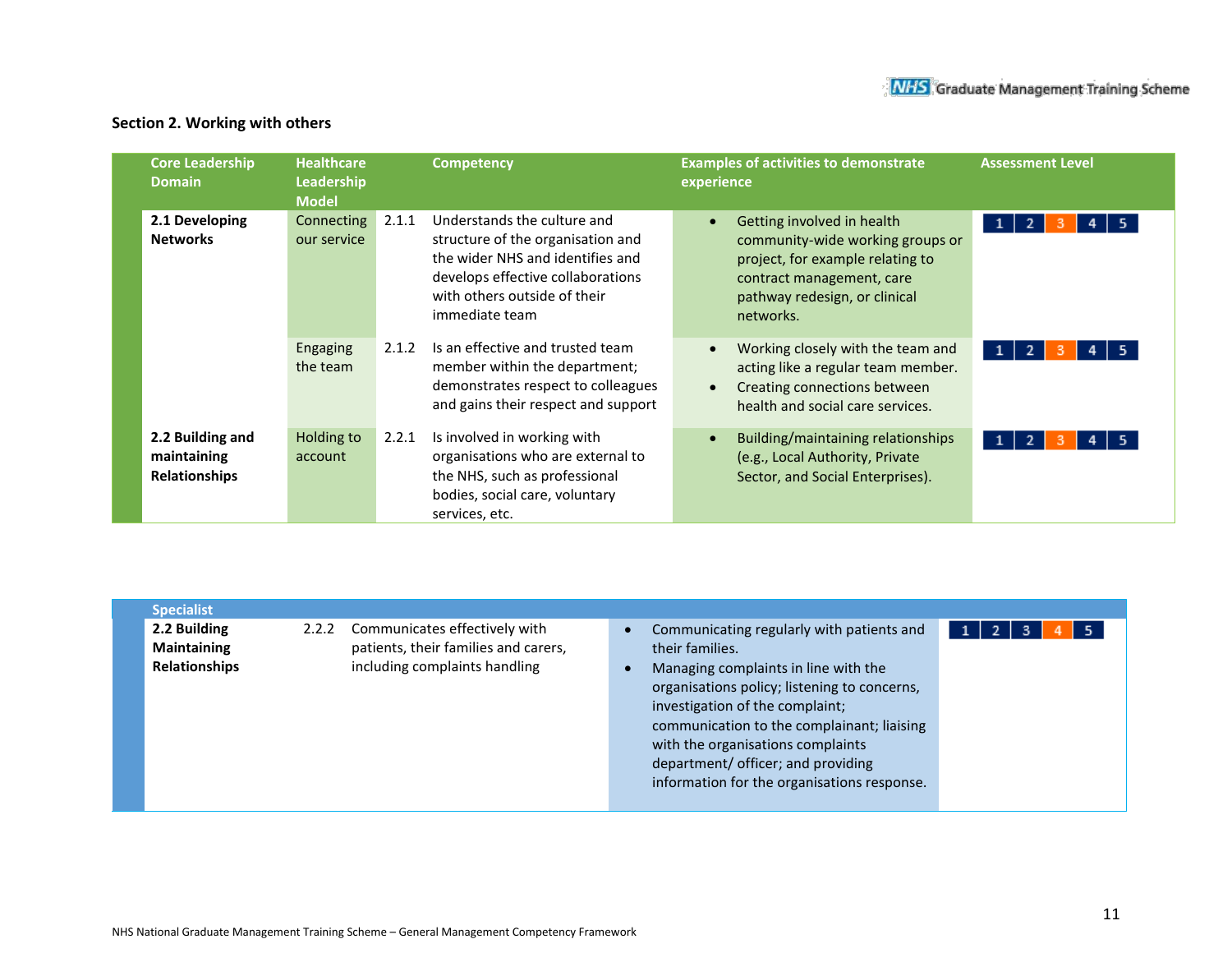

| 2.2.3 | An effective communicator, able to<br>communicate at all levels of the<br>organisation and to use interpersonal<br>skills to overcome barriers to<br>acceptance or change | Communicating and presenting information<br>to different internal stakeholders from staff<br>groups to Senior Managers or Executive<br>Directors.                                                                                                                                                                                                                      | з<br>5 |
|-------|---------------------------------------------------------------------------------------------------------------------------------------------------------------------------|------------------------------------------------------------------------------------------------------------------------------------------------------------------------------------------------------------------------------------------------------------------------------------------------------------------------------------------------------------------------|--------|
| 2.2.4 | Understands and considers processes<br>and procedures to promote the<br>inclusion and accessibility of services<br>for all parts of the community                         | Developing awareness of the importance of<br>developing differing strategies and policies,<br>to ensure the full engagement of all areas<br>of the community with the NHS<br>organisation.<br>Developing knowledge of Equalities<br>legislation in terms of any areas relevant to<br>your portfolio (for example, staff<br>management with disabilities, recruitment). | 3      |

| <b>Core Leadership</b><br><b>Domain</b> | <b>Healthcare</b><br>Leadership<br><b>Model</b> |       | <b>Competency</b>                                                                                           | <b>Examples of activities to demonstrate</b><br><b>Assessment Level</b><br>experience                                                                                                                   |  |
|-----------------------------------------|-------------------------------------------------|-------|-------------------------------------------------------------------------------------------------------------|---------------------------------------------------------------------------------------------------------------------------------------------------------------------------------------------------------|--|
|                                         |                                                 |       |                                                                                                             | $\bullet$                                                                                                                                                                                               |  |
| 2.3 Encouraging<br><b>Contribution</b>  | Engaging<br>the team                            | 2.3.1 | Chairs and leads small group/team<br>discussions to show others their<br>contribution matter and are valued | Holding weekly team meetings.<br>$\overline{2}$<br>5.<br>3<br>1 <sup>1</sup><br>4<br>$\bullet$<br>Leading a small project.<br>$\bullet$                                                                 |  |
|                                         | Influencing<br>for results                      | 2.3.2 | Articulates ideas and challenge the<br>views of others in a constructive and<br>positive manner             | Presenting at meetings, or writing<br>-5.<br>$\overline{2}$<br>1 <sup>1</sup><br>3<br>$\bullet$<br>minutes of meetings<br>Being recognised as a meeting<br>$\bullet$<br>contributor in meeting minutes. |  |
|                                         | Sharing<br>the vision                           | 2.3.3 | Sharing a common purpose and<br>inspiring others to live it through<br>their everyday actions               | Models NHS values in every day<br>$\overline{2}$<br>3<br>1 <br>$\bullet$<br>4<br>practice and is a role model for<br>other colleagues.                                                                  |  |
| 2.4 Working within<br><b>Teams</b>      | Holding to<br>account                           | 2.4.1 | Visibly understands the<br>responsibilities of the department                                               | Linking personal objectives to team<br>$\bullet$<br>-2<br>3<br>and department objectives.                                                                                                               |  |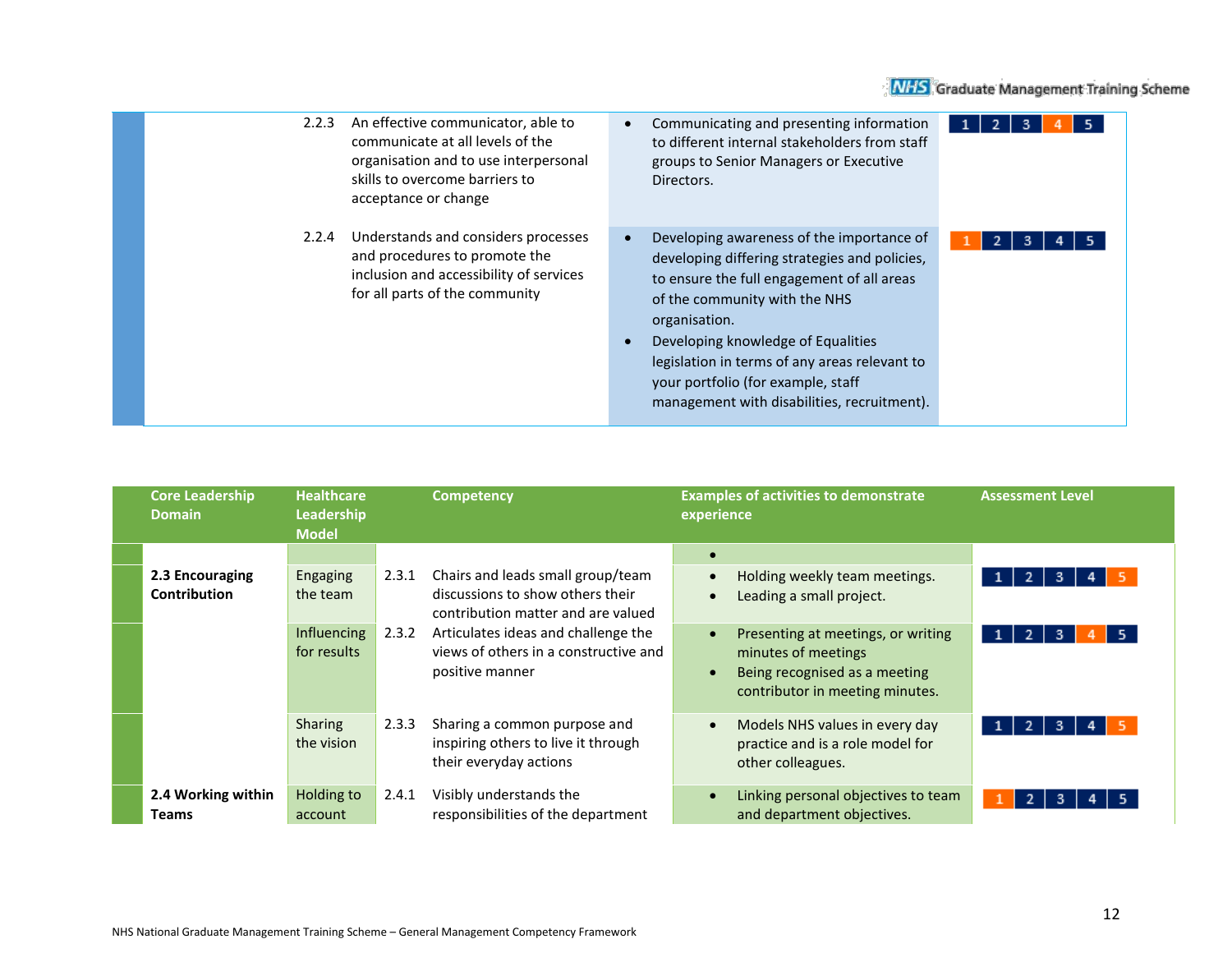|                           |       | and its role and value within the<br>organisation and proactively looks<br>for opportunities where the<br>department can contribute |                                                                                                                                                                                                                                                                    |        |
|---------------------------|-------|-------------------------------------------------------------------------------------------------------------------------------------|--------------------------------------------------------------------------------------------------------------------------------------------------------------------------------------------------------------------------------------------------------------------|--------|
| Holding to<br>account     | 2.4.2 | Takes responsibility and ownership<br>for leading key activities/projects<br>and new initiatives.                                   | <b>Taking on Project Management</b><br>$\bullet$<br>responsibilities, or a key role within<br>a project, work stream or task lead<br>responsibility for creating a defined<br>project outcome.                                                                     | 2<br>3 |
| Connecting<br>our service | 2.4.3 | Provides an effective and valued<br>contribution to projects that require<br>multidisciplinary teams.                               | Takes on individual responsibility<br>$\bullet$<br>within team projects and is<br>considered a leader by one's peers.<br>Identifies areas for key<br>$\bullet$<br>contributions on large projects and<br>works with others to accomplish<br>project related goals. | з      |
| Leading<br>with care      | 2.4.4 | Behaves in a manner that is<br>empathetic to those around them,<br>despite differences of others.                                   | Listens to others in team projects,<br>$\bullet$<br>and takes into account other view<br>points and potential information<br>counter to their own views.                                                                                                           |        |
| Leading<br>with care      | 2.4.5 | Provides and facilitates a safe<br>environment to enable their co-<br>workers and team to perform their<br>job efficiently.         | Incorporates other's views and<br>$\bullet$<br>opinions in discussions on job<br>related matters and enables others<br>to participate.                                                                                                                             |        |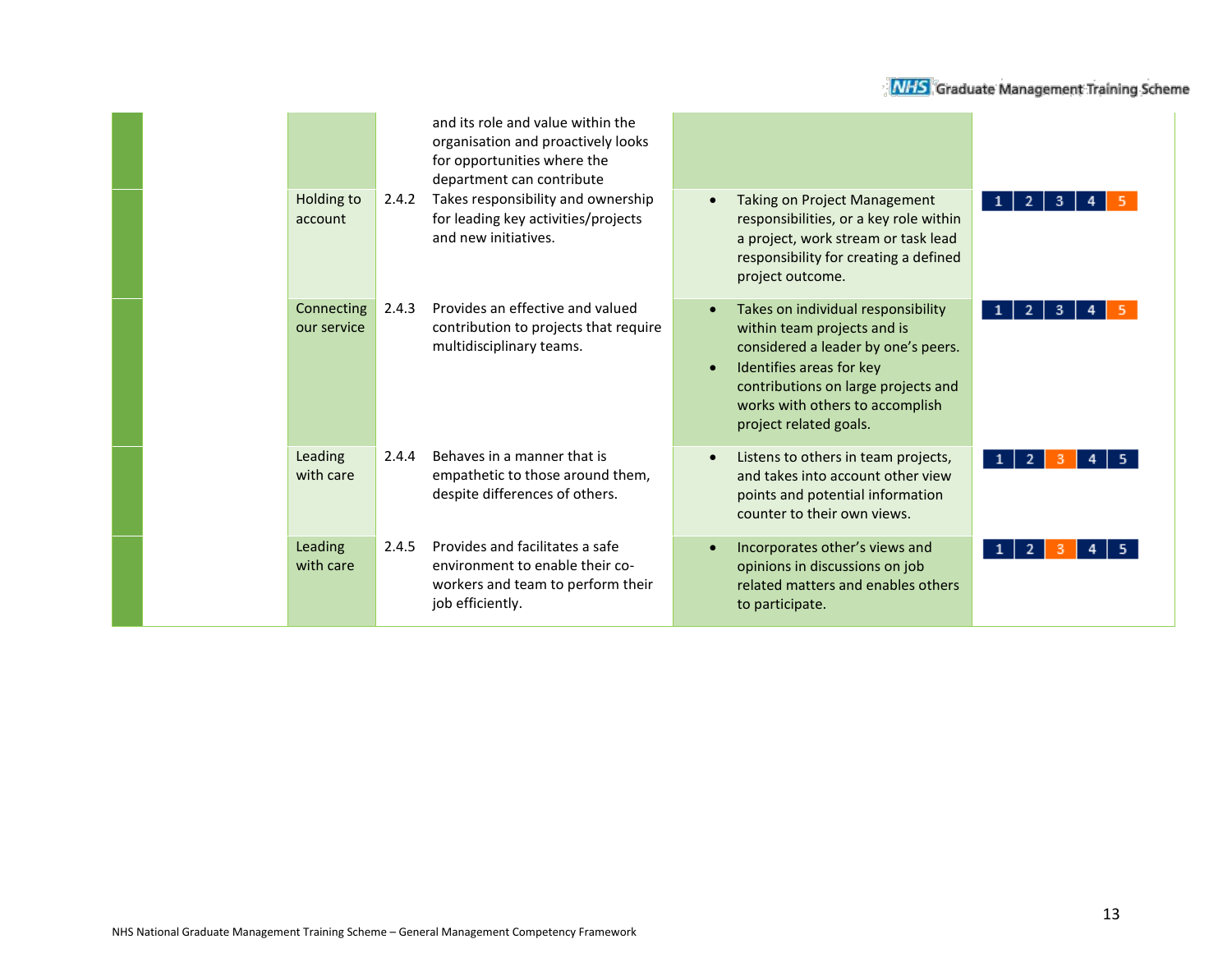| <b>Specialist</b>           |                                                                                                                                                                                                                                                                           |                                                                                                                                                                                                                                                                                                                                      |  |
|-----------------------------|---------------------------------------------------------------------------------------------------------------------------------------------------------------------------------------------------------------------------------------------------------------------------|--------------------------------------------------------------------------------------------------------------------------------------------------------------------------------------------------------------------------------------------------------------------------------------------------------------------------------------|--|
| 2.4 Working within<br>Teams | Works with clinicians, service<br>2.4.4<br>managers and other senior<br>representatives within the<br>organisation and use information from<br>different sources to support<br>operational performance, a case for<br>change or the implementation of a<br>recommendation | Being involved in multidisciplinary team<br>project.<br>Developing knowledge of clinicians' roles,<br>how they support patient care, providing<br>challenge and facilitating meaningful<br>discussions, e.g. working with clinicians in<br>improving care pathways or understanding<br>clinical rosters and various clinical grades. |  |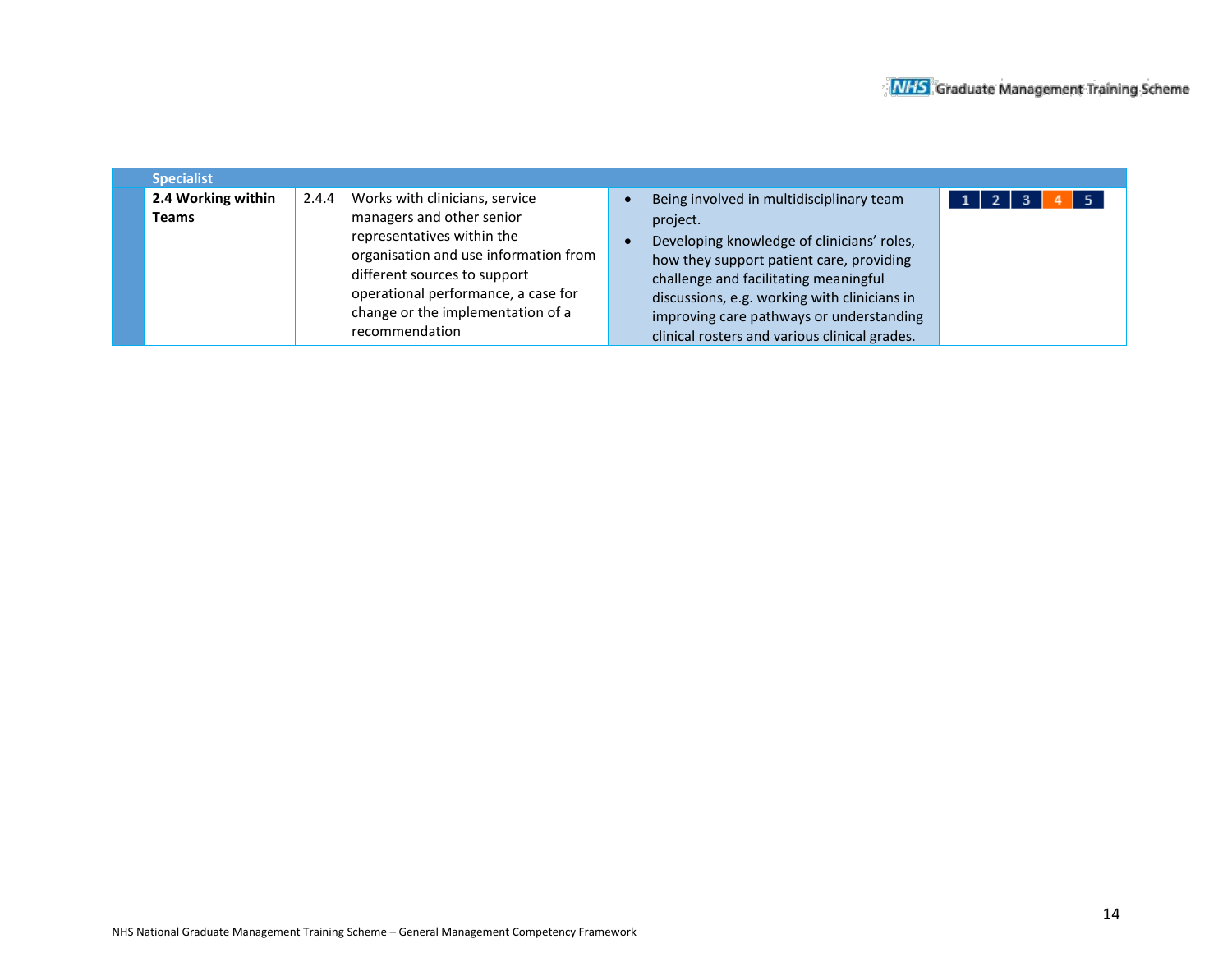| <b>Core Leadership</b><br><b>Domain</b> | <b>Healthcare</b><br>Leadership<br><b>Model</b> |       | <b>Competency</b>                                                                                                                                                               | <b>Examples of activities to demonstrate</b><br>experience                                                                                                                                                                                                                            | <b>Assessment Level</b>   |
|-----------------------------------------|-------------------------------------------------|-------|---------------------------------------------------------------------------------------------------------------------------------------------------------------------------------|---------------------------------------------------------------------------------------------------------------------------------------------------------------------------------------------------------------------------------------------------------------------------------------|---------------------------|
| 3.1 Planning and<br><b>Execution</b>    | Evaluating<br>information                       | 3.1.1 | Is involved in the development of<br>business plans to support<br>operational/organisational change                                                                             | <b>Creating Project Briefing</b><br>$\bullet$<br>documents, Board Papers for<br>investment proposals,<br>supporting the creation of<br>wider strategic, outline or final<br>business cases for larger<br>change programmes.                                                           | -5.<br>3<br>1             |
|                                         | Holding to<br>account                           | 3.1.2 | Applies project planning<br>methodologies and uses<br>appropriate tools to support this,<br>ensuring timely execution                                                           | <b>Creating Project Initiation</b><br>Documents, Project Gantt<br>Charts, or implementation<br>plans or roadmaps.                                                                                                                                                                     | 5.                        |
|                                         | Sharing the<br>vision                           | 3.1.3 | Communicates progress and<br>outcomes of key planning<br>stages/milestones to the relevant<br>stakeholders to ensure two-way<br>communication, alignment and<br>timely delivery | <b>Creating project status</b><br>reports, highlighting reports,<br>and presenting project<br>milestones.<br>Communicating outcomes of<br>risk assessments.<br>Contributing to Board papers<br>seeking authorisation to<br>proceed with project phases,<br>or investment stage gates. | 5.<br>$\overline{2}$<br>1 |

#### **Section 3. Managing Services**

| <b>Specialist</b> |       |                                                                                                                                                    |                                                                                                                                   |                          |
|-------------------|-------|----------------------------------------------------------------------------------------------------------------------------------------------------|-----------------------------------------------------------------------------------------------------------------------------------|--------------------------|
| 3.1 Planning      | 3.1.4 | Supports contractual discussions and<br>monitoring, and where relevant<br>difficult contractual disputes and/or<br>commercial negotiations working | Gaining awareness of the need to build<br>successful business relationships.<br>Developing influencing and negotiation<br>skills. | $4 \mid 5$<br><b>2</b> L |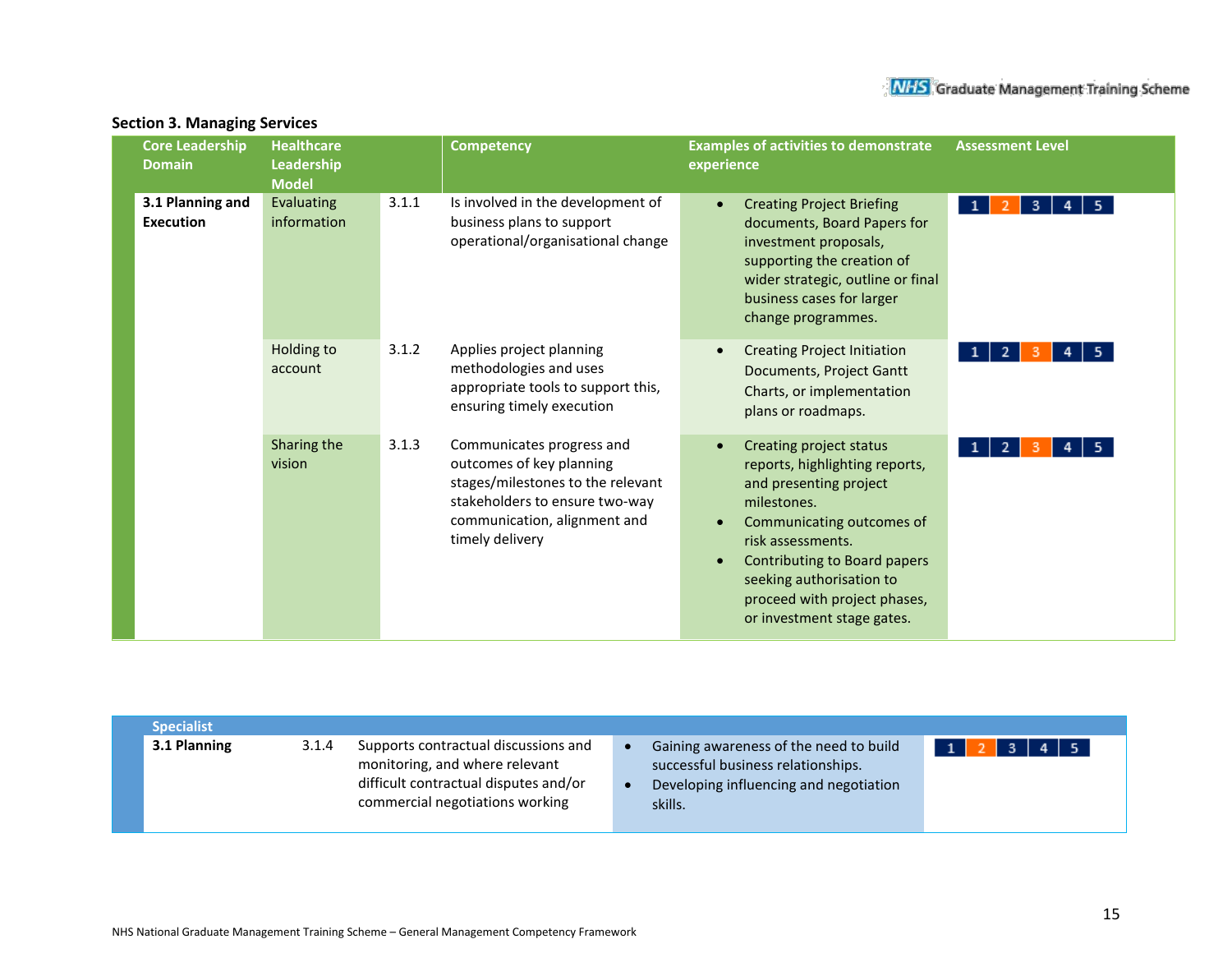

| 3.1.5 | Participates in the joint planning of  | $\bullet$ | Being involved in a joint planning forum | 4 5<br>$\mathbf{3}$ |
|-------|----------------------------------------|-----------|------------------------------------------|---------------------|
|       | integrated services which promote      |           | with social care, education and          |                     |
|       | health and wellbeing in the population |           | regeneration or involvement with         |                     |
|       | and, clearly understands the whole     |           | localities planning new services.        |                     |
|       | integrated health and social care      |           | Being aware of the role of special       |                     |
|       | system, including primary, community,  |           | interest groups including charities,     |                     |
|       | and secondary healthcare, mental       |           | voluntary organisations and other        |                     |
|       | health, public health and the broader  |           | community groups in influencing and      |                     |
|       | health and social care systems         |           | supporting health case developments.     |                     |

| Core Leadership<br><b>Domain</b> | <b>Healthcare</b><br>Leadership<br><b>Model</b> | <b>Competency</b>                           | <b>Examples of activities to demonstrate</b><br>experience | <b>Assessment Level</b> |
|----------------------------------|-------------------------------------------------|---------------------------------------------|------------------------------------------------------------|-------------------------|
| 3.2 Managing                     | Engaging the                                    | 3.2.1<br>Takes responsibility for leading a | Being exposed to a project, or<br>$\bullet$                | 5<br>$1$   2  <br>4     |
| <b>Resources</b>                 | team                                            | team/group to achieve service               | a sub task within a project,                               |                         |
|                                  |                                                 | objectives within a specified               | that requires a group effort to                            |                         |
|                                  | Holding to                                      | timeframe, resource allocation              | create a defined outcome or                                |                         |
|                                  | account                                         | and budget and to the required              | project deliverable, within                                |                         |
|                                  |                                                 | quality standard                            | time, budget and to expected                               |                         |
|                                  |                                                 |                                             | quality standards.                                         |                         |
|                                  |                                                 |                                             |                                                            |                         |

| <b>Specialist</b>                |       |                                                             |                                     |                                                                                                                                                                                                                                         |      |     |     |  |
|----------------------------------|-------|-------------------------------------------------------------|-------------------------------------|-----------------------------------------------------------------------------------------------------------------------------------------------------------------------------------------------------------------------------------------|------|-----|-----|--|
| 3.2 Managing<br><b>Resources</b> | 3.2.2 | Knowledge of organisation's financial<br>duties and targets | $\bullet$<br>$\bullet$<br>$\bullet$ | Engaging with leadership (and financial<br>stakeholders) to gain an understanding<br>around national agenda for financial<br>targets.<br>Understating financial duties and<br>organisational targets.<br>Understanding a budget report. | -2 I | -3. | 4 5 |  |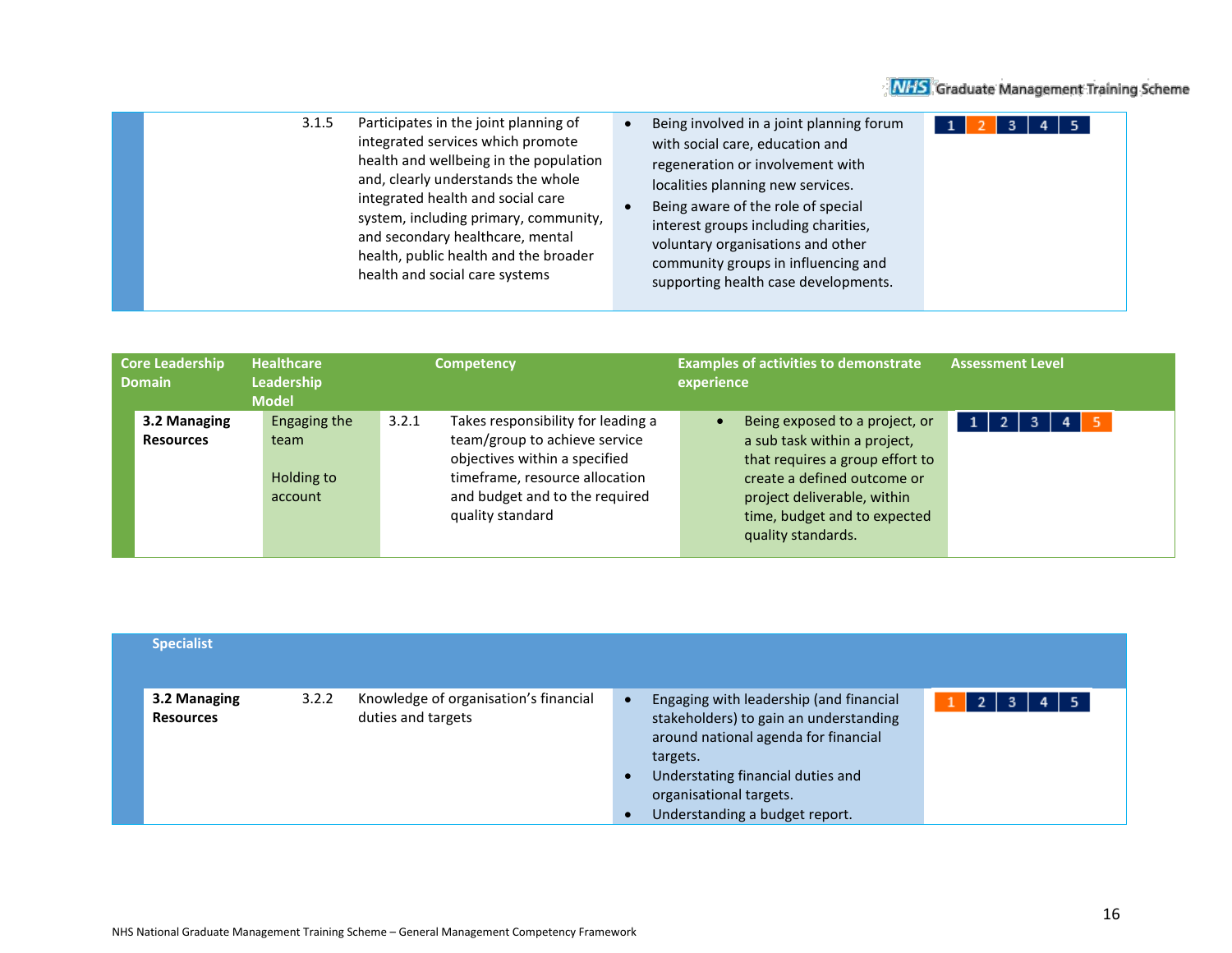|                                                                                                                                                                                                                                                                   | Attending meetings with finance<br>representatives as part of orientation<br>and through formal meeting with senior<br>finance staff member.                                                                                                                                                                                                                                                                                                                                                                                                                                                                                                                                                                                                                                 |
|-------------------------------------------------------------------------------------------------------------------------------------------------------------------------------------------------------------------------------------------------------------------|------------------------------------------------------------------------------------------------------------------------------------------------------------------------------------------------------------------------------------------------------------------------------------------------------------------------------------------------------------------------------------------------------------------------------------------------------------------------------------------------------------------------------------------------------------------------------------------------------------------------------------------------------------------------------------------------------------------------------------------------------------------------------|
| 3.2.3<br>Knowledge of budget setting and<br>financial performance information                                                                                                                                                                                     | As per 3.2.2<br>3                                                                                                                                                                                                                                                                                                                                                                                                                                                                                                                                                                                                                                                                                                                                                            |
| 3.2.4<br>Able to apply knowledge of<br>commissioning and contracting<br>processes and how financial funds<br>flow across the NHS to monitor<br>income levels and plan for future<br>service delivery                                                              | As per 3.2.2<br>з                                                                                                                                                                                                                                                                                                                                                                                                                                                                                                                                                                                                                                                                                                                                                            |
| 3.2.5<br>Operational management of a service<br>area, including:<br>Budgetary responsibilities;<br>Supporting the<br>implementation of<br>operational policies and<br>procedures; and<br>Supports compliance with<br>relevant clinical guidelines or<br>standards | Being involved in and responsible for<br>$\bullet$<br>managing a budget and, possibly,<br>involvement in the process of budget<br>setting.<br>Ensuring the cost effective use of<br>resources.<br>Supporting managers and clinicians<br>involved with commissioning and with<br>providing services.<br>Being involved in negotiations with<br>$\bullet$<br>internal and external parties around the<br>financial implications of the service and<br>associated budget management.<br>Monitoring waiting times for the service<br>and considering strategies to improve/<br>influence waiting times where<br>appropriate. Understanding key<br>operational policies (STP targets for our<br>A&E 4 hour target, 18 weeks RTT target,<br>62 day cancer target, DMO 1 diagnostic |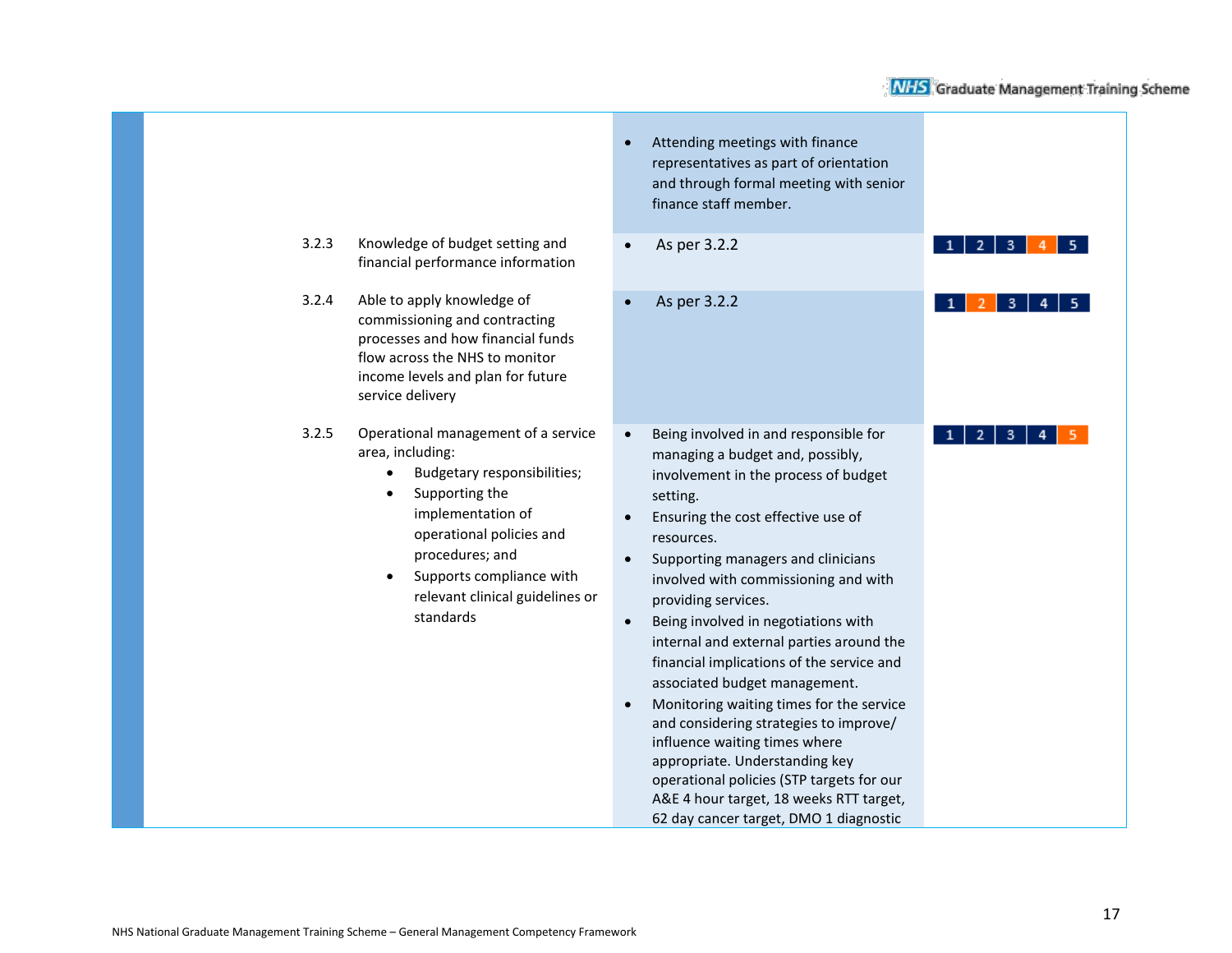|       |                                                                                                                                                                                                       | target) and work with colleagues to build<br>a deeper understanding/benchmarking<br>in one of these areas.                                                |  |
|-------|-------------------------------------------------------------------------------------------------------------------------------------------------------------------------------------------------------|-----------------------------------------------------------------------------------------------------------------------------------------------------------|--|
| 3.2.6 | Understands the operational<br>functionality and service delivery of<br>areas within providers, e.g. the<br>organisation and day to day practices<br>of inpatient, outpatient and theatre<br>services | Observing of different services and<br>getting involved in discussions with<br>colleagues and conducting wider reading<br>to grow knowledge in this area. |  |

| <b>Core Leadership</b><br><b>Domain</b> | <b>Healthcare</b><br>Leadership<br><b>Model</b> | <b>Competency</b>                                                                                                                                                        | <b>Examples of activities to demonstrate</b><br>experience                                                                                                                                                                                                                          | <b>Assessment Level</b>                |
|-----------------------------------------|-------------------------------------------------|--------------------------------------------------------------------------------------------------------------------------------------------------------------------------|-------------------------------------------------------------------------------------------------------------------------------------------------------------------------------------------------------------------------------------------------------------------------------------|----------------------------------------|
| 3.3 Managing<br>People                  | Engaging the<br>team                            | 3.3.1<br>Instructs and manages other team<br>members in particular<br>activities/projects while ensuring<br>appropriate accountabilities and<br>clear goals are in place | $\bullet$<br>Creating verbal or<br>documented task plans for<br>team members/colleagues, or<br>documenting project work<br>packages to define activities<br>and outcomes required.<br>Providing individuals with<br>$\bullet$<br>constructive performance<br>feedback continuously. | -5<br>-2 I<br>3                        |
|                                         | Engaging the<br>team<br>Holding to<br>account   | 3.3.2<br>Motivates team members through<br>clear direction setting,<br>constructive feedback and open<br>dialogue                                                        | Leading team meetings,<br>encouraging contribution<br>during meetings and<br>seeking/providing feedback.                                                                                                                                                                            | -5.<br>$1 \mid 2 \mid$<br>$\mathbf{3}$ |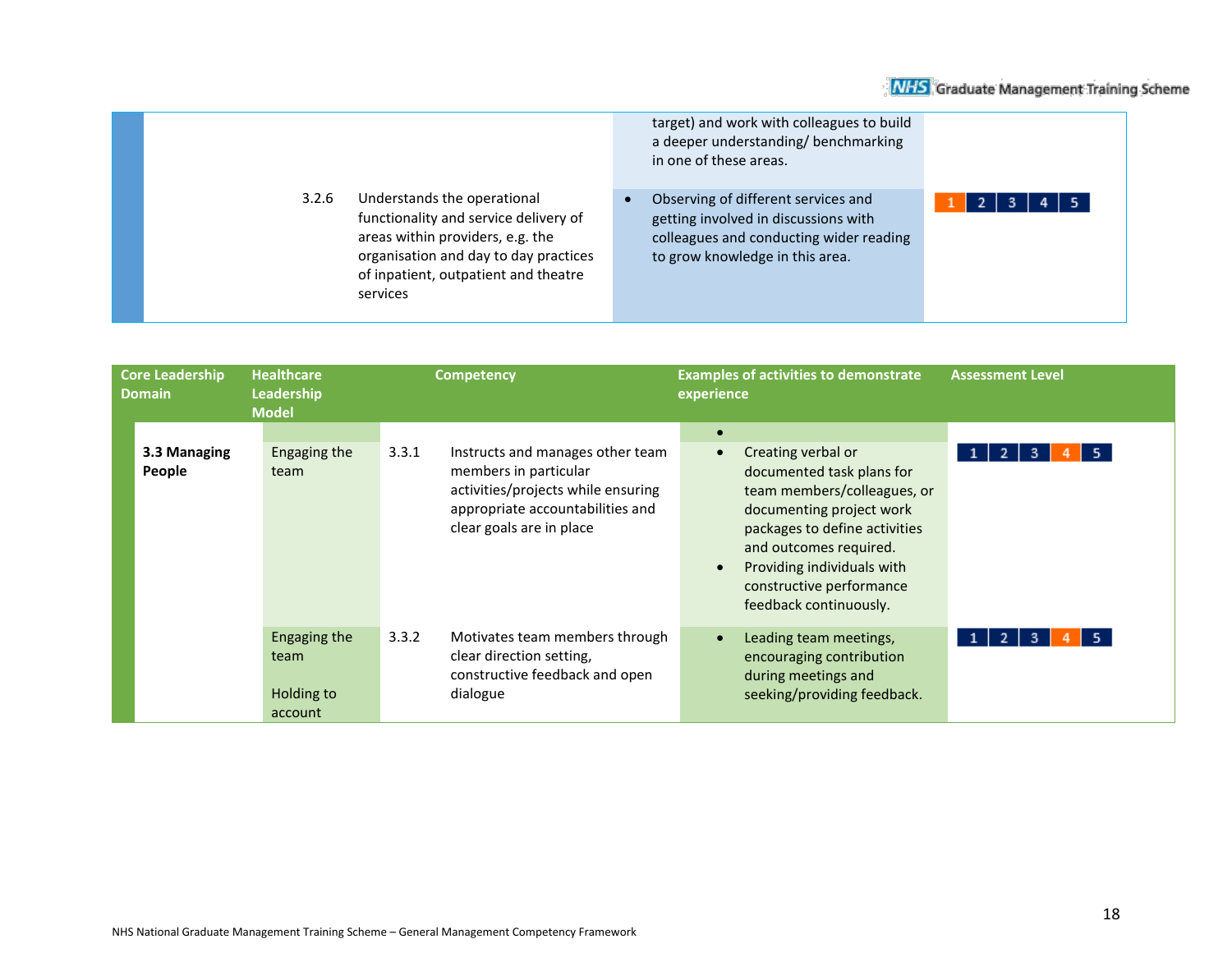| <b>Specialist</b>      |       |                                                                                                                                                                                                                                                                                  |                                                                                                                                                                                                                                                                                                                                                                                                                                                                                                                                                                                                                                                                         |              |
|------------------------|-------|----------------------------------------------------------------------------------------------------------------------------------------------------------------------------------------------------------------------------------------------------------------------------------|-------------------------------------------------------------------------------------------------------------------------------------------------------------------------------------------------------------------------------------------------------------------------------------------------------------------------------------------------------------------------------------------------------------------------------------------------------------------------------------------------------------------------------------------------------------------------------------------------------------------------------------------------------------------------|--------------|
| 3.3 Managing<br>People | 3.3.3 | Understands the basics of<br>employment legislation, NHS staff<br>terms and conditions, staff<br>performance management, statutory<br>requirements relating to pay, pay<br>costs and pay reform, conflict<br>resolution, redundancy and the<br>disciplinary/grievance procedures | Engaging with leadership to gain the<br>relevant knowledge.<br>Attending meetings with HR<br>representatives as part of orientation.<br>Attending formal meeting with senior<br>HR staff member.                                                                                                                                                                                                                                                                                                                                                                                                                                                                        | 2<br>3<br>5. |
|                        | 3.3.4 | Clearly understands and has<br>involvement in processes and<br>procedures to promote a diverse and<br>satisfied workforce                                                                                                                                                        | Working with the HR Director and their<br>team, with involvement in monitoring<br>processes to identify improvements e.g.<br>staff satisfaction surveys, improved<br>selection and induction processes,<br>development of mentoring programmes.<br>Developing awareness of the importance<br>of cultural sensitivity and having a<br>workforce representative of the local<br>population.<br>Developing knowledge of and supporting<br>the implementation of staff wellbeing<br>reviews (e.g. the Boorman Review) and<br>organisational sickness absence policies.<br>Developing awareness of best practice<br>e.g. Improving Working Lives and<br>Investors in People. |              |
|                        | 3.3.5 | Active participation in staff appraisal<br>and performance reviews, ideally for a<br>service which the trainee has<br>experience of managing                                                                                                                                     | Being involved in Personal Development<br>Review (PDR) for a member of your team<br>or observe one.                                                                                                                                                                                                                                                                                                                                                                                                                                                                                                                                                                     |              |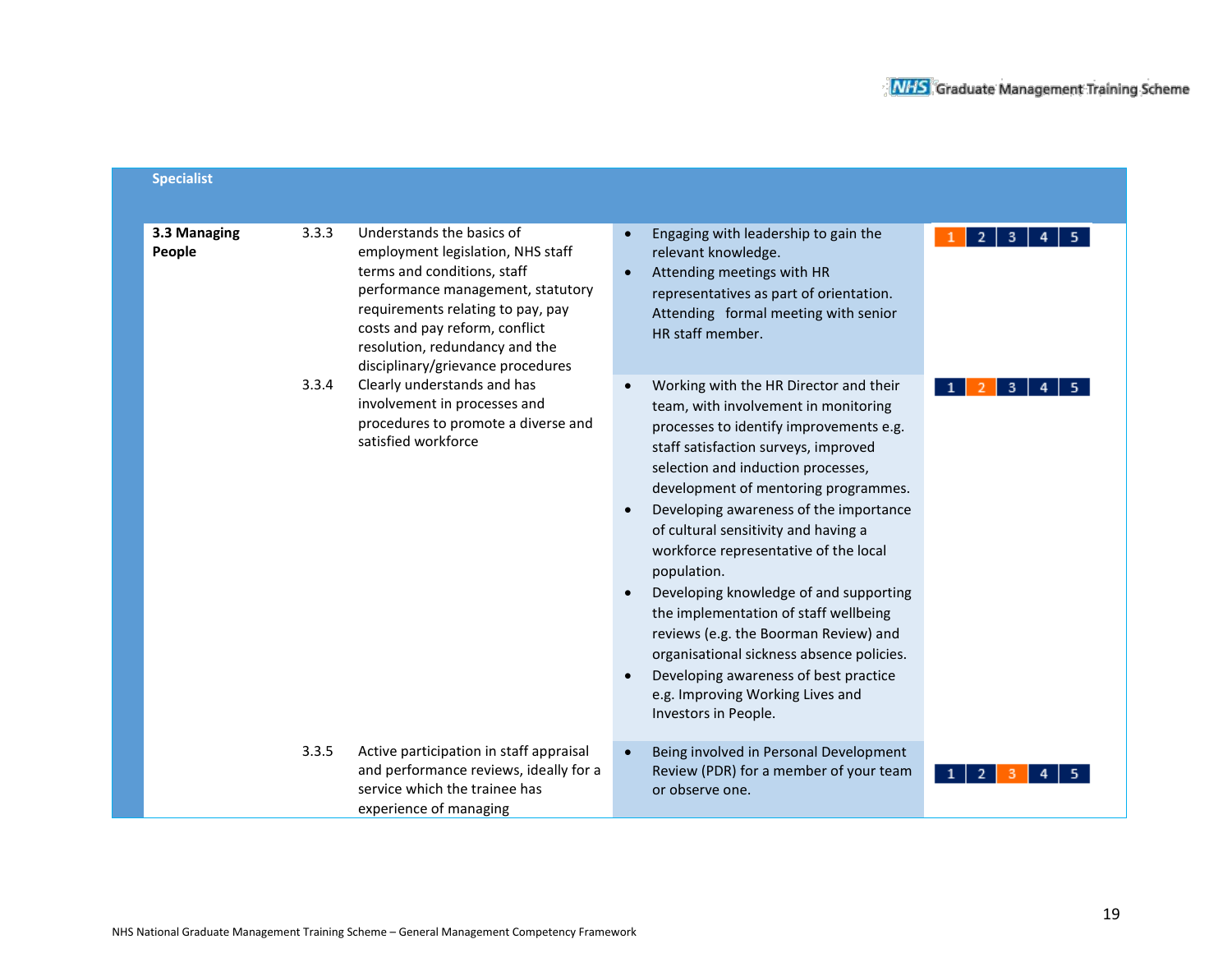|                                                                   | Using the Knowledge and Skills<br>$\bullet$<br>Framework and gaining an<br>understanding of Agenda for Change.<br>Developing awareness as to how to<br>$\bullet$<br>identify and nurture talented people and<br>conducting succession planning.<br>Developing awareness of how to read<br>$\bullet$<br>other people's reactions and see their<br>perspective, and the importance of<br>listening, coaching, constructive<br>feedback and empathy.<br>Getting involved in disciplinary or<br>$\bullet$<br>grievance investigation. |
|-------------------------------------------------------------------|-----------------------------------------------------------------------------------------------------------------------------------------------------------------------------------------------------------------------------------------------------------------------------------------------------------------------------------------------------------------------------------------------------------------------------------------------------------------------------------------------------------------------------------|
| 3.3.6<br>Understands and has involvement in<br>workforce planning | Developing knowledge of how to define<br>$\bullet$<br>the required workforce and link this to<br>service planning, understand workforce<br>availability; plan to deliver the required<br>workforce and implement, monitoring<br>and refresh workforce plans.<br>Developing knowledge of guidance on<br>$\bullet$<br>workforce planning, e.g. Skills for Health.                                                                                                                                                                   |
| 3.3.7<br>Involvement within a recruitment<br>process.             | Understanding the agenda for change<br>$\bullet$<br>and recruitment processes and<br>framework.<br>Being involved in development of a job<br>$\bullet$<br>description.<br>Shadowing of an interview; assessing<br>$\bullet$<br>candidates against the predetermined<br>competences through screening or<br>interviews (skills, knowledge and<br>personal qualities) required.                                                                                                                                                     |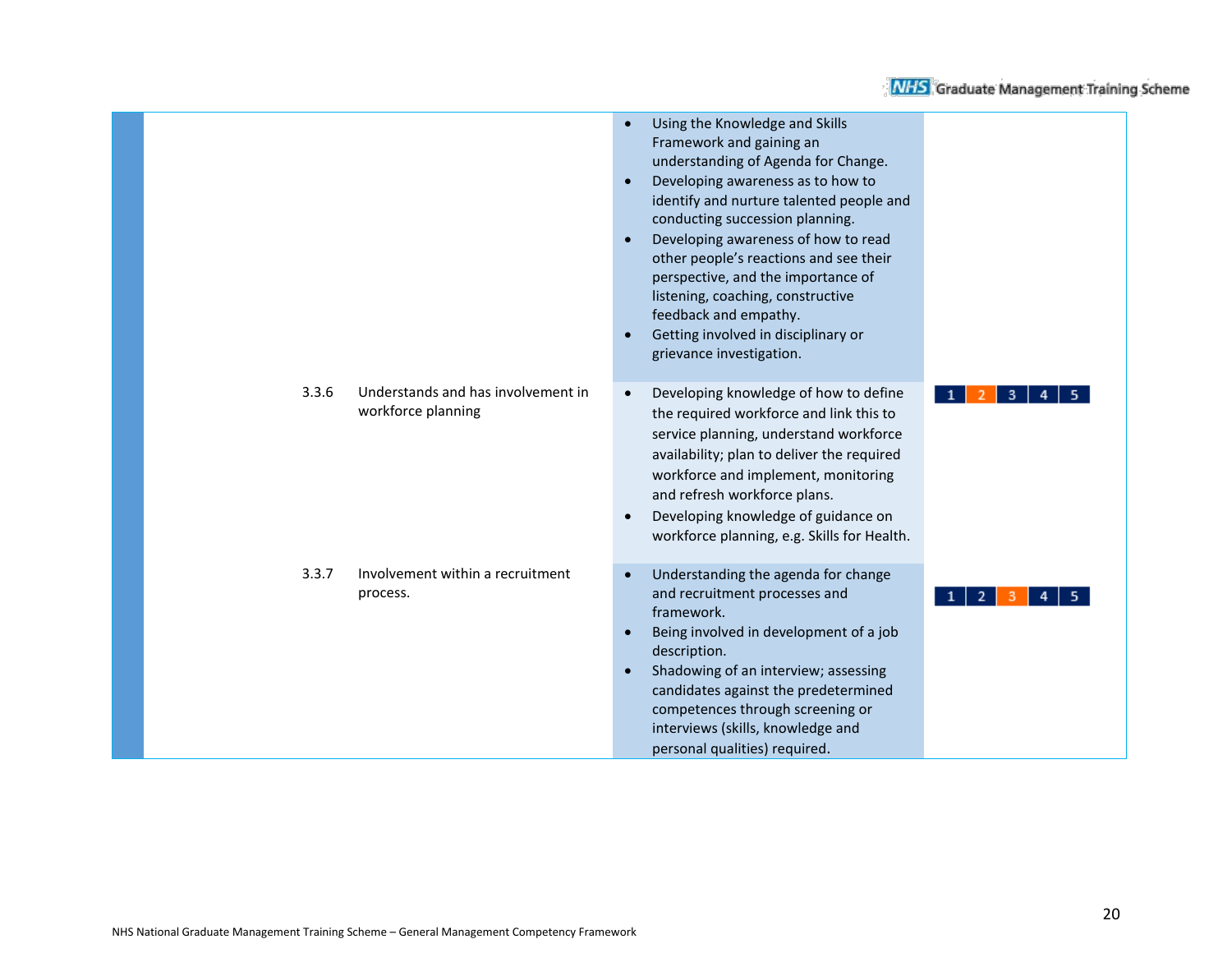| <b>Core Leadership</b> |                             | <b>Healthcare</b>          | <b>Competency</b>                                                                                                                                     | <b>Examples of activities to demonstrate</b>                                                                                                                                                                                                                                                                                                                                                                                                                                                                          | <b>Assessment Level</b>                            |  |
|------------------------|-----------------------------|----------------------------|-------------------------------------------------------------------------------------------------------------------------------------------------------|-----------------------------------------------------------------------------------------------------------------------------------------------------------------------------------------------------------------------------------------------------------------------------------------------------------------------------------------------------------------------------------------------------------------------------------------------------------------------------------------------------------------------|----------------------------------------------------|--|
| <b>Domain</b>          |                             | Leadership<br><b>Model</b> |                                                                                                                                                       | experience                                                                                                                                                                                                                                                                                                                                                                                                                                                                                                            |                                                    |  |
|                        |                             |                            |                                                                                                                                                       | $\bullet$                                                                                                                                                                                                                                                                                                                                                                                                                                                                                                             |                                                    |  |
|                        | 3.4 Managing<br>performance | Holding to<br>account      | 3.4.1<br>Understands the key performance<br>targets for the NHS and the<br>organisation                                                               | <b>Reviewing relevant NHS</b><br>$\bullet$<br>documentation to ensure<br>plans are drafted and<br>executed in line with<br>performance targets.<br>Understanding role and<br>$\bullet$<br>performance requirements of<br>external regulatory bodies e.g.<br>NHS Improvement, Care<br><b>Quality Commission, NHS</b><br>England.                                                                                                                                                                                       | 2<br>3                                             |  |
|                        |                             | Connecting our<br>service  | 3.4.2<br>Demonstrates knowledge of the<br>organisational systems and<br>processes for corporate, financial,<br>information and clinical<br>governance | Possessing good knowledge of<br>$\bullet$<br>the organisation and<br>membership roles of<br>committee structures.<br>Arranging accountabilities.<br>$\bullet$<br>Attendance at strategic<br>$\bullet$<br>meetings, when available.<br>Possessing knowledge of<br>$\bullet$<br>legislation on Data Protection,<br>Freedom of Information Act,<br>patient confidentiality, and<br>any other relevant legislation<br>applicable to your profession.<br>Possessing knowledge of risk<br>$\bullet$<br>management approach. | $\mathbf{2}$<br>-3                                 |  |
|                        |                             | Holding to<br>account      | 3.4.3<br>Supports the development and<br>monitoring of key performance<br>indicators at an organisational<br>and/or project level                     | <b>Understanding routine</b><br>$\bullet$<br>analysis of organisational<br>performance against key<br>targets.<br>Defining key outcomes and<br>outputs measures within                                                                                                                                                                                                                                                                                                                                                | $\overline{2}$<br>3 <sup>1</sup><br>1 <sup>1</sup> |  |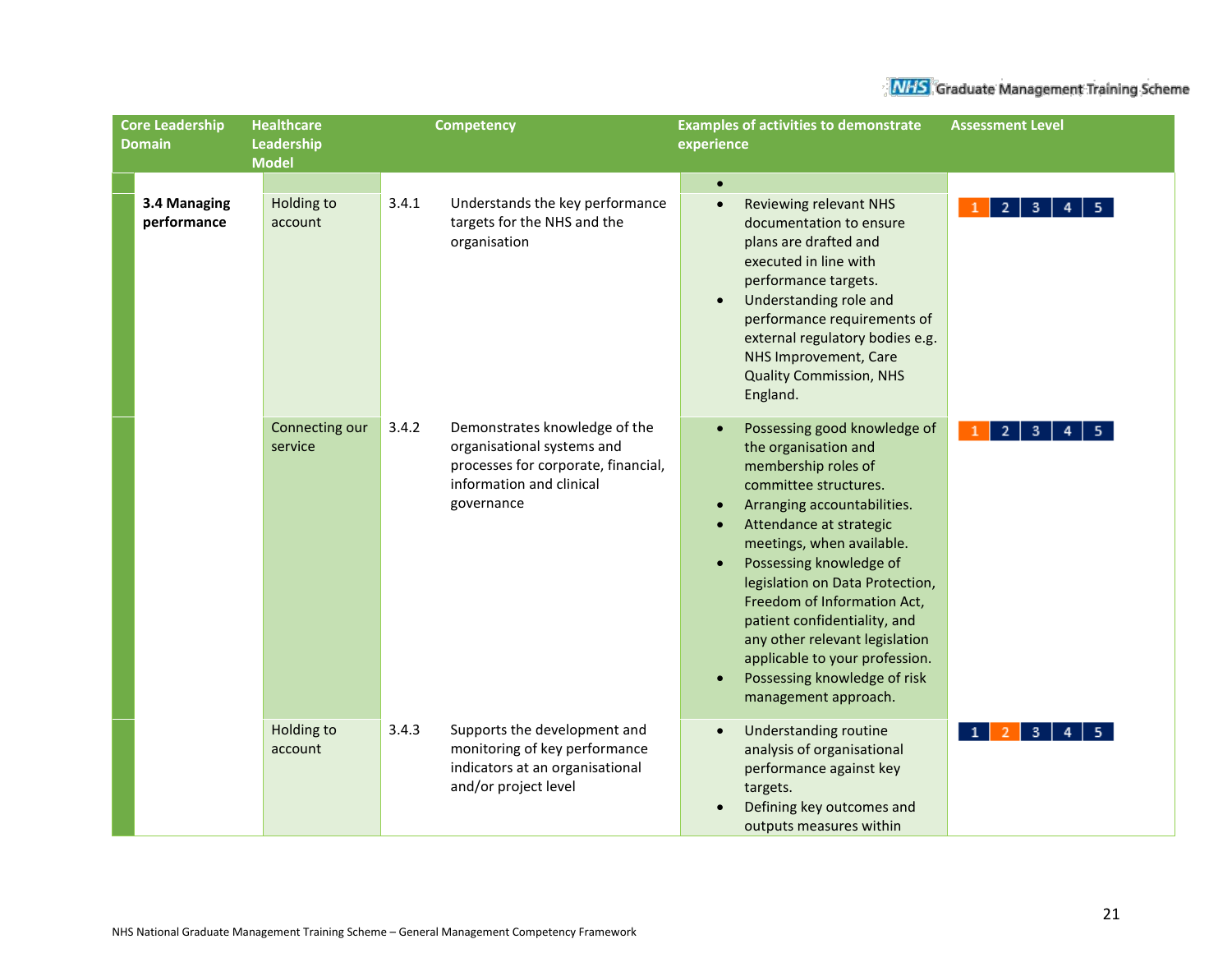|                                                      |                                                                                                                                                  | specific projects, e.g.<br>reduction in readmission<br>rates, patient bed days saved.                                                                                                                                                                                                                                                                      |                             |
|------------------------------------------------------|--------------------------------------------------------------------------------------------------------------------------------------------------|------------------------------------------------------------------------------------------------------------------------------------------------------------------------------------------------------------------------------------------------------------------------------------------------------------------------------------------------------------|-----------------------------|
| Holding to<br>account<br>Inspiring<br>shared purpose | Identifies when and what<br>3.4.4<br>corrective action needs to be<br>taken in order to maintain<br>performance standards for self<br>and others | Developing a corrective action<br>$\bullet$<br>plan to ensure that timescales<br>and project outcomes are still<br>met.<br>Gaining agreement to<br>$\bullet$<br>additional resources.<br>Taking decisive action within<br>$\bullet$<br>projects.<br>Generating innovative ideas<br>$\bullet$<br>how to maintain and improve<br>standards and efficiencies. | $\blacksquare$<br>з<br>$-1$ |

| <b>Specialist</b>           |       |                                                                                                                                                                                           |                                                                                                                                                                                                                                                                                                                 |
|-----------------------------|-------|-------------------------------------------------------------------------------------------------------------------------------------------------------------------------------------------|-----------------------------------------------------------------------------------------------------------------------------------------------------------------------------------------------------------------------------------------------------------------------------------------------------------------|
| 3.4 Managing<br>Performance | 3.4.5 | Supports the internal performance<br>management systems and reporting<br>requirements                                                                                                     | Producing monthly monitoring reports.<br>$\bullet$<br>3<br>1<br>Using data and information to support<br>$\bullet$<br>the achievement of operational targets/<br>plans.<br>Developing knowledge of service line<br>management.<br>Developing knowledge of internal<br>monitoring controls for financial duties. |
|                             | 3.4.6 | Involvement in improving the<br>performance of a service or<br>department which is in direct contact<br>with patients, their families, other<br>users, staff, or the general public etc., | Being involved in a complex service<br>$\bullet$<br>which is staff-intensive, multi-disciplinary<br>and, where possible, multi-site/locations<br>e.g. rehabilitation services or children's                                                                                                                     |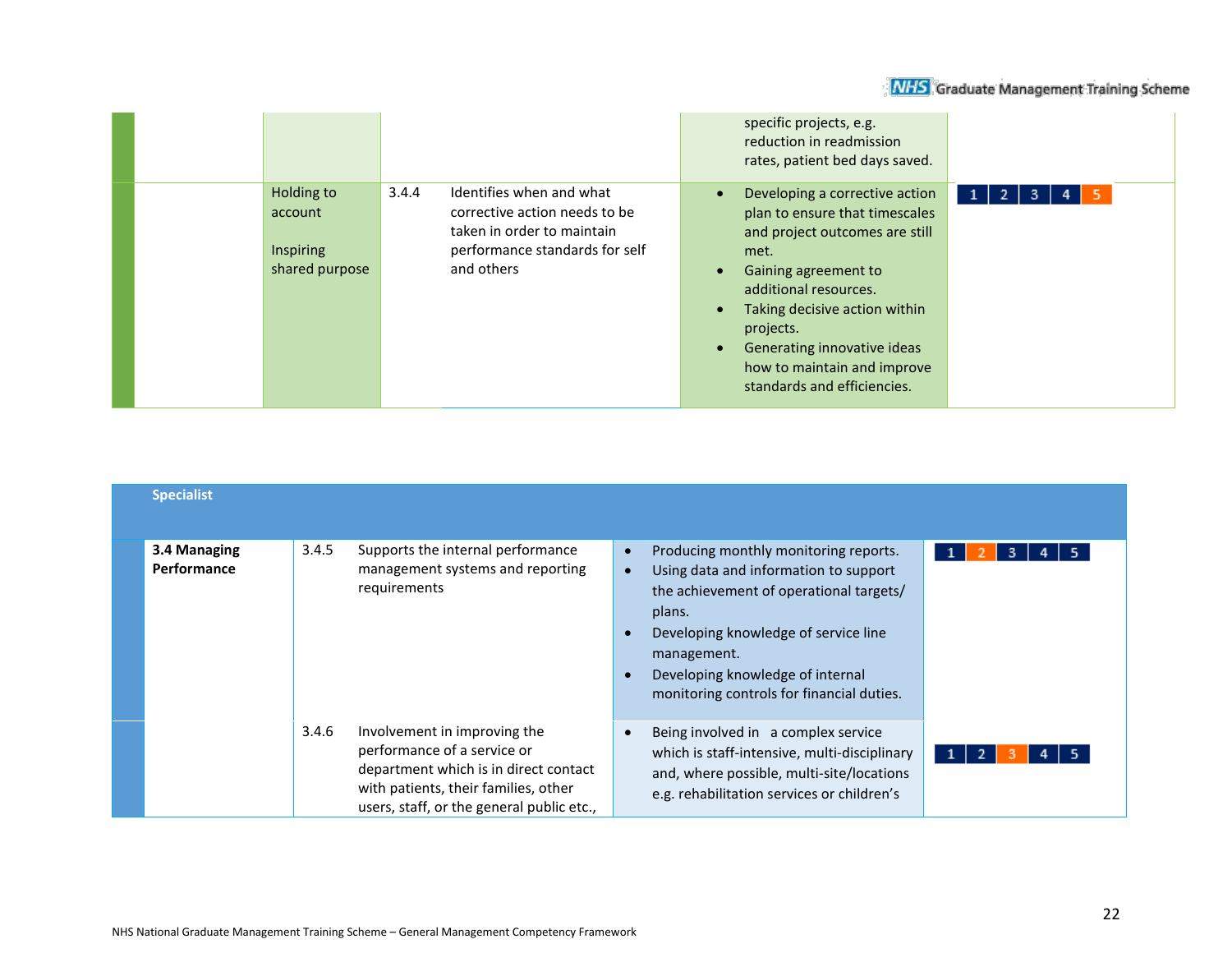| to ensure sustainability and overall<br>better use of resources | network or chronic care community<br>services or clinical directorate.<br>Being involved in all aspects of the<br>operational management of services.<br>Developing awareness of how to<br>motivate individuals and teams to<br>continuously improve the quality of<br>services, relationships and performance. |  |
|-----------------------------------------------------------------|-----------------------------------------------------------------------------------------------------------------------------------------------------------------------------------------------------------------------------------------------------------------------------------------------------------------|--|
|-----------------------------------------------------------------|-----------------------------------------------------------------------------------------------------------------------------------------------------------------------------------------------------------------------------------------------------------------------------------------------------------------|--|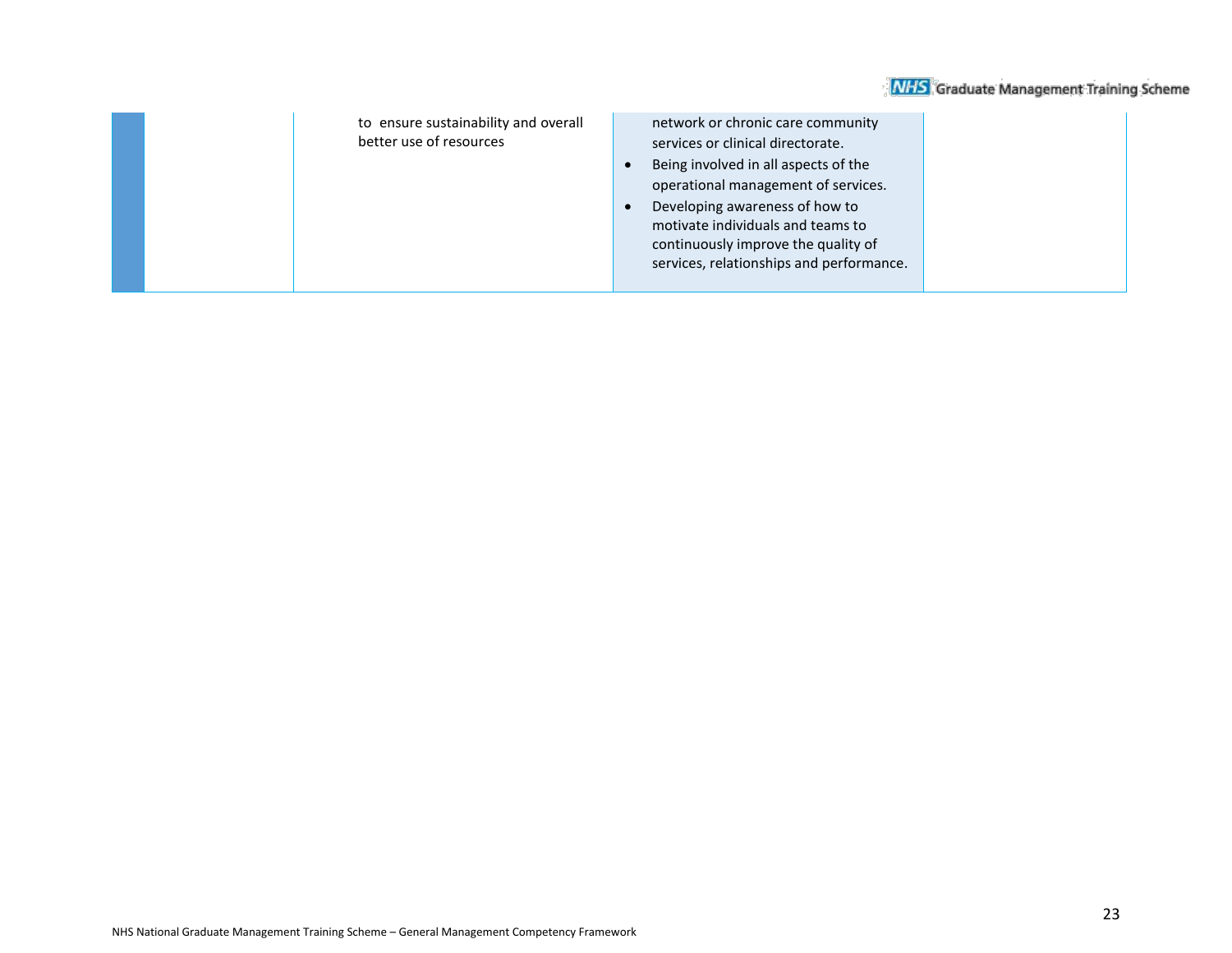#### **Core Leadership Healthcare Competency Examples of activities to demonstrate Assessment Level Domain Leadership experience Model 4.1 Ensuring Connecting** 4.1.1 Demonstrates knowledge of the • Understanding the role, remit and  $1 \ 2 \ 3 \ 4 \ 5$ **Patient Safety** our service wider compliance framework for requirements of external and/or the organisation and the processes regulatory bodies, including the for review Department of Health, external auditors, Monitor NHS Improvement, Care Quality Commission, Audit Commission, NHS Litigation Authority and Health & Overview Scrutiny Committee, Healthwatch and Health, NBB. • Understanding the different regulatory regimes applicable to organisations. Evaluating 4.1.2 Assesses and monitors the impacts • Defining, measuring and interpreting information and risks of service quantitative and qualitative impacts  $1 \mid 2 \mid 3 \mid 4 \mid 5$ developments/changes to patient and outcomes. safety and care and to the • Using risk management matrices. organisation 4.1.3 Demonstrates involvement in Evaluating • Creating/contributing to the Information developing risk mitigation development of risk mitigation plans  $2<sup>7</sup>$ strategies and measures to with relevant stakeholders, and improve and/or maintain patient demonstration that mitigation plans safety are achievable, measurable, and address both the cause and consequence of the risks described. **Connecting** 4.1.4 Communicates and works • Working collaboratively within  $\vert$  3  $\vert$  $\overline{A}$ our service collaboratively to promote multidisciplinary teams to identify or continuous quality improvement implement improvements to patient care.

#### **Section 4. Improving Services**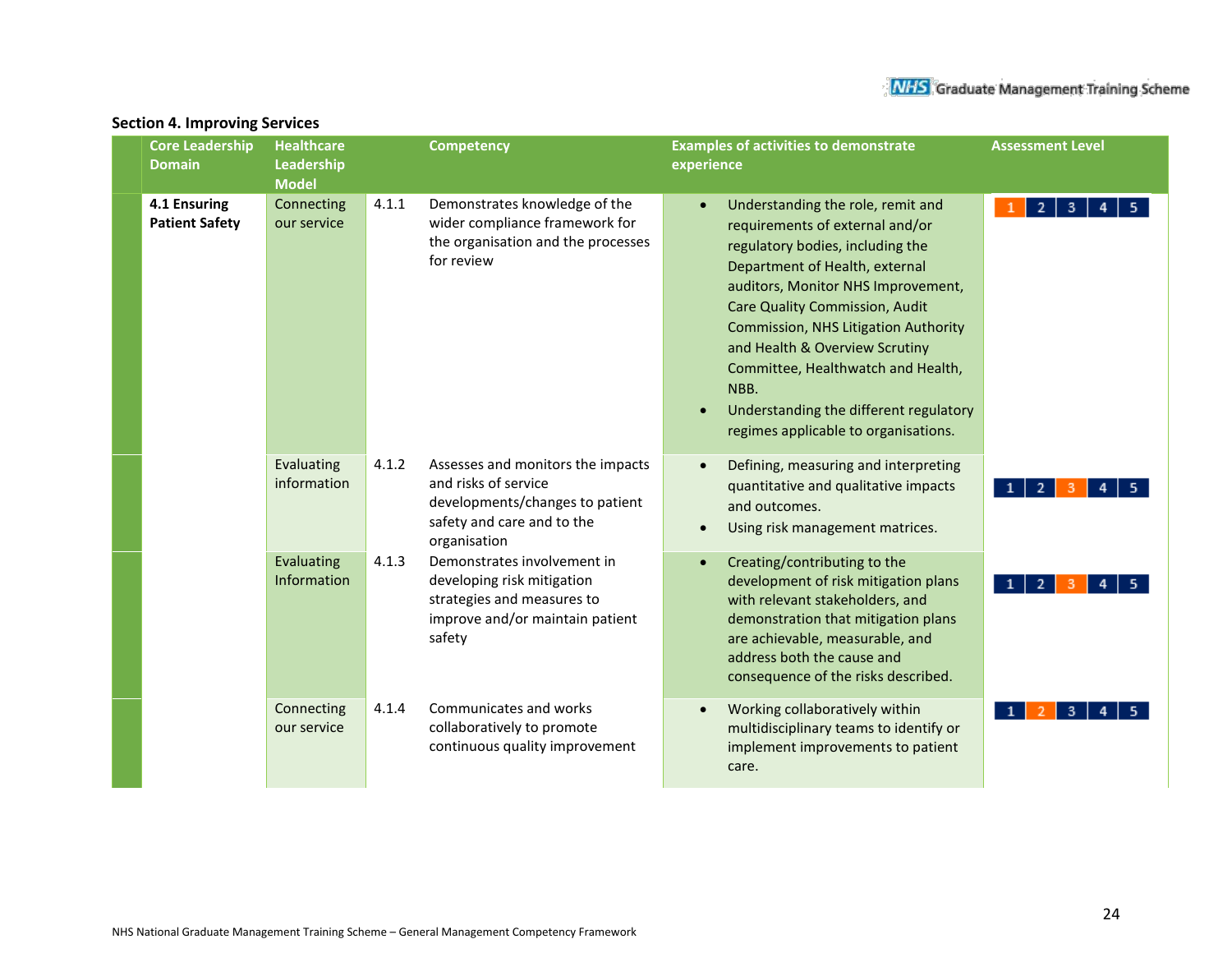| <b>Specialist</b>                            |       |                                                                                                                                                                                                                                           |                                                                                                                                                                                                                                                                                                                                                                                                                                                                                                                                                          |
|----------------------------------------------|-------|-------------------------------------------------------------------------------------------------------------------------------------------------------------------------------------------------------------------------------------------|----------------------------------------------------------------------------------------------------------------------------------------------------------------------------------------------------------------------------------------------------------------------------------------------------------------------------------------------------------------------------------------------------------------------------------------------------------------------------------------------------------------------------------------------------------|
| <b>4.1 Ensuring Patient</b><br><b>Safety</b> | 4.1.5 | Understands, and where possible,<br>supports the organisations quality<br>accounts, which consider patient<br>safety, the effectiveness of treatments<br>that patients receive and patient<br>feedback about the care provided            | Understanding of how quality accounts<br>3<br>fit within the wider quality improvement<br>infrastructure of the NHS.<br>Developing knowledge of the required<br>$\bullet$<br>content of the accounts, the scope of<br>the regulation (i.e. organisations that are<br>required to submit quality accounts),<br>and the assurance mechanisms from the<br>regulators.<br>Becoming familiar with guidelines on the<br>completion of quality accounts, including<br>the NHS Quality Accounts Toolkit.                                                         |
|                                              | 4.1.6 | Understands and has involvement in<br>internal risk management, evaluation<br>and reporting and takes responsibility<br>in responding to a system 'failure'<br>where there is complexity and an<br>urgency to 'turn around' the situation | Being involved in the reporting,<br>evaluation and management of risk for a<br>2<br>specific service or project.<br>Responding to adverse clinical<br>governance incidents, system failure,<br>stalemate' within a delayed<br>controversial project or in strengthening<br>clinical governance arrangements.<br>Providing experience of how to rapidly<br>review a situation, identify the key<br>deliverables, understanding barriers to<br>progress and disseminate the learning<br>across the organisation and into relevant<br>assurance frameworks. |
|                                              | 4.1.7 | Contributes to the development of a<br>culture of quality and safety                                                                                                                                                                      | Supporting the implementation of<br>corrective actions in response to<br>incidents.<br>Developing knowledge of<br>recommendations and lessons from                                                                                                                                                                                                                                                                                                                                                                                                       |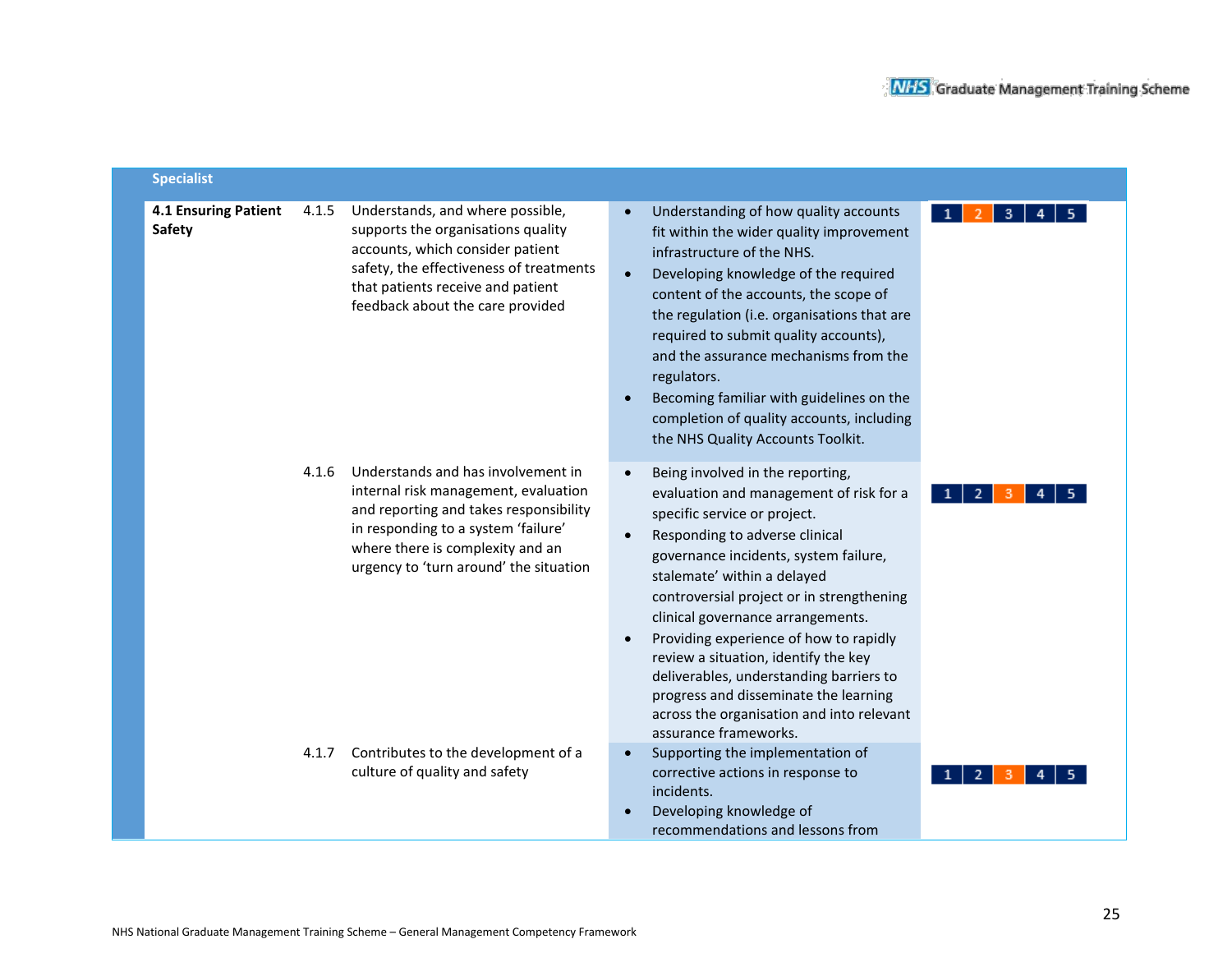| governance and patient safety failures, |  |
|-----------------------------------------|--|
| e.g. familiar with inquiry reports.     |  |

| <b>Core Leadership</b><br><b>Domain</b> | <b>Healthcare</b><br>Leadership<br><b>Model</b> | <b>Competency</b>                                                                                                                                                                                | <b>Examples of activities to demonstrate</b><br>experience                                                                                                                                                                                                                                    | <b>Assessment Level</b> |
|-----------------------------------------|-------------------------------------------------|--------------------------------------------------------------------------------------------------------------------------------------------------------------------------------------------------|-----------------------------------------------------------------------------------------------------------------------------------------------------------------------------------------------------------------------------------------------------------------------------------------------|-------------------------|
| 4.2 Critically<br><b>Evaluating</b>     | Evaluating<br>information                       | Establishes an evaluation<br>4.2.1<br>framework and programmes to<br>support the monitoring of<br>outcomes from service<br>developments, including<br>assessments of the Return on<br>Investment | Demonstrating the ability to set the<br>$\bullet$<br>parameters for undertaking an<br>evaluation, including economic, of<br>planned changes to services, including<br>e.g. setting the baseline, defining the<br>measures, defining the data sources,<br>capturing the data and measuring the |                         |
|                                         |                                                 |                                                                                                                                                                                                  | impact.                                                                                                                                                                                                                                                                                       |                         |

| <b>Specialist</b>                   |       |                                                                                                                                                                                                                                                         |                                                                                                                      |                   |
|-------------------------------------|-------|---------------------------------------------------------------------------------------------------------------------------------------------------------------------------------------------------------------------------------------------------------|----------------------------------------------------------------------------------------------------------------------|-------------------|
| 4.2 Critically<br><b>Evaluating</b> | 4.2.2 | Knowledge of the processes for<br>systematically reviewing programmes<br>and projects at critical stages<br>comprising strategic assessment,<br>business justification, procurement,<br>investment decision, implementation<br>and benefits realisation | Understanding project management<br>and service improvement methodology.<br>Understanding ROI/ Benefits realisation. | $\mathbf{2}$<br>3 |
|                                     | 4.2.3 | Clearly understands and supports the<br>duties and implications to consult and<br>engage with different audiences on                                                                                                                                    | Getting involved in patient or staff<br>improvement event or in a survey or<br>forum.                                | 3                 |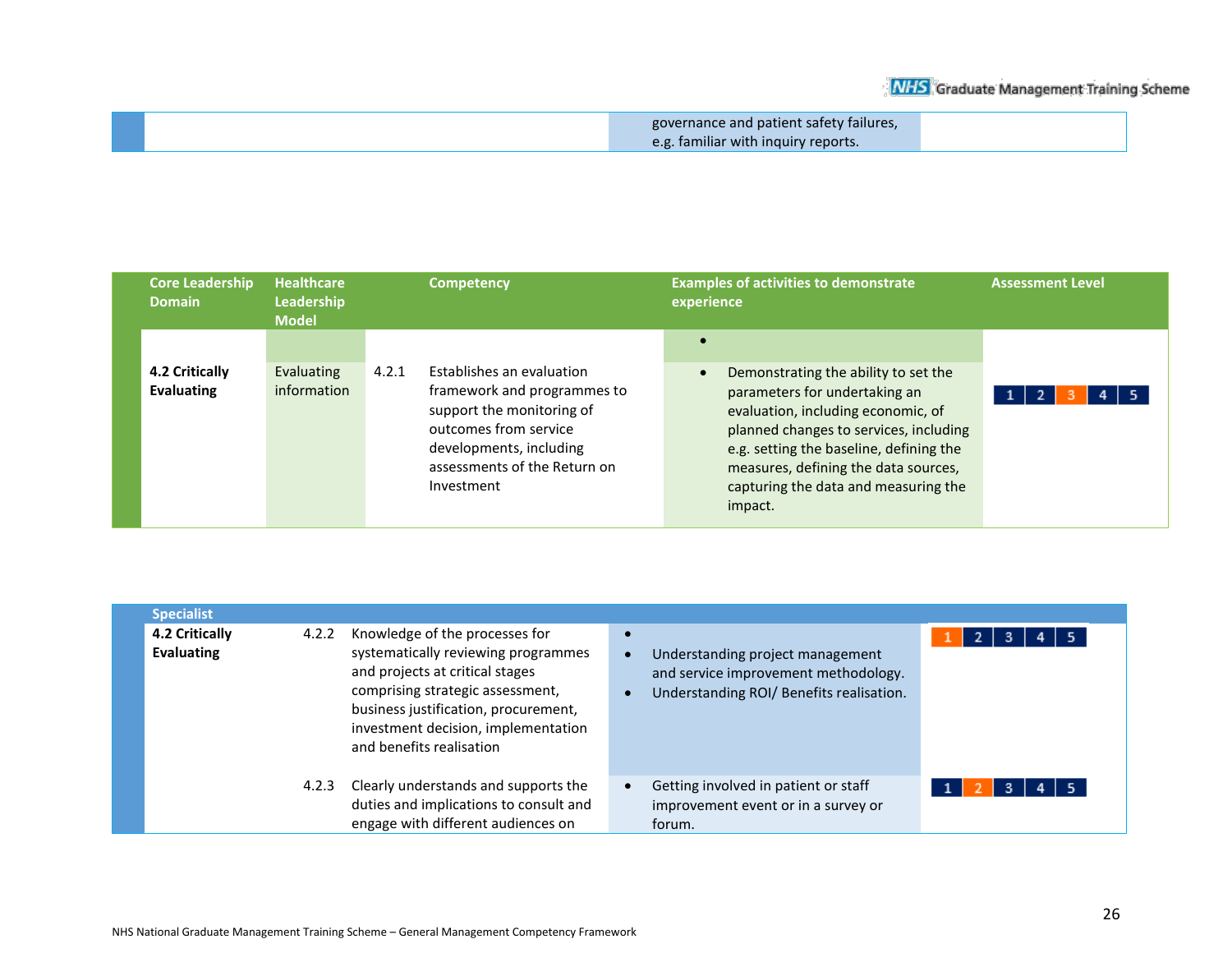|       | service changes and the need to take<br>account of patient experience in<br>service changes                                                                                 | Developing awareness as to how to<br>communicate with a range of people,<br>including local politicians and the media,<br>on a range of issues including<br>controversial decisions.<br>Contributing to the management of the<br>NHS reputation and the maintenance of<br>patient confidence.<br>Developing knowledge of governance<br>requirements for public and patient<br>involvement.                                                                                                                                                                                  |        |
|-------|-----------------------------------------------------------------------------------------------------------------------------------------------------------------------------|-----------------------------------------------------------------------------------------------------------------------------------------------------------------------------------------------------------------------------------------------------------------------------------------------------------------------------------------------------------------------------------------------------------------------------------------------------------------------------------------------------------------------------------------------------------------------------|--------|
| 4.2.4 | Contributes to and evaluates business<br>cases and has experience of<br>synthesising information from many<br>sources both qualitative and<br>quantitative to support this. | Contributing to building business case<br>for service changes, workforce<br>expansion, and procurement of services<br>or capital investment.<br>Developing knowledge of what<br>constitutes a good business case and the<br>process it must go through for approval.<br>Developing awareness of an integrated<br>approach to making decisions; including<br>financial, clinical, corporate, workforce,<br>patient and public involvement<br>implications.<br>Using a variety of data and information<br>to support case and considers relevance<br>and reliability of data. | 2<br>з |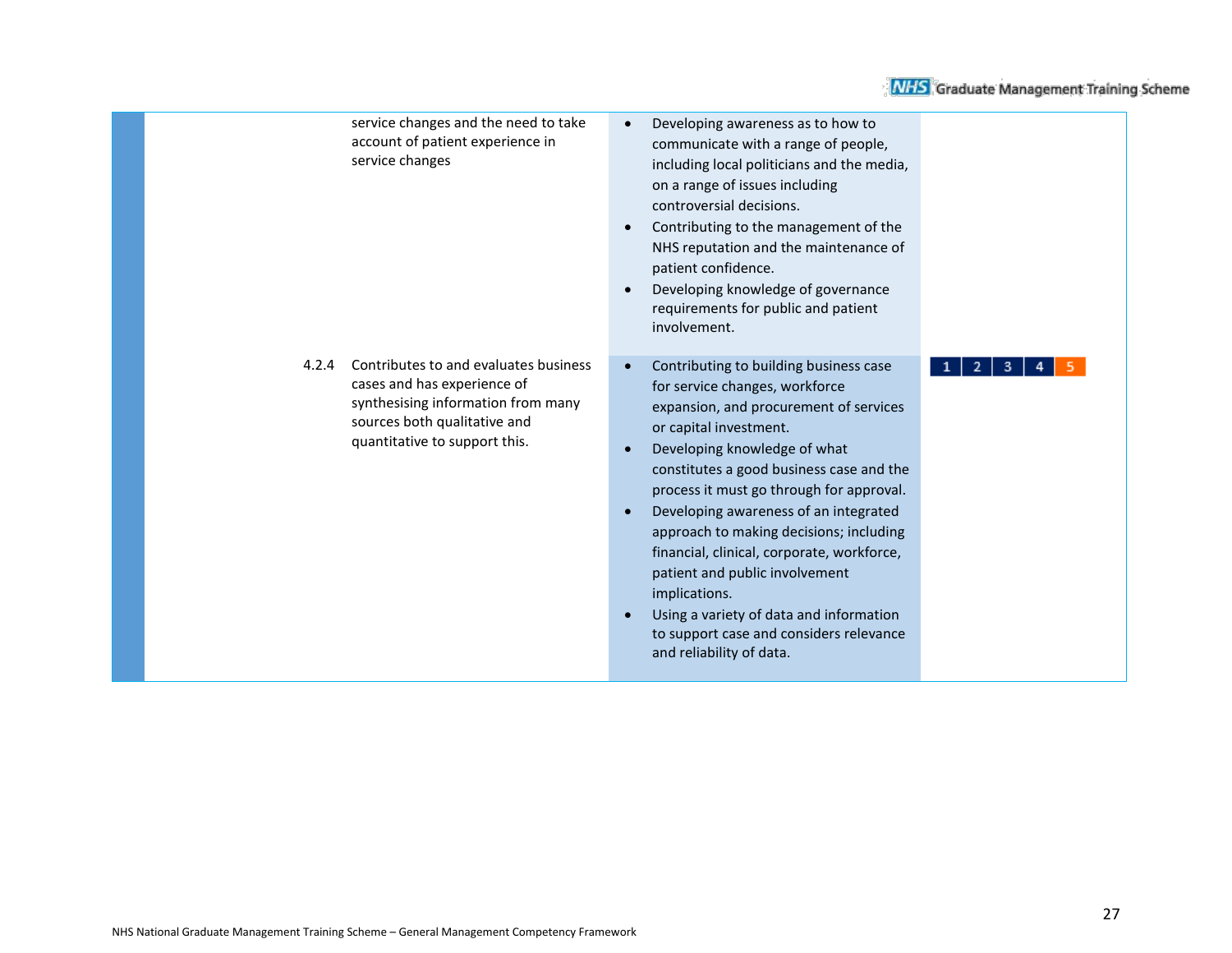| <b>Core Leadership</b><br><b>Domain</b>           | <b>Healthcare</b><br>Leadership<br><b>Model</b> | <b>Competency</b>                                                                                                     | <b>Examples of activities to demonstrate</b><br>experience                                                                                                                                                                  | <b>Assessment Level</b> |
|---------------------------------------------------|-------------------------------------------------|-----------------------------------------------------------------------------------------------------------------------|-----------------------------------------------------------------------------------------------------------------------------------------------------------------------------------------------------------------------------|-------------------------|
| 4.3 Developing<br>new and<br>creative<br>concepts | Evaluating<br>information                       | 4.3.1<br>Reviews and critically appraises the<br>activities within the department<br>and suggests new ways of working | $\bullet$<br>Documenting ideas raised or<br>$\bullet$<br>suggested as part of regular one to<br>one meetings with line manager, or<br>from minutes of team/departmental<br>meetings.<br>Sharing best practice.<br>$\bullet$ |                         |
|                                                   | <b>Engaging the</b><br>team                     | 4.3.2<br>Plays an active role within a team<br>on a service development/change<br>management project                  | Participating in project management<br>$\bullet$<br>meetings and taking on deliverables<br>that lead to improvements/ changes in<br>services.                                                                               |                         |
|                                                   | Evaluating<br>information                       | 4.3.3<br>Thinks creatively and is able to<br>solve complex problems or<br>scenarios                                   | Proactively getting involved in creating<br>$\bullet$<br>solutions to tackle different scenarios<br>to ensure efficiency and quality<br>patient care.                                                                       |                         |

| 4.3 Encouraging<br>Improvement and<br>Innovation | 4.3.4 | Knowledge of evidence sources and<br>guidance on 'best practice'.                                                                                                        | Conducting wider reading e.g. NICE,<br>BMJ, NHS Evidence, Cochrane Reviews,<br>IST, NHS Improvement, Kings Fund, best<br>practice from other organisations. | -21<br>-3. |
|--------------------------------------------------|-------|--------------------------------------------------------------------------------------------------------------------------------------------------------------------------|-------------------------------------------------------------------------------------------------------------------------------------------------------------|------------|
|                                                  | 4.3.5 | Engages with clinicians to identify<br>innovative ways of working and<br>improvements in services, through the<br>sharing of ideas, best practice and<br>lessons learnt. | Attending clinical network events or<br>multi-agency planning forums to share<br>ideas and contribute towards<br>implement.                                 | з          |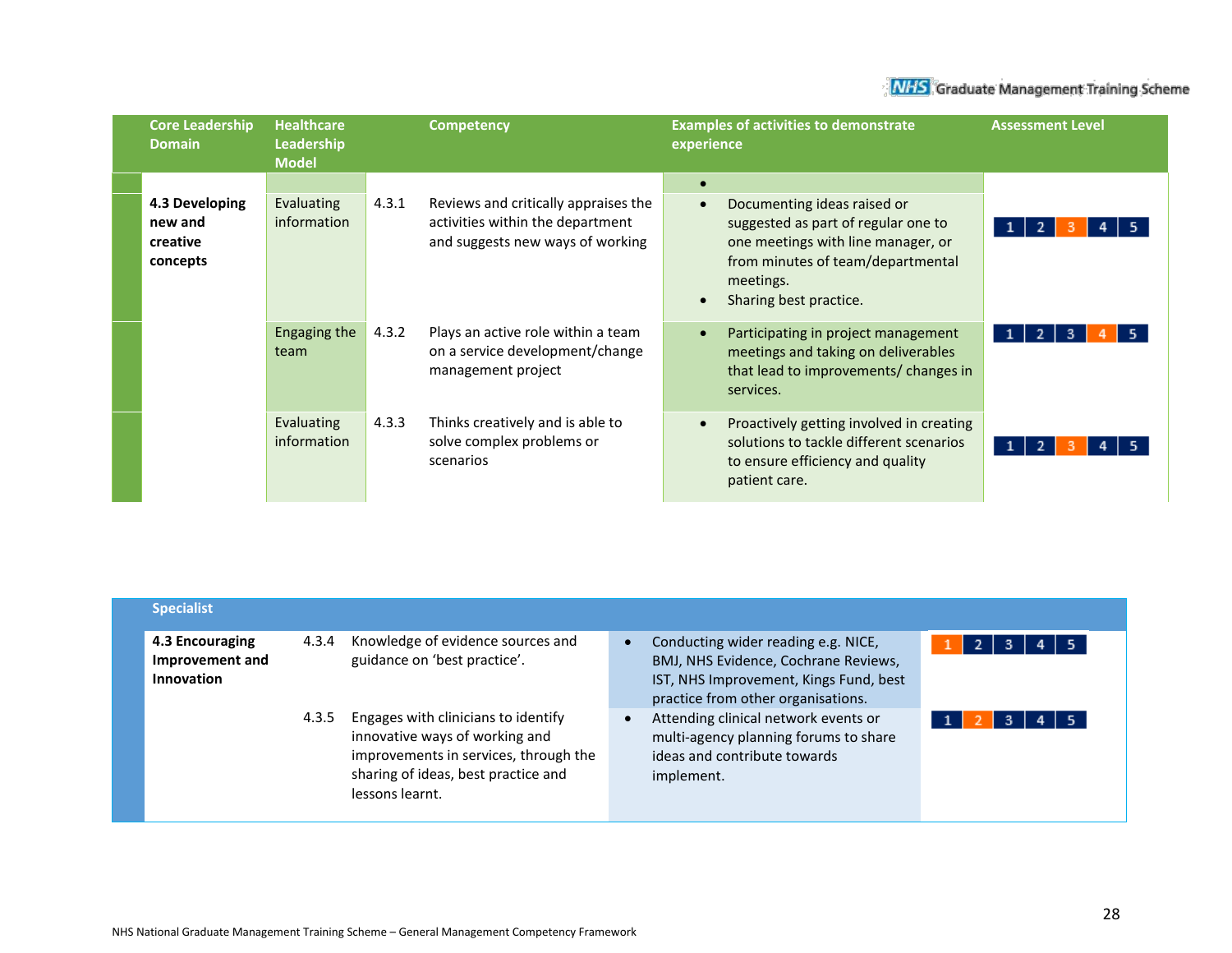| <b>Core Leadership</b><br><b>Domain</b>   | <b>Healthcare</b><br>Leadership<br><b>Model</b> | <b>Competency</b>                                                                                                                                                 | <b>Examples of activities to demonstrate</b><br>experience                                                                                                                                                                                                                              | <b>Assessment Level</b> |
|-------------------------------------------|-------------------------------------------------|-------------------------------------------------------------------------------------------------------------------------------------------------------------------|-----------------------------------------------------------------------------------------------------------------------------------------------------------------------------------------------------------------------------------------------------------------------------------------|-------------------------|
| 4.4 Facilitating<br><b>Transformation</b> | Sharing the<br>vision                           | 4.4.1<br>Has effective report writing and<br>presentation skills of data and<br>information to support the case for<br>change and to influence decision<br>making | Contributing to or supporting with<br>$\bullet$<br>Board Papers, meeting papers and<br>presentations, and minutes where<br>effective presentation has occurred.                                                                                                                         | 2<br>з                  |
|                                           | Connecting<br>our service                       | Has experience of supporting the<br>4.4.2<br>implementation of a change<br>management process/project                                                             | Taking on a task of Project<br>documentation and post-<br>implementation review, detailing the<br>role of the individual, and the<br>outcomes achieved with the project.                                                                                                                | 3                       |
|                                           | Leading with<br>care                            | Provides positive actions to push<br>4.4.3<br>leaders and those above them to<br>take responsibility for the<br>wellbeing of their team.                          | Engages stakeholder and more senior<br>$\bullet$<br>members of the team to evaluate<br>decisions they make and the effect it<br>has on individual's health and<br>wellness.<br>Pushes back on senior members of the<br>team if decisions are counter to well-<br>being within the team. | з                       |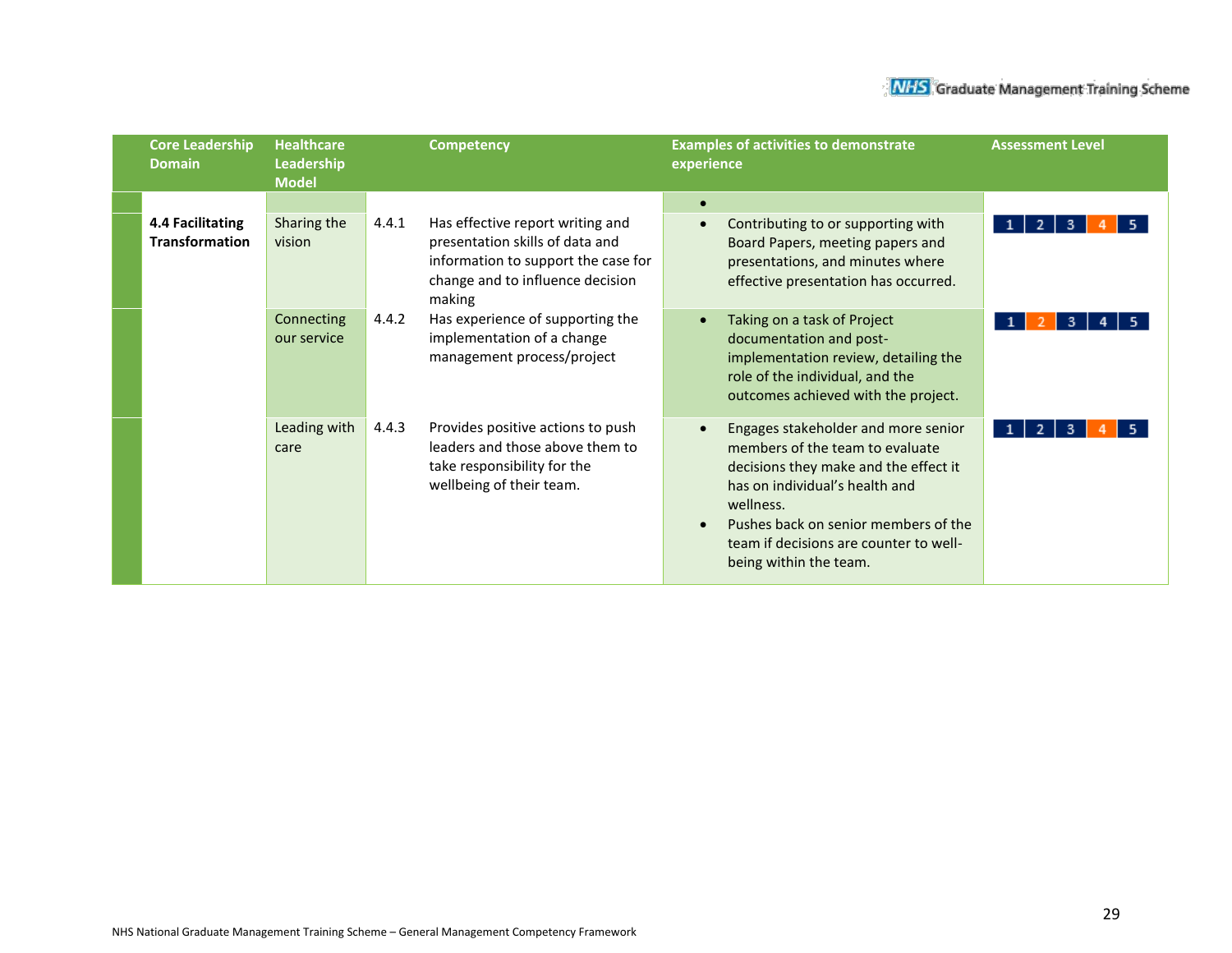| <b>Specialist</b>                                |       |                                                                                                                                        |                                                                                                                                                                                                                                                                                                                                                                                                                                                                                                                                                                                                                                                                                                                                                                                                                                                                                                                                                                                                                                                                                                                              |        |
|--------------------------------------------------|-------|----------------------------------------------------------------------------------------------------------------------------------------|------------------------------------------------------------------------------------------------------------------------------------------------------------------------------------------------------------------------------------------------------------------------------------------------------------------------------------------------------------------------------------------------------------------------------------------------------------------------------------------------------------------------------------------------------------------------------------------------------------------------------------------------------------------------------------------------------------------------------------------------------------------------------------------------------------------------------------------------------------------------------------------------------------------------------------------------------------------------------------------------------------------------------------------------------------------------------------------------------------------------------|--------|
| <b>4.4 Facilitating</b><br><b>Transformation</b> | 4.4.3 | Participates in the delivery of a change<br>programme, in response to system<br>reform, national and local policies and<br>priorities. | Getting involved in a cost improvement<br>$\bullet$<br>or service improvement programme/<br>work stream.<br>Managing milestones and outputs within<br>$\bullet$<br>a major change programme.<br>Developing awareness of the internal<br>and external scrutiny of such major<br>change programmes.<br>Developing and managing the<br>$\bullet$<br>implementation plan.<br>Using of benchmarking and other<br>performance management data to<br>inform and demonstrate the<br>effectiveness of the improvements.<br>Interpreting, challenging and<br>$\bullet$<br>understanding how current strategy in<br>the organisation aligns with national and<br>local policy direction, best practice<br>research and evidence.<br>Developing awareness of potential risks<br>$\bullet$<br>around workforce redesign.<br>Developing awareness of processes<br>$\bullet$<br>which encourage the adoption of 'best<br>practice' and ensure continuous<br>improvement.<br>Developing knowledge of the process for<br>$\bullet$<br>planning and implementing financial<br>improvement e.g. cost improvement<br>programmes, value for money | 5<br>3 |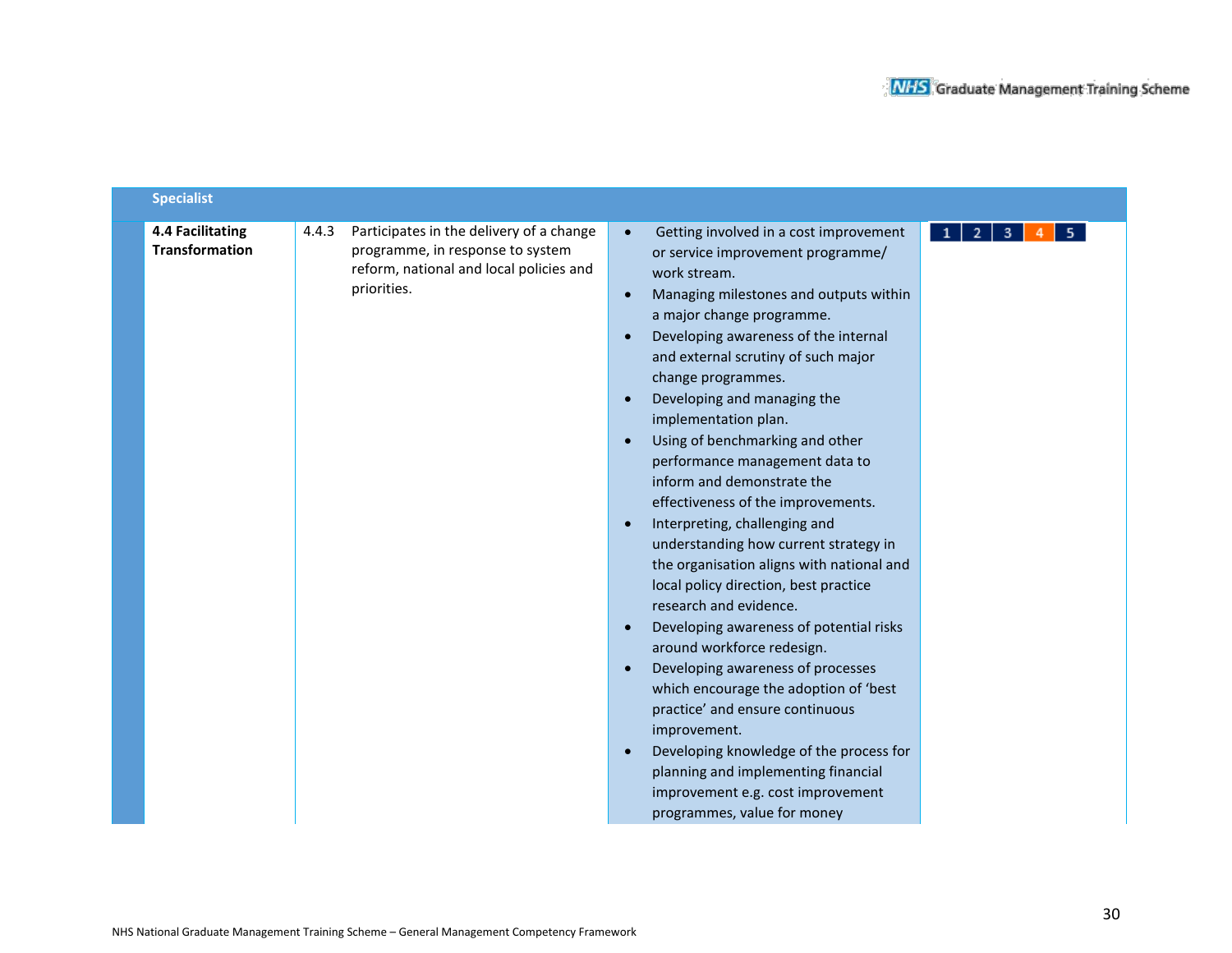|       |                                                                                                                                                        | assessments, business development,<br>driving return on investment.<br>Developing knowledge of internal and<br>external processes to achieve financial<br>recovery for organisations in deficit,<br>including interventions by external<br>bodies / regulators.                                                                                                                                                                                                                |  |
|-------|--------------------------------------------------------------------------------------------------------------------------------------------------------|--------------------------------------------------------------------------------------------------------------------------------------------------------------------------------------------------------------------------------------------------------------------------------------------------------------------------------------------------------------------------------------------------------------------------------------------------------------------------------|--|
| 4.4.4 | Supports the identification and<br>implementation of further<br>improvement areas for the<br>organisations efficiency or cost<br>improvement programme | As for 4.4.3.<br>Mapping a patient's pathway;<br>identifying/ planning/ implementing<br>service improvements.                                                                                                                                                                                                                                                                                                                                                                  |  |
| 4.4.5 | Recognises the importance of<br>communications in facilitating service<br>changes with internal and external<br>stakeholders                           | Being involved in staff events/ forums /<br>newsletters to obtain staff buy-in to<br>transformation.<br>Being involved in communication with<br>patients and the public about service<br>developments.                                                                                                                                                                                                                                                                         |  |
| 4.4.6 | Clearly understands the different ways<br>in which NHS organisations can raise<br>long term finance for capital<br>developments                        | Gaining knowledge of accessing capital<br>$\bullet$<br>for investment for different types of<br>organisations e.g. Capital Regime for<br>NHSTs, Borrowing Code for FTs, Capital<br>Resource Limit (CRL) and relationship<br>with External Financing Limit (EFL).<br>Understanding the differences for NHS<br>organisations in terms of the cost of<br>capital.<br>Understanding how to secure access to<br>assets through alternative mechanisms,<br>e.g. leases and licenses. |  |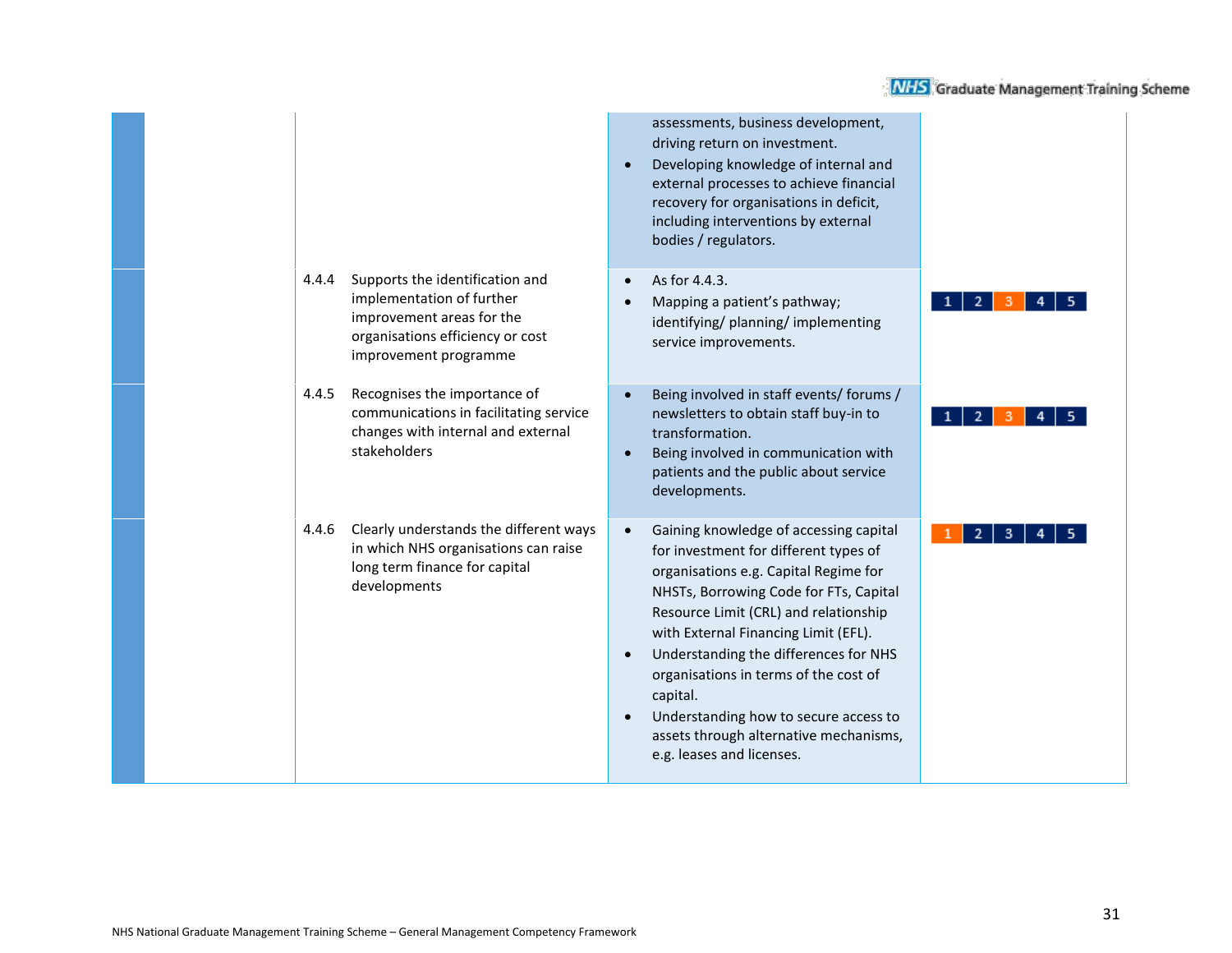### **Section 5. Setting Direction**

| <b>Core Leadership</b><br><b>Domain</b>    | <b>Healthcare</b><br>Leadership<br><b>Model</b> |       | <b>Competency</b>                                                                                                                                                                                   | <b>Examples of activities to demonstrate</b><br>experience                                                                    | <b>Assessment Level</b>         |
|--------------------------------------------|-------------------------------------------------|-------|-----------------------------------------------------------------------------------------------------------------------------------------------------------------------------------------------------|-------------------------------------------------------------------------------------------------------------------------------|---------------------------------|
| 5.1 Identify the<br>contexts for<br>change | Sharing the<br>vision                           | 5.1.1 | Demonstrates knowledge and<br>understanding of key strategic policy<br>documents informing the national<br>direction of travel e.g. Health and<br>Social Care Bill, NHS Operating<br>Framework etc. | Familiarising yourself with the<br>$\bullet$<br>relevant policy documents and<br>applying the insights into everyday<br>work. | - 5<br>$\overline{2}$<br>3<br>4 |
|                                            | Sharing the<br>vision                           | 5.1.2 | Demonstrates knowledge and<br>understanding of the system reform<br>agenda, including new organisational<br>forms and their governance and<br>accountability frameworks                             | Assessing and reading the relevant<br>$\bullet$<br>documentation to stay informed.                                            | -5<br>2<br>3<br>4               |
| <b>Specialist</b><br>5.1 Identifying the   | 5.1.3                                           |       | Understands the national policy                                                                                                                                                                     | Acquiring knowledge of Health and                                                                                             | $2 \mid 3 \mid$<br>4            |

| 5.1 Identifying the<br><b>Contexts for Change</b> | 5.1.3 | Understands the national policy<br>including the Operating Framework,<br>and how this translates into local<br>actions and service developments | Acquiring knowledge of Health and<br>Social Care Bill, Operating Framework<br>and other strategic guidance.<br>Maintains knowledge through regular<br>$\bullet$<br>review of publications and wider<br>reading. |                                                                                                                                                                                |        |  |
|---------------------------------------------------|-------|-------------------------------------------------------------------------------------------------------------------------------------------------|-----------------------------------------------------------------------------------------------------------------------------------------------------------------------------------------------------------------|--------------------------------------------------------------------------------------------------------------------------------------------------------------------------------|--------|--|
|                                                   | 5.1.4 | Clearly understands incentives which<br>are linked to the achievement of local<br>quality improvement goals                                     | $\bullet$                                                                                                                                                                                                       | Developing knowledge of CQUIN<br>framework and how it is linked to<br>different organisations and the NHS<br><b>Outcomes Framework, NICE, Quality</b><br>Standards, PROMs etc. | 3<br>4 |  |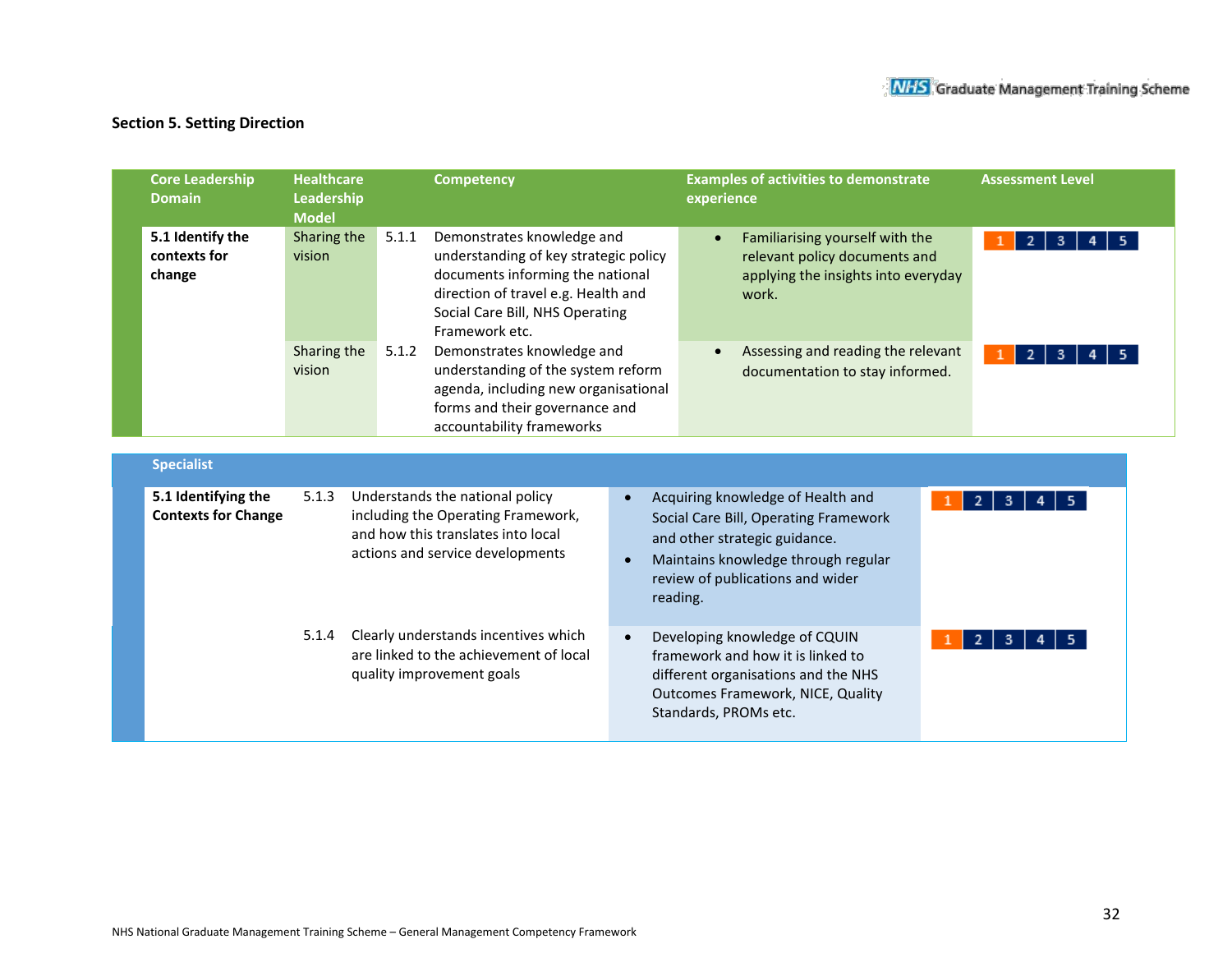| <b>Core Leadership</b><br><b>Domain</b>          | <b>Healthcare</b><br>Leadership<br><b>Model</b> | <b>Competency</b>                                                                                                                     | <b>Examples of activities to demonstrate</b><br>experience                                                                                                                                                                                                                                                                                                                                                        | <b>Assessment Level</b> |
|--------------------------------------------------|-------------------------------------------------|---------------------------------------------------------------------------------------------------------------------------------------|-------------------------------------------------------------------------------------------------------------------------------------------------------------------------------------------------------------------------------------------------------------------------------------------------------------------------------------------------------------------------------------------------------------------|-------------------------|
| 5.2 Applying<br>Knowledge and<br><b>Evidence</b> | Inspiring<br>shared<br>purpose                  | Questions and challenges the<br>5.2.1<br>assumptions and evidence base<br>underpinning the national and local<br>strategies and plans | Understanding the national and<br>$\bullet$<br>local plans in order to have<br>informed discussions and give<br>sound opinions based on evidence<br>and insights.                                                                                                                                                                                                                                                 |                         |
|                                                  | Evaluating<br>information                       | 5.2.2<br>Supports the development of service<br>transformation through the use of<br>information and evidence                         | Using of benchmarks and data to<br>$\bullet$<br>understand opportunities for<br>improvements.<br>Reviewing and incorporating<br>$\bullet$<br>evidence-based feedback from<br>case studies into own work<br>environment.<br>Working with information and<br>finance departments to gain an<br>evidence base to support change.<br>Conducting wider reading e.g. HSJ,<br>$\bullet$<br>profession specific magazines | з                       |
| 5.3 Making<br><b>Decisions</b>                   | Sharing the<br>vision                           | 5.3.1<br>Is involved in a group/project<br>responsible for deciding future<br>service change/transformation.                          | Contributing to efforts (through<br>research or actions) targeting<br>future services improvement and<br>transformation.                                                                                                                                                                                                                                                                                          |                         |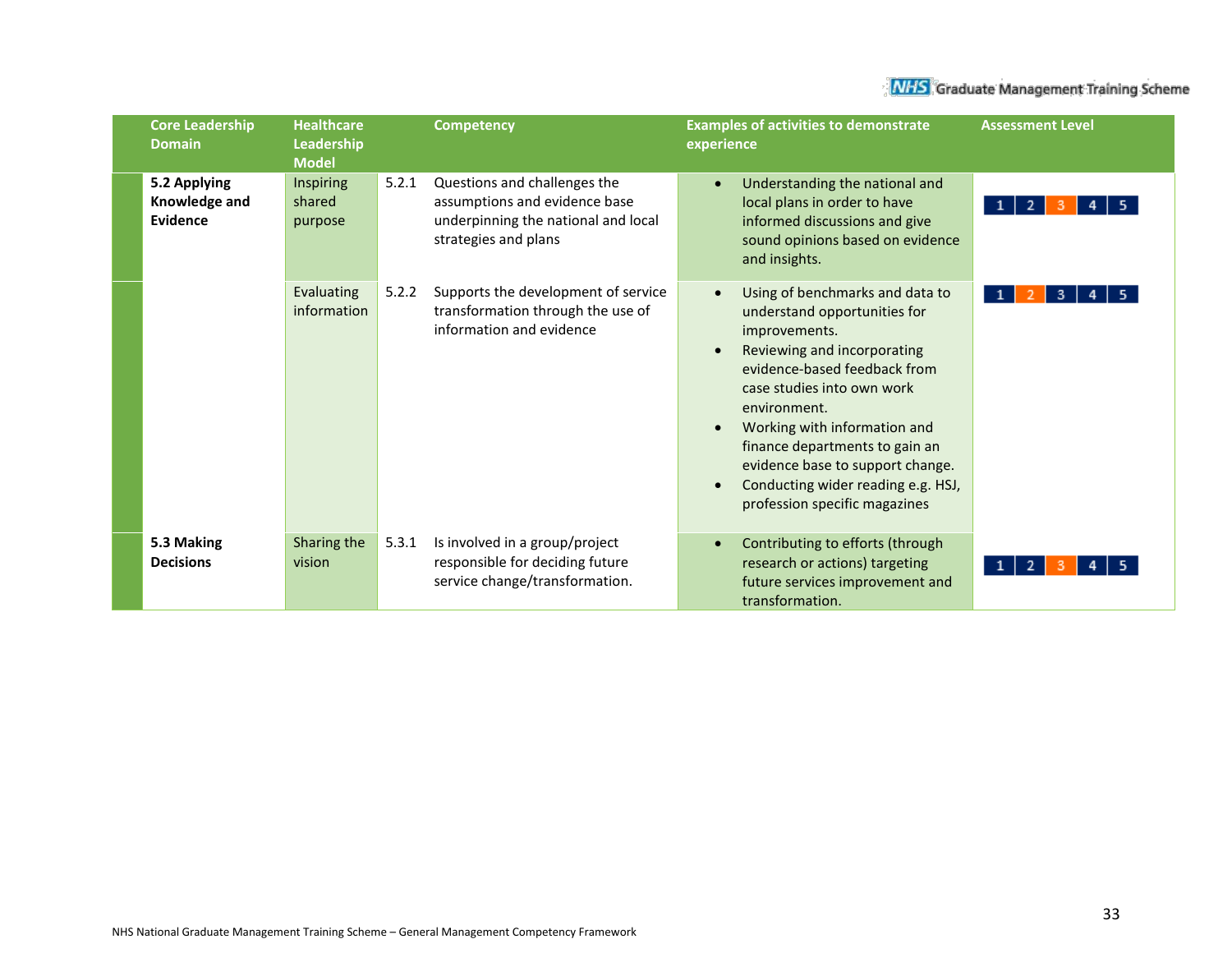| <b>Specialist</b>              |       |                                                                                                                                                                                                                                                |                                                                                                                                                                                                                                                                                                                                                                                                                                                                                                                                                                                               |
|--------------------------------|-------|------------------------------------------------------------------------------------------------------------------------------------------------------------------------------------------------------------------------------------------------|-----------------------------------------------------------------------------------------------------------------------------------------------------------------------------------------------------------------------------------------------------------------------------------------------------------------------------------------------------------------------------------------------------------------------------------------------------------------------------------------------------------------------------------------------------------------------------------------------|
| 5.3 Making<br><b>Decisions</b> | 5.3.2 | Provides support to the process to<br>agree a strategic and/ or local<br>operational plan, representing either<br>the local provider or local<br>commissioner                                                                                  | Engaging with key stakeholders.<br>4<br>-3<br>Being involved in negotiations.<br>$\bullet$<br>Reflecting the Plan in the providers<br><b>Business Plan.</b>                                                                                                                                                                                                                                                                                                                                                                                                                                   |
|                                | 5.3.3 | Is part of a team formulating the<br>strategy for one or more local services<br>or involved in one or more work-<br>streams                                                                                                                    | Formulating a strategy to tackle national<br>$\bullet$<br>-3<br>and local health improvement<br>challenges, for example, within<br>children's services or a specialty.<br>Engaging with stakeholders e.g. other<br>$\bullet$<br>departments, NHS organisations,<br>partners, governors (in an FT) and<br>present to senior team.<br>Developing awareness of the processes<br>$\bullet$<br>required to develop successful<br>strategies.<br>Developing awareness of the impact of<br>$\bullet$<br>strategies on staff and the wider<br>community including suppliers, partners,<br>public etc. |
|                                | 5.3.4 | Provides support to the business<br>planning processes and clearly<br>understands how this links with the<br>NHS Operational Planning and<br>Contracting Guidance, local<br>healthcare economy priorities, and<br>initiatives such as FTP etc. | Translating of plans in to Service Level<br>-3<br>$\mathbf{1}$<br>Agreements and/ or contracts, and could<br>include involvement in negotiations.<br>Developing awareness of what makes a<br>'sound' judgement and understanding<br>how to approach political astute<br>decisions, in uncertain and ambiguous<br>situations.<br>Developing awareness of balancing<br>resource requirements for new                                                                                                                                                                                            |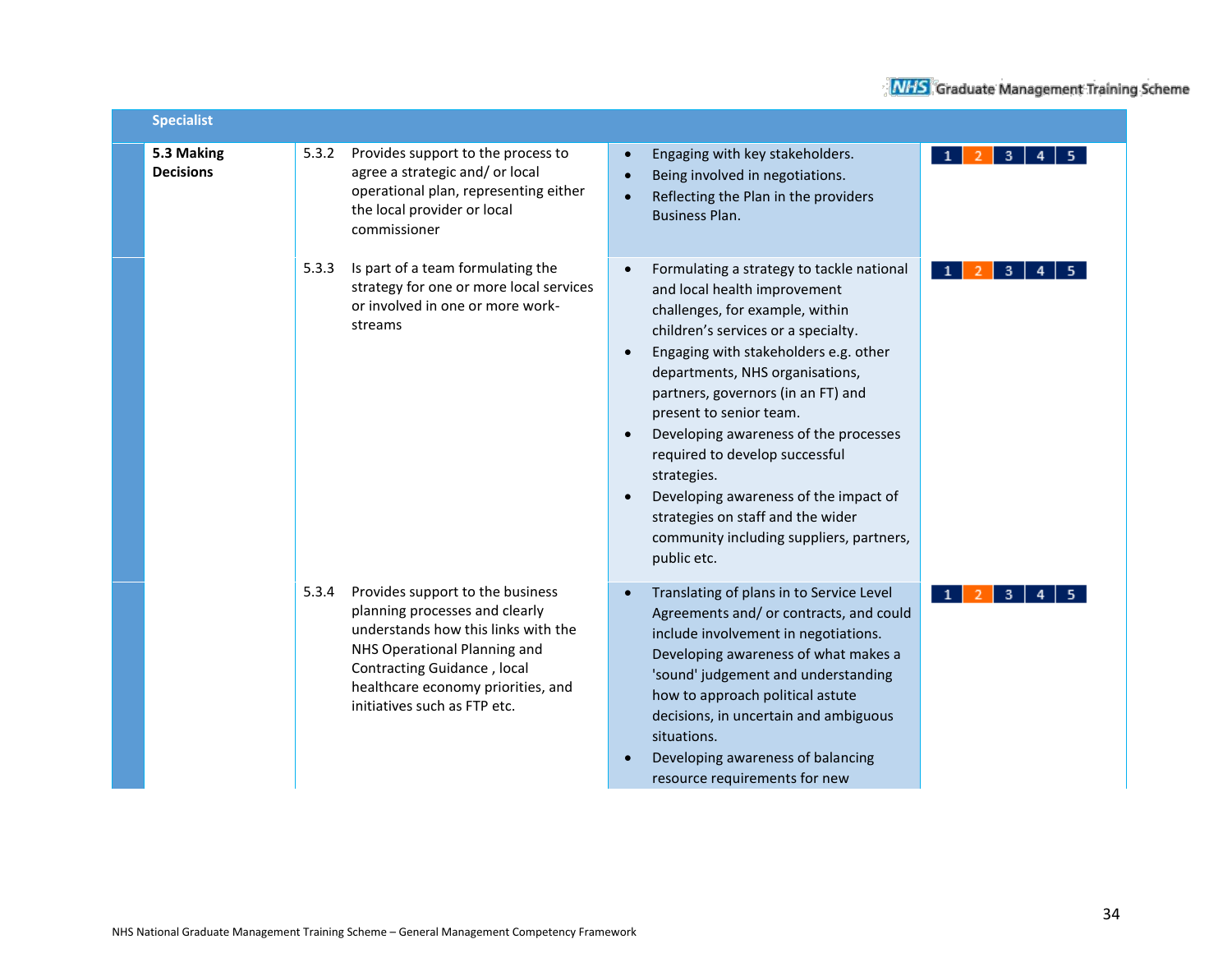|       |                                                                                                                                                                           |                                                  | developments with existing services i.e.<br>operate within financial duties.                                                                                                                                                                                                                                                                                                                                                                                                                                                                                             |  |
|-------|---------------------------------------------------------------------------------------------------------------------------------------------------------------------------|--------------------------------------------------|--------------------------------------------------------------------------------------------------------------------------------------------------------------------------------------------------------------------------------------------------------------------------------------------------------------------------------------------------------------------------------------------------------------------------------------------------------------------------------------------------------------------------------------------------------------------------|--|
| 5.3.5 | Understands processes which attempt<br>to resolve complex situations with<br>difficult trade offs                                                                         | $\bullet$                                        | Understanding how to tackle situations<br>such as withdraw or retaining of local<br>services which may be difficult to<br>sustaining due to scarce clinical skills;<br>approving or rejecting commissioning of<br>a high cost drug treatment programme<br>for an individual patient; and responding<br>to a serious untoward clinical incident or<br>patient/staff complaint.                                                                                                                                                                                            |  |
| 5.3.6 | Supports an Executive Director and has<br>involvement with the Board                                                                                                      | $\bullet$<br>$\bullet$<br>$\bullet$              | Attending at Executive Team and Board<br>meetings.<br>Understanding and review of minutes.<br>Preparing of Board reports.                                                                                                                                                                                                                                                                                                                                                                                                                                                |  |
| 5.3.7 | Observes and/or has involvement in<br>Board and Board Sub-Committee(s)<br>preferably at consecutive meetings to<br>develop awareness as to the decision<br>making process | $\bullet$<br>$\bullet$<br>$\bullet$<br>$\bullet$ | Getting involved in key committees<br>within the organisation, or any similar<br>group which is chaired by an Executive<br>or Non-Executive Director.<br>Developing knowledge of the duties of<br>NHS Boards (including Board of<br>Governors and Board of Directors for<br>Foundation Trusts) and roles of Chair<br>and Chief Executive and others on the<br>Board.<br>Developing knowledge of Corporate<br>Governance.<br>Understanding of the importance of<br>relationships with the local community,<br>including other NHS organisations and<br>local authorities. |  |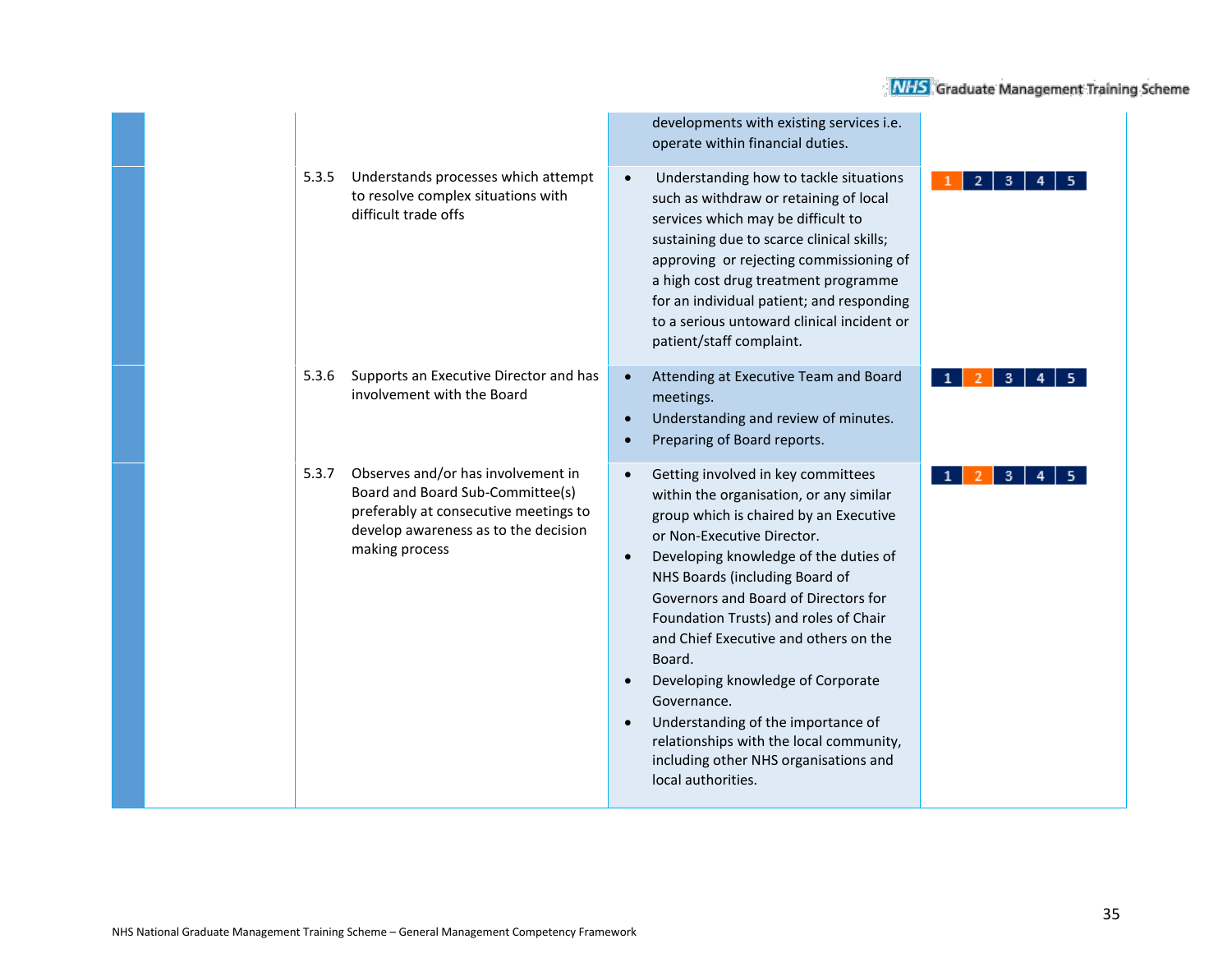### **Section 6. Creating the Vision**

| <b>Core Leadership</b><br><b>Domain</b>              | <b>Healthcare</b><br><b>Leadership</b><br><b>Model</b> |       | <b>Competency</b>                                                     | <b>Examples of activities to demonstrate</b><br>experience                                                                                                                    | <b>Assessment Level</b>  |  |
|------------------------------------------------------|--------------------------------------------------------|-------|-----------------------------------------------------------------------|-------------------------------------------------------------------------------------------------------------------------------------------------------------------------------|--------------------------|--|
| 6.1 Developing the<br>vision for the<br>organisation | Inspiring<br>shared purpose                            | 6.1.1 | Understands the<br>vision for the NHS                                 | Linking own objectives to the<br>organisational objectives, strategy and<br>overall vision.                                                                                   | $4 \mid 5$<br>-2 I<br>-3 |  |
|                                                      | Inspiring<br>shared purpose                            | 6.1.2 | Understands the<br>vision for the<br>department or team<br>objectives | Aligning objectives above, to the wider<br>department and direct team objectives<br>to create a cohesive vision from the<br>individual level up to the organization<br>level. | - 5<br>4                 |  |

| Specialist                                           |       |                                                                                                                               |                                                                                                                                                                         |                                 |  |
|------------------------------------------------------|-------|-------------------------------------------------------------------------------------------------------------------------------|-------------------------------------------------------------------------------------------------------------------------------------------------------------------------|---------------------------------|--|
| 6.1 Developing the<br>Vision for the<br>Organisation | 6.1.3 | Understand the vision for the<br>organisation and how the operational<br>strategy supports the vision for the<br>organisation | Applying organisational vision<br>understanding into operational<br>deliverables and communicating the link<br>to a wider audience as part of best<br>practice sharing. | $1 \mid 2 \mid 3 \mid 4 \mid 5$ |  |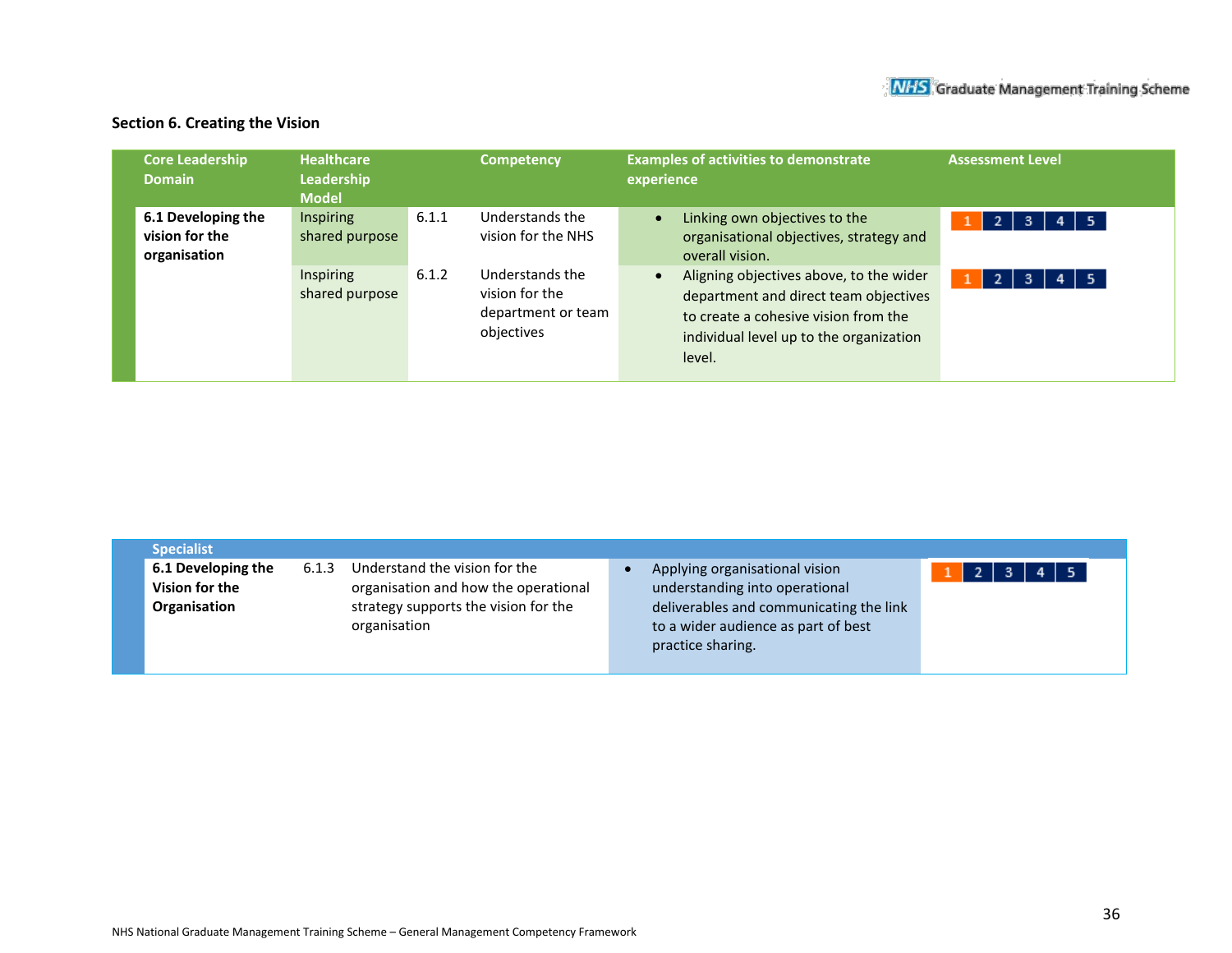| <b>Core Leadership</b><br><b>Domain</b>                                | <b>Healthcare</b><br>Leadership<br><b>Model</b> | <b>Competency</b>                                                                                                                                                                  | <b>Examples of activities to demonstrate</b><br>experience                                               | <b>Assessment Level</b> |
|------------------------------------------------------------------------|-------------------------------------------------|------------------------------------------------------------------------------------------------------------------------------------------------------------------------------------|----------------------------------------------------------------------------------------------------------|-------------------------|
| 6.2 Influencing the<br>vision of the Wider<br><b>Healthcare System</b> | Connecting our<br>service                       | 6.2.1<br>Attends and<br>participates in joint<br>meetings between<br>the NHS and Local<br>Authorities, or other<br>health and social<br>care organisations,<br>or voluntary sector | $\bullet$<br>Attending meetings with Healthcare<br>providers outside of own<br>organisation/environment. | - 5<br>з                |
| 6.3 Communicating<br>the Vision                                        | Influencing for<br>results                      | organisations<br>6.3.1<br>Communicates the<br>benefits of change<br>to key stakeholders,<br>including clinicians,<br>staff and patients                                            | Proactively communicating change<br>benefits to others through a specific<br>change management project.  | - 5<br>$\overline{2}$   |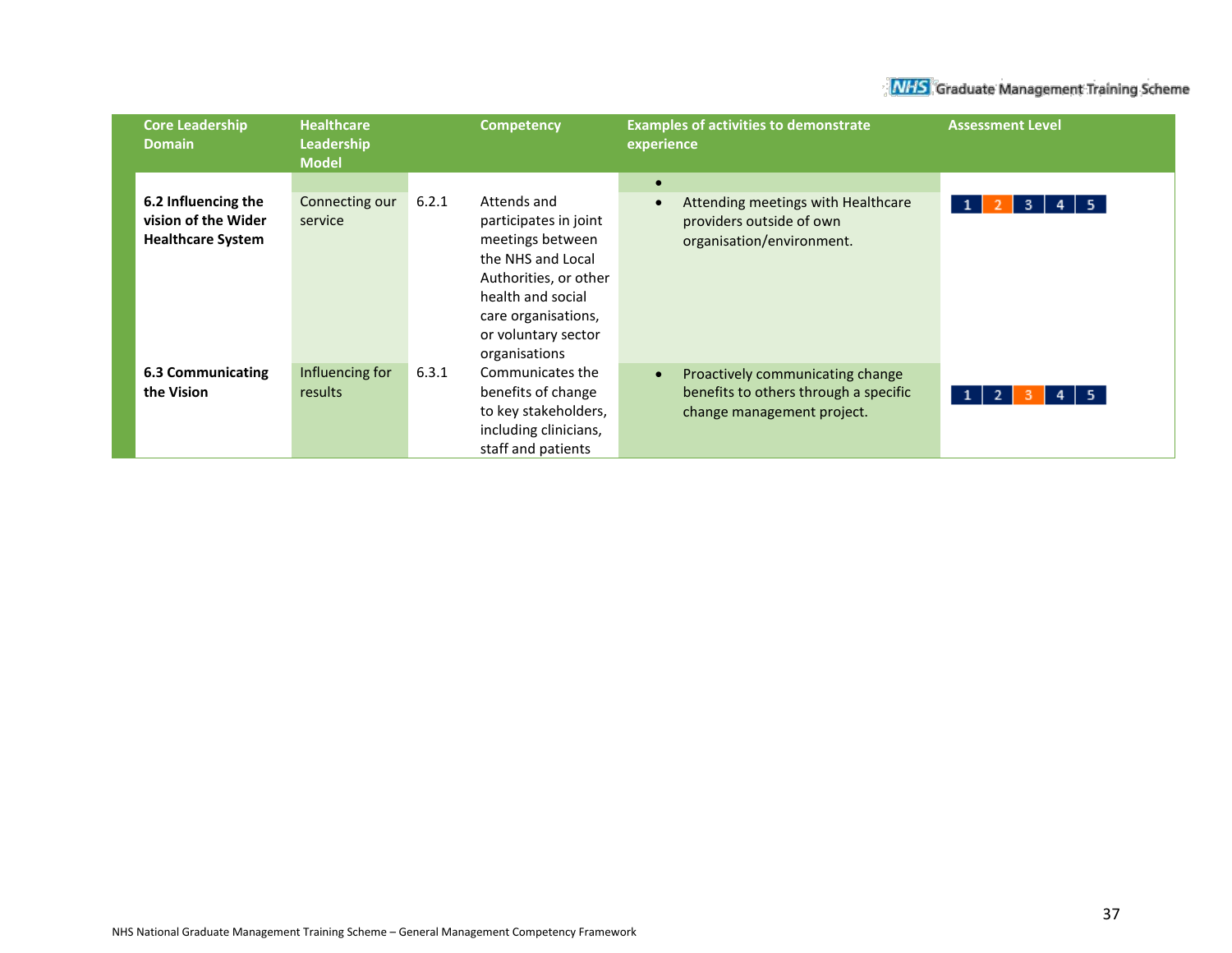| <b>Specialist</b>                      |       |                                                                                                                                                                                                               |                                                                                                                                                                              |  |
|----------------------------------------|-------|---------------------------------------------------------------------------------------------------------------------------------------------------------------------------------------------------------------|------------------------------------------------------------------------------------------------------------------------------------------------------------------------------|--|
| <b>6.3 Communicating</b><br>the Vision | 6.3.2 | Clearly articulates the vision of the<br>organisation to the directorate/<br>department/ service team and<br>discusses the role that the team<br>should take to facilitate<br>implementation of this strategy | Participating in/leading team discussions<br>and initiatives to facilitate<br>implementation of the strategy across<br>the organisation, not only within own<br>environment. |  |
|                                        | 6.3.3 | Communicates effectively the strategy<br>of the organisation to senior staff<br>within the organisation and the impact<br>on the service and ways of working                                                  | Communicating compelling and credible<br>vision, supported by achievable action<br>plans and practical ways of working.                                                      |  |

| <b>Core Leadership</b><br><b>Domain</b> | <b>Healthcare</b><br>Leadership<br><b>Model</b> |       | <b>Competency</b>                                                                                                        | <b>Examples of activities to demonstrate</b><br><b>Assessment Level</b><br>experience                                                                                                  |
|-----------------------------------------|-------------------------------------------------|-------|--------------------------------------------------------------------------------------------------------------------------|----------------------------------------------------------------------------------------------------------------------------------------------------------------------------------------|
| 6.4 Embodying the<br>Vision             | Inspiring<br>shared purpose                     | 6.4.1 | Behaves<br>professionally with<br>colleagues within<br>and outside of the<br>organisation                                | Promotes the vision of the NHS when<br>$\vert$ 1<br>3<br>$\overline{2}$<br>- 5<br>4<br>$\bullet$<br>speaking to internal and external<br>stakeholders when the opportunities<br>arise. |
|                                         | Influencing for<br>results                      | 6.4.2 | Acts as an<br>ambassador for the<br>organisation when<br>representing them<br>at external<br>meetings and<br>conferences | Attending conferences and external<br>$\overline{2}$<br>3<br>$\mathbf{1}$<br>meetings in order to promote own<br>organisation and its objectives.                                      |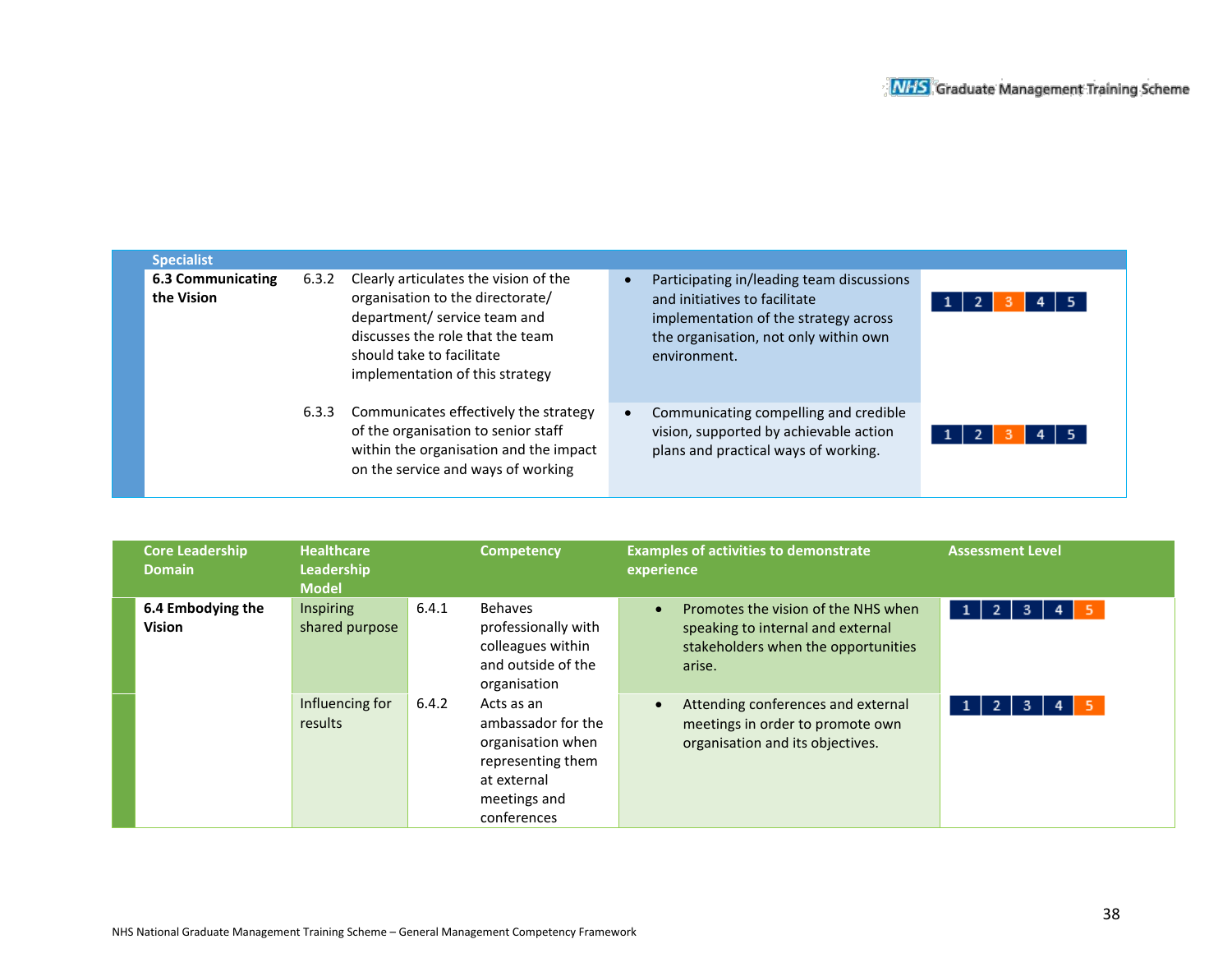## **Section 7. Delivering the Strategy**

| <b>Core Leadership</b><br><b>Domain</b> | <b>Healthcare</b><br>Leadership<br><b>Model</b> |       | <b>Competency</b>                                                                         | <b>Examples of activities to</b><br>demonstrate experience                                                                                                                 | <b>Assessment Level</b>   |
|-----------------------------------------|-------------------------------------------------|-------|-------------------------------------------------------------------------------------------|----------------------------------------------------------------------------------------------------------------------------------------------------------------------------|---------------------------|
| 7.1 Framing the<br><b>Strategy</b>      | Connecting our<br>service                       | 7.1.1 | Understands how the<br>vision for the<br>organisation is<br>translated into a<br>strategy | Reaching out for<br>$\bullet$<br>opportunities to have<br>informed discussions to<br>develop an understanding<br>of how the vision in<br>translated into the strategy.     | 5.<br>$\overline{2}$<br>3 |
| 7.2 Developing the<br><b>Strategy</b>   | Inspiring shared<br>purpose                     | 7.2.1 | Understands the<br>strategic direction for<br>the organisation                            | Engaging in informed<br>$\bullet$<br>discussions with the<br>relevant stakeholders to<br>develop a sound<br>understanding of<br>organisational strategy and<br>its impact. | 5<br>2<br>3               |

| <b>Specialist</b>  |       |                                       |                                           |            |  |
|--------------------|-------|---------------------------------------|-------------------------------------------|------------|--|
| 7.2 Developing the | 7.2.2 | Understands business and operational  | Developing a good understanding of the    | $4 \mid 5$ |  |
| <b>Strategy</b>    |       | plans of own organisation or          | plans in place within a wider context and |            |  |
|                    |       | service/department and how this links | connecting specific initiatives and       |            |  |
|                    |       | to the wider national agenda          | opportunities where and when relevant.    |            |  |
|                    |       |                                       | Communicating these to senior             |            |  |
|                    |       |                                       | stakeholders.                             |            |  |
|                    |       |                                       |                                           |            |  |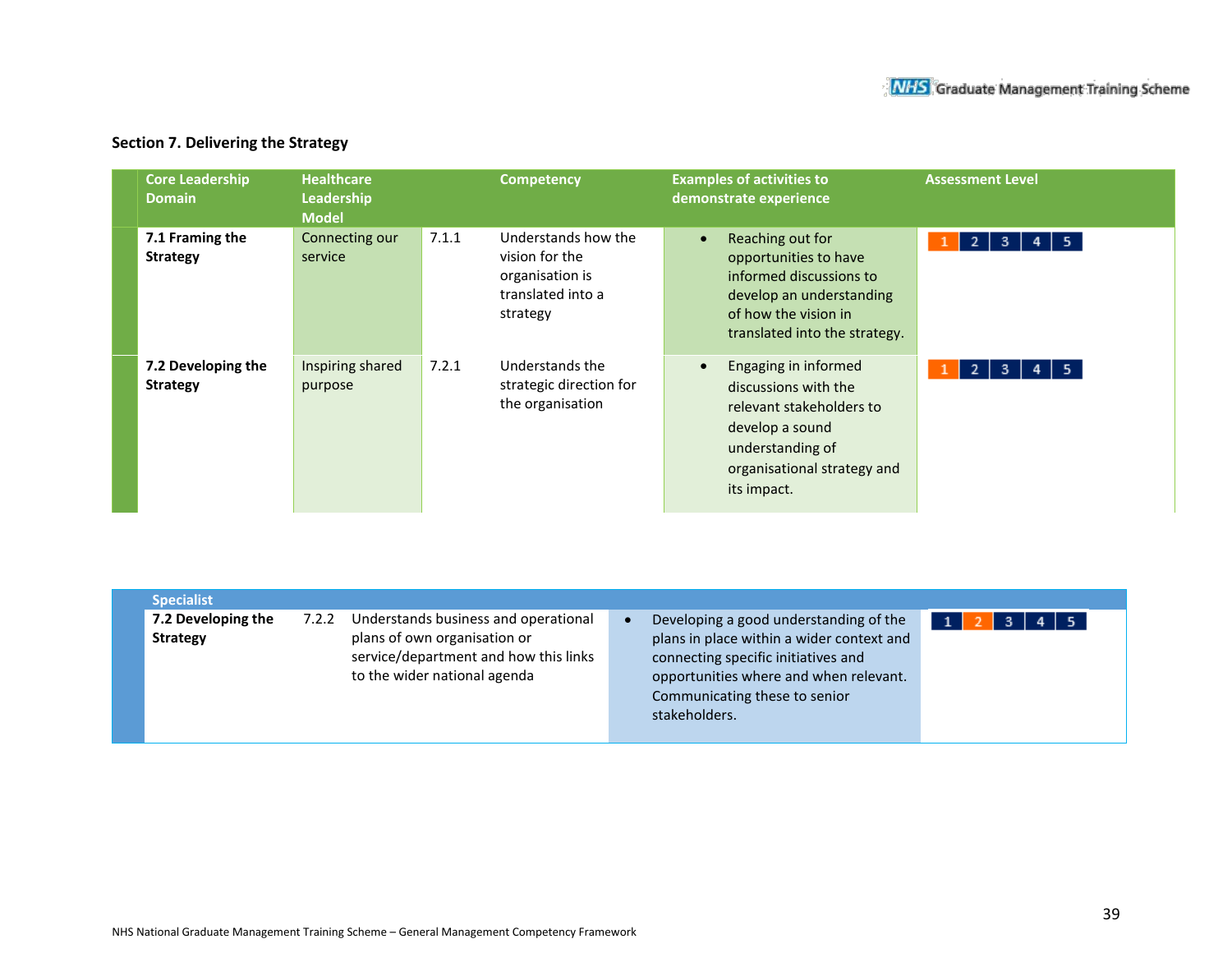

| <b>Core Leadership</b><br><b>Domain</b>               | <b>Healthcare</b><br>Leadership<br><b>Model</b> | <b>Competency</b>                                                                                                                                     | <b>Examples of activities to</b><br>demonstrate experience                                                                                                                        | <b>Assessment Level</b>                          |
|-------------------------------------------------------|-------------------------------------------------|-------------------------------------------------------------------------------------------------------------------------------------------------------|-----------------------------------------------------------------------------------------------------------------------------------------------------------------------------------|--------------------------------------------------|
| 7.3 Implementing<br>the Strategy                      | Inspiring shared<br>purpose                     | 7.3.1<br>Awareness of the NHS<br>strategic planning<br>process                                                                                        | $\bullet$<br>Gaining knowledge of the<br>$\bullet$<br>planning process by<br>proactively engaging with<br>the relevant individuals and<br>applying this knowledge in<br>own work. | $3 \mid 4 \mid$<br>2 <sub>1</sub><br>-5.         |
|                                                       | Connecting our<br>service                       | 7.3.2<br>Understands how the<br>strategic direction of<br>the organisation<br>translates into<br>organisational and<br>departmental business<br>plans | Gaining a perspective on<br>$\bullet$<br>how strategy comes to life<br>through own involvement<br>or conversations with other.                                                    | $\mathbf{3}$<br>$\mathbf{2}$<br>5.               |
|                                                       | Inspiring shared<br>purpose                     | Is familiar with the<br>7.3.3<br>organisation's annual<br>business plan and can<br>articulate the key<br>messages                                     | Through informed<br>discussion.                                                                                                                                                   | $\overline{2}$<br>$\mathbf{3}$<br>$\overline{4}$ |
| <b>Specialist</b><br>7.3 Implementing<br>the Strategy | 7.3.4<br>operational strategy                   | Supports the implementation of key<br>aspects of the organisation's                                                                                   | Getting involved in discussions and<br>$\bullet$<br>supporting operational strategy<br>execution to ensure effectiveness,<br>efficiencies and quality of service.                 | -2                                               |